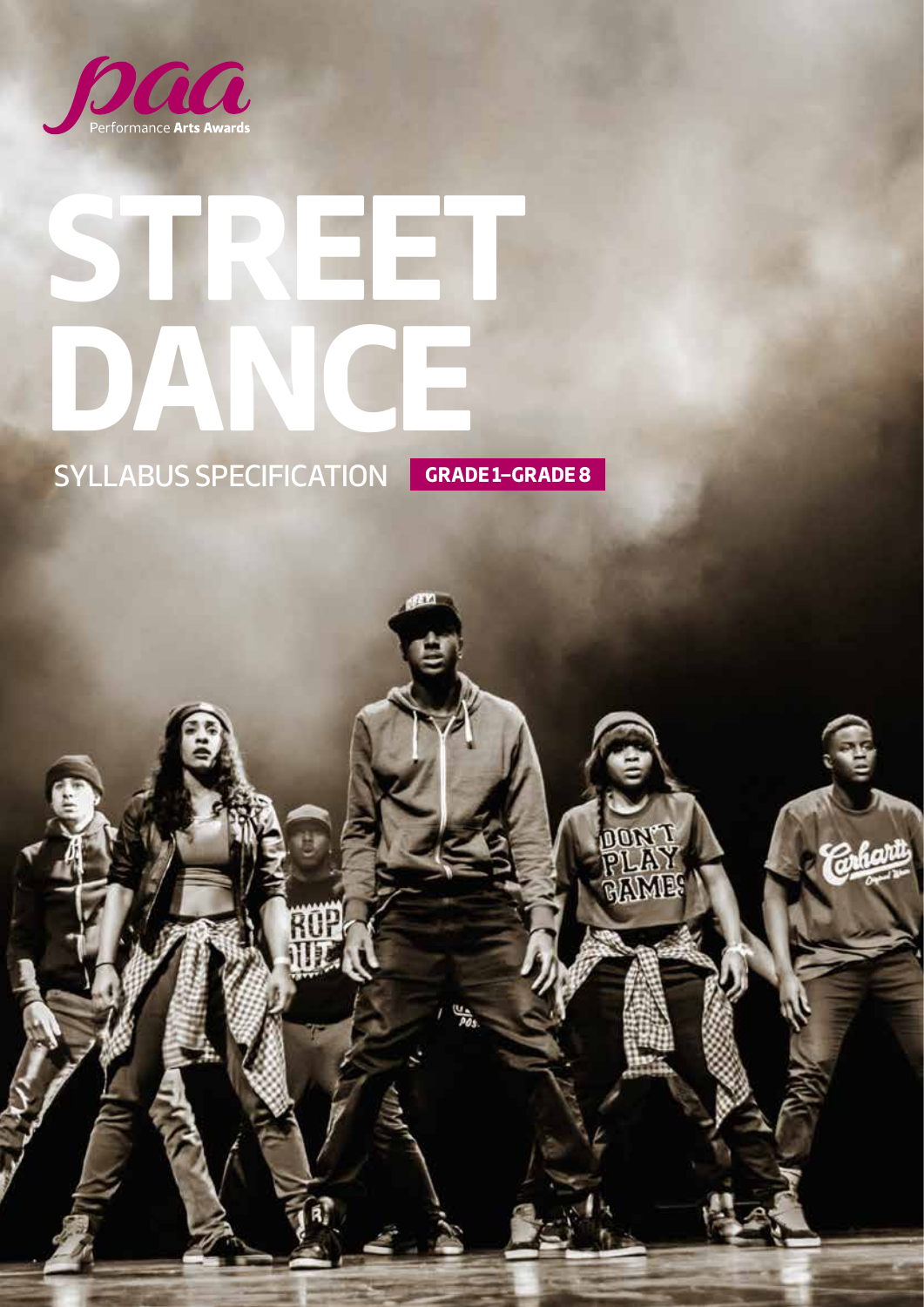

# **Street Dance Syllabus Specification**

GRADE 1 TO GRADE 8

Revised: May 2018



All supporting material can be downloaded from [www.rslawards.com](http://www.rslawards.com)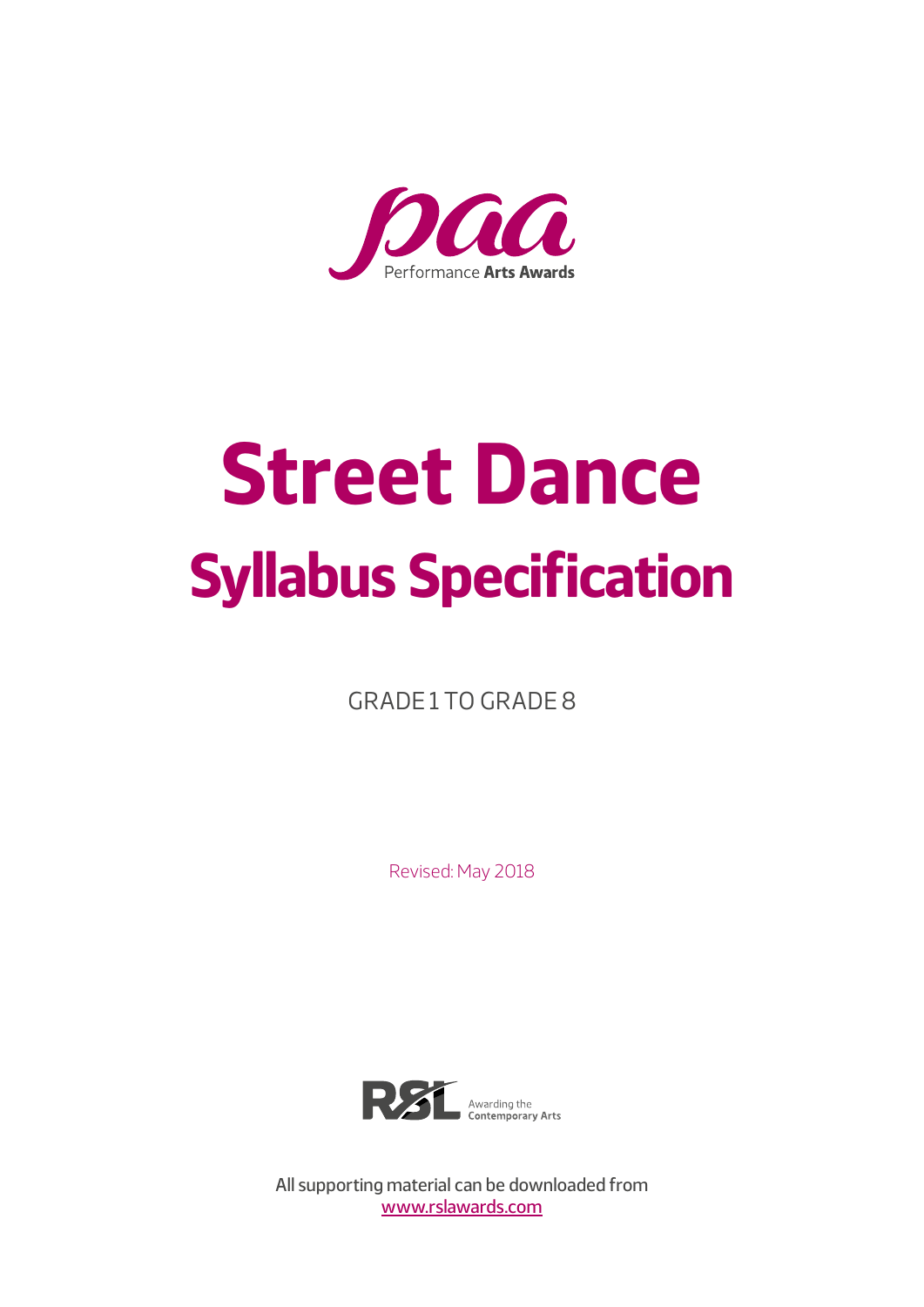<span id="page-2-0"></span>

#### **Acknowledgements**

#### **Syllabus**

Syllabus written by: Sarah Perryman Specialist writers and consultants: Konrad Ciechanowski, Ashaya Titus, Natalie McParland and Holly Frances Williams Syllabus advisors: Nik Preston and Mary Keene

#### **Publishing**

Cover design: Philip Millard Layout design: Philip Millard Layout and sub-editor: Jennie Troup and Simon Troup (Digital Music Art) Cover photograph: J Editorials

#### **Executives**

Mr N. York Mr J. Simpson

#### **Contact**

RSL Harlequin House Ground Floor 7 High Street Teddington Middlesex TW11 8EE

Performance Arts Awards (PAA) **[www.rslawards.com/performance-arts](http://www.rslawards.com/performance-arts)** Telephone: +44 (0)345 460 4747 Email: **[paa@rslawards.com](mailto:paa@rslawards.com)**

Revised: May 2018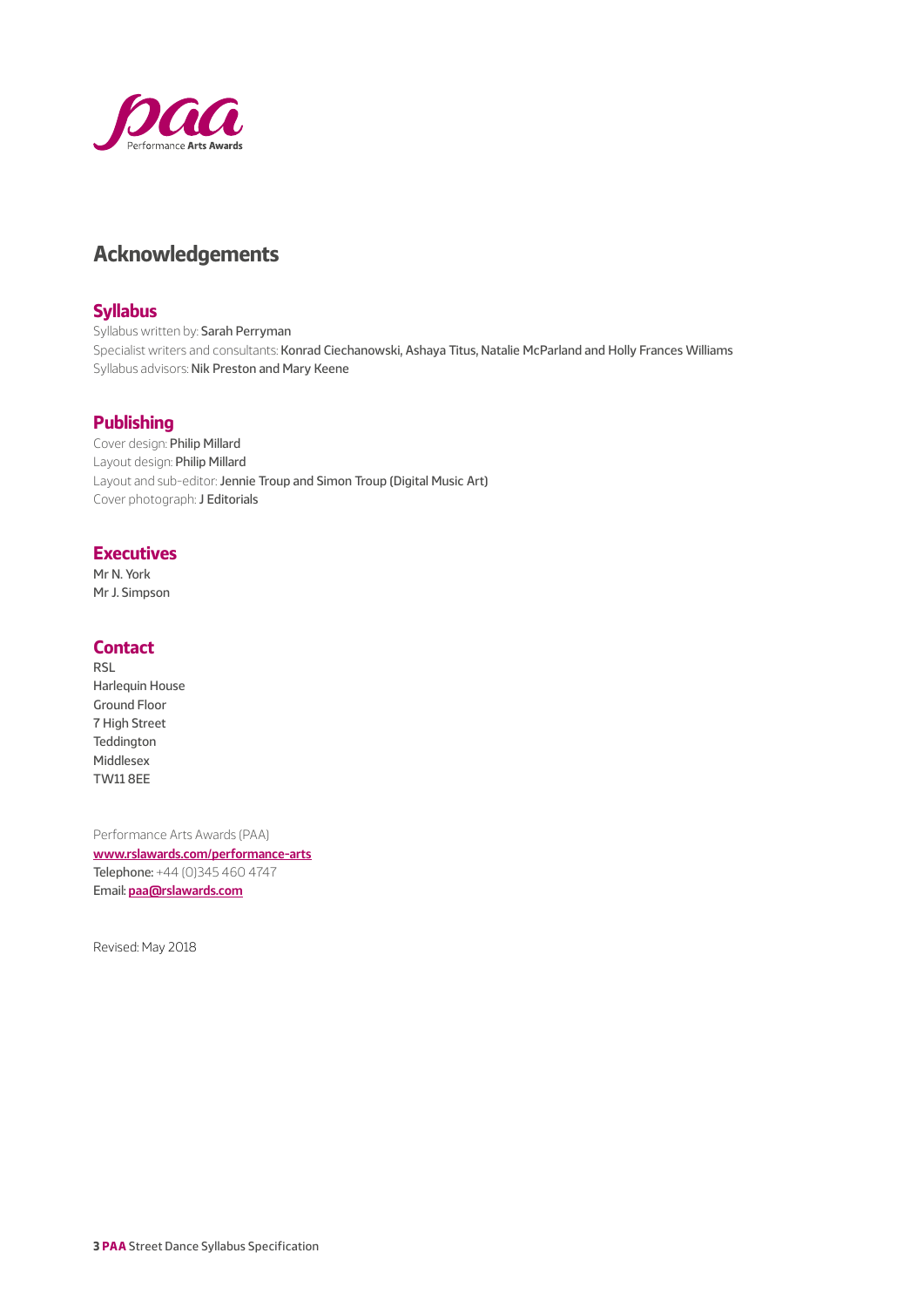# <span id="page-3-0"></span>**Supporting Audio & Video**

In addition to the syllabus specification, we have provided supporting video to give teachers and candidates additional help and guidance when studying for a PAA exam.



#### **How to download your content**

Access the supporting content at: **[www.rslawards.com/performance-arts/syllabus](http://www.rslawards.com/performance-arts/syllabus)**

All teachers and candidates should use the supporting video alongside this syllabus specification before taking a PAA exam.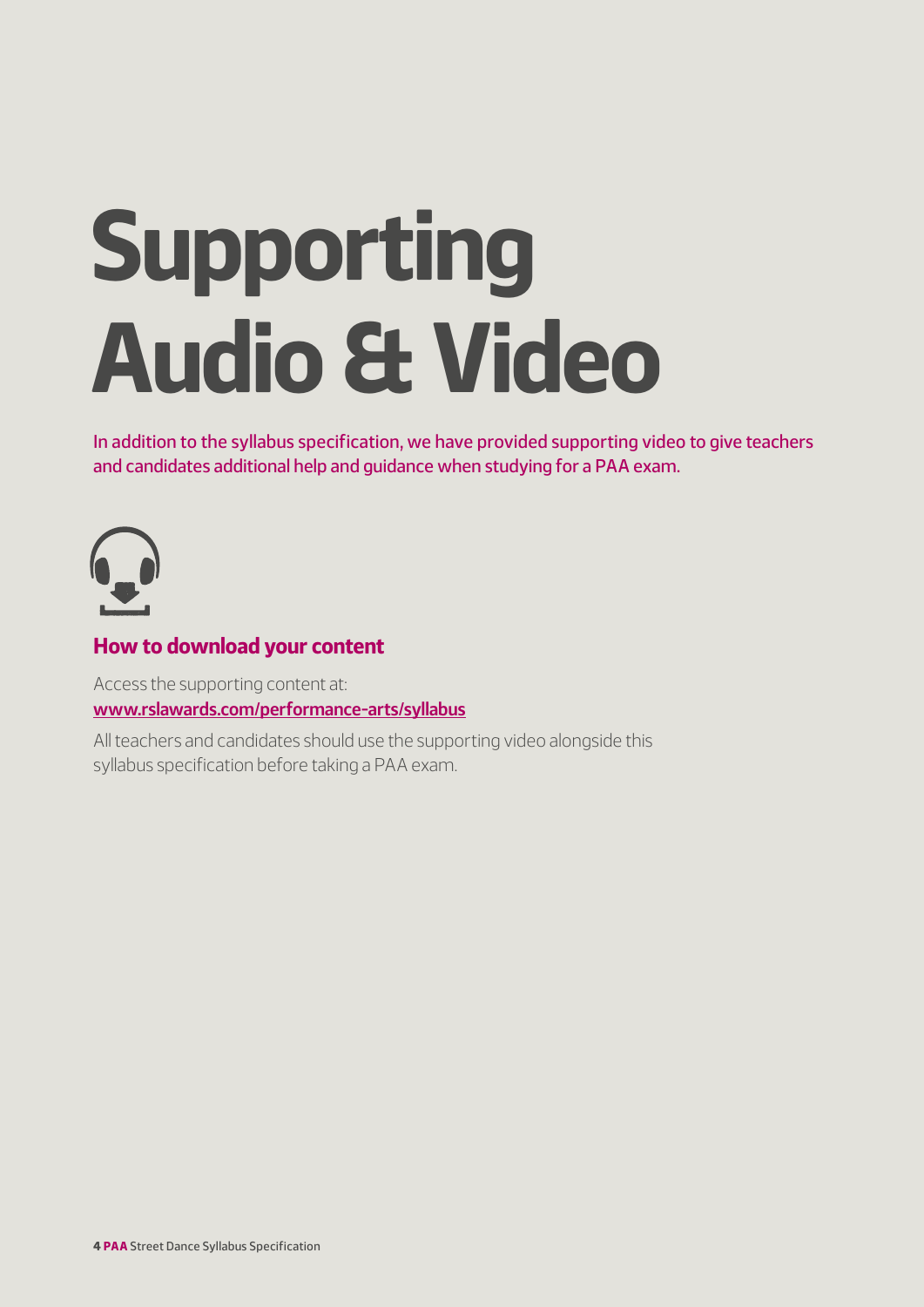# **Contents**

#### **Specification at a Glance**

- ........... Acknowledgements
- ........... Supporting Audio & Video
- ........... Table of Contents
- ........... Total Qualification Time
- ........... Assessment Summary

#### **Section A: Qualification Summary**

- ........... A.1 Aims and Broad Objectives
- ........... A.2 Progression
- ........... A.3 Qualification Structure
- ........... A.4 Entry Requirements

#### **Section B: Assessment Information**

- ........... B.1 Assessment Methodology
- ........... B.2 Expectation of Knowledge, Skills and Understanding
- ........... B.3 Quality Assurance

#### **Section C: Candidate Access and Registration**

- ........... C.1 Access and Registration
- ........... C.2 Recommended Prior Learning

#### **Section D: Complaints and Appeals**

........... D Complaints and Appeals

#### **Section E: Equal Opportunities**

........... E Equal Opportunities

#### **Section F: Contacts for Help & Support**

........... F Contact Information

#### **PAA Street Dance Overview**

- ........... PAA Street Dance Overview
- ........ Introduction to PAA Street Dance
- ........ The value of RSL Qualifications
- ........ RSL and UCAS
- ........ Safeguarding (including Health & Safety)
- ......... Period of Operation
- ......... Estimated Examination Time
- ......... Examination Levels and Recommended Ages
- ......... Uniform for PAA Examination
- ......... Marking schemes and attainment bands

#### **Unit Specifications**

- ........ Street Dance Exam Structure
- ........ Grade 1
- ........ Grade 2
- ........ Grade 3 ........ Grade 4
- ........ Grade 5
- ........ Grade 6
- ........ Grade 7
- ........ Grade 8
- ........ Definitions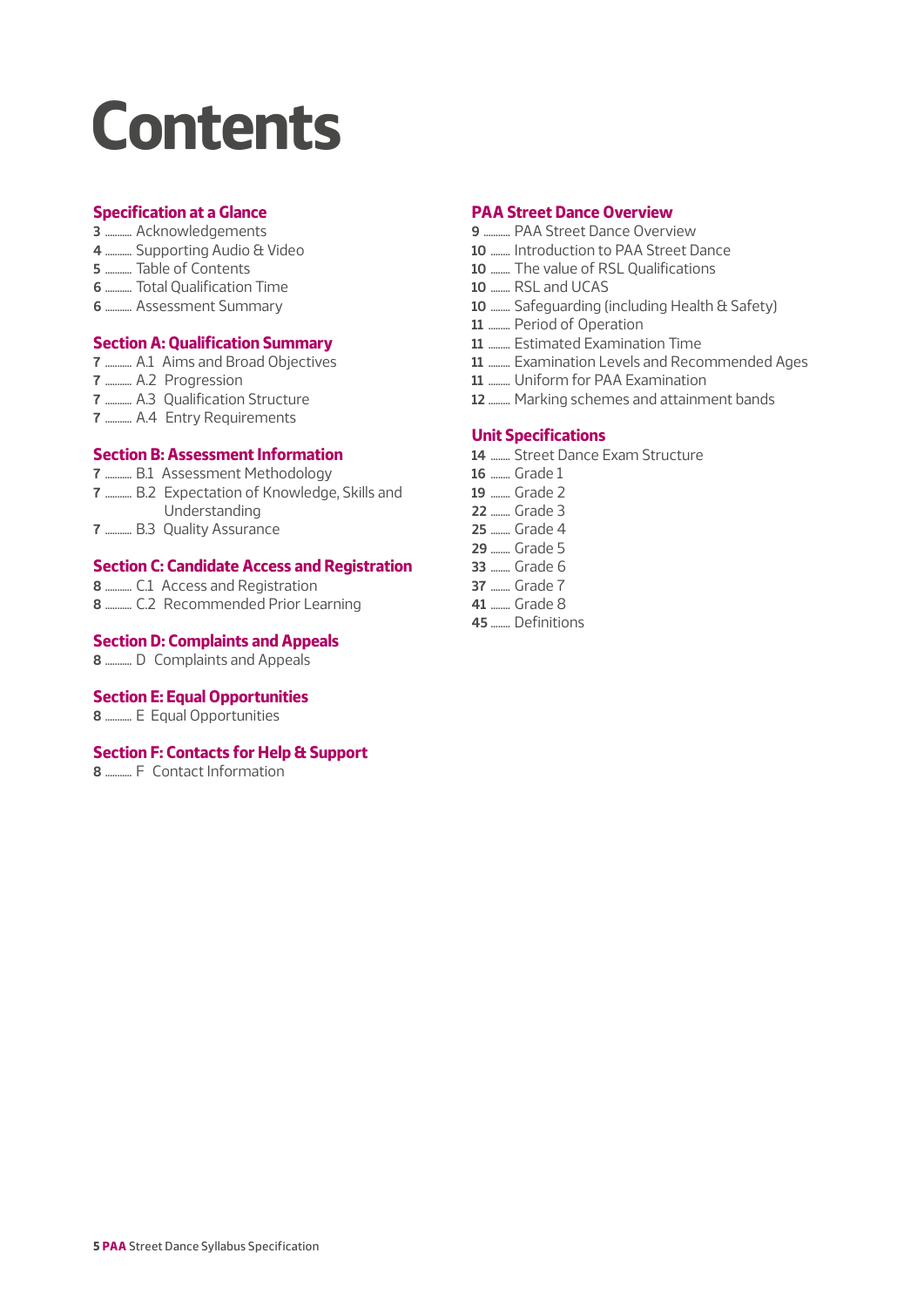| <b>Qualification</b> | <b>Guided Learning</b><br><b>Hours</b> | <b>Practice</b><br><b>Hours</b> | <b>Total Qualification</b><br><b>Time</b> | <b>Credit</b><br><b>Value</b> |
|----------------------|----------------------------------------|---------------------------------|-------------------------------------------|-------------------------------|
| Grade 1              | 60                                     | 10                              | 70                                        | 7                             |
| Grade 2              | 60                                     | 10                              | 70                                        | $\overline{7}$                |
| Grade 3              | 60                                     | 10                              | 70                                        | $\overline{7}$                |
| Grade 4              | 75                                     | 20                              | 95                                        | 10                            |
| Grade 5              | 75                                     | 20                              | 95                                        | 10                            |
| Grade 6              | 90                                     | 40                              | 130                                       | 13                            |
| <b>Grade 7</b>       | 90                                     | 40                              | 130                                       | 13                            |
| Grade 8              | 90                                     | 40                              | 130                                       | 13                            |

#### <span id="page-5-0"></span>Total Qualification Time Allocations for Graded Examinations

#### Assessment Summary

| <b>Assessment</b>          |                                                                                                                                                                                                                                    |
|----------------------------|------------------------------------------------------------------------------------------------------------------------------------------------------------------------------------------------------------------------------------|
| <b>Form of Assessment</b>  | All assessments are carried out by external examiners. Candidates are required to carry out a combination of<br>practical tasks underpinning the technical and performance assessment.                                             |
| <b>Unit Format</b>         | Unit specifications contain the Title, Unit Code, Credit Level, Credit Value, Learning Outcomes,<br>Assessment Criteria, Grade Descriptor, and types of evidence required for the unit.                                            |
| <b>Bands of Attainment</b> | There are four bands of attainment (Distinction, Merit, Pass and Unclassified) for the qualification as a whole.                                                                                                                   |
| <b>Quality Assurance</b>   | Quality Assurance ensures that all assessments are carried out to the same standard by objective sampling<br>and re-assessment of candidates' work. A team of external examiners is appointed, trained and standardised<br>by RSL. |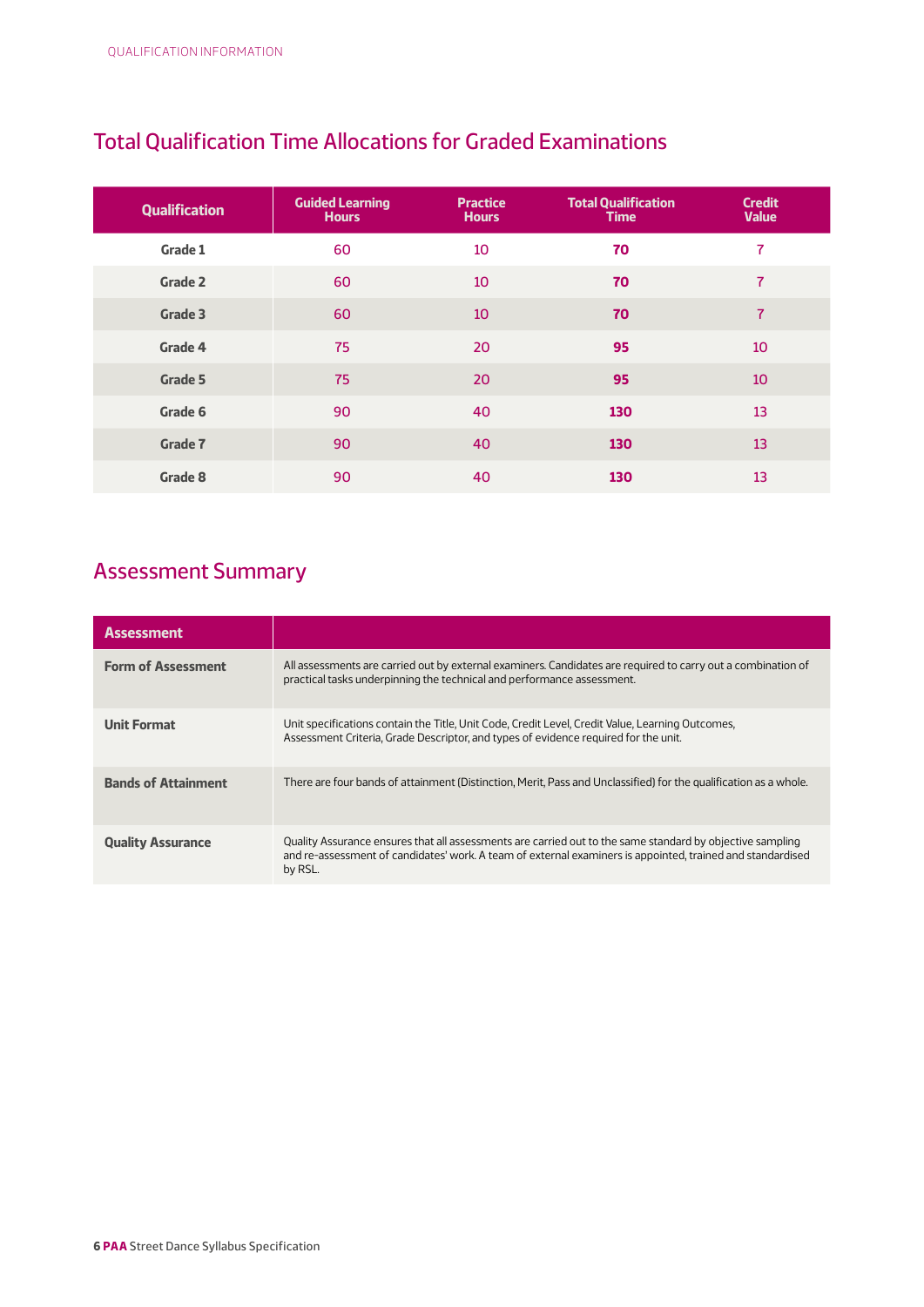#### <span id="page-6-0"></span> **SECTION A: QUALIFICATION SUMMARY**

#### **A.1 Aims and Broad Objectives**

The aim of the Street Dance qualification is to provide a flexible, progressive mastery approach to the knowledge, skills and understanding required for Street Dance.

The purpose of RSL's graded qualifications is to motivate and encourage candidates of all ages and levels through a system of progressive mastery to develop and enhance skills, knowledge and understanding in a safe and consistent way. The qualifications are beneficial for learners wishing to progress at their own pace through smaller steps of achievement.

These qualifications are suitable for learners in all age groups.

#### **A.2 Progression**

Graded qualifications provide a flexible progression route for learners. They are a positive means of determining progress and enable learners to learn the necessary techniques to gain entry to FE and HE courses. Graded qualifications operate according to a well established methodology of 'progressive mastery'. They tend to be more rigorous than other types of exams and for that reason industry professional are confident that achievement at the highest level gained by candidates of graded qualifications will have the skills necessary to work in other areas of the business.

#### **A.3 Qualification Structure**

A graded qualification consists of a range of both practical and knowledge based tasks which are based on detailed requirements outlined in the relevant syllabus. Therefore, requirements for each grade will be set out in detail in the Unit Specifications and the Learning Outcomes and Assessment Criteria for each unit will require knowledge, skills and understanding of these syllabus requirements to be demonstrated at the grade entered.

#### **A.4 Entry Requirements**

There are no entry requirements for these qualifications. However, learners should be aware that the content at the higher grades will require a level of knowledge and understanding covered in previous qualifications.

For further details on exam dates and fees and to apply for your Street Dance grades please visit the RSL website at [www.rslawards.com](http://www.rslawards.com)

#### **SECTION B: ASSESSMENT INFORMATION**

#### **B.1 Assessment Methodology**

The graded examinations in Street Dance are assessed through two components:

#### $G$ rades 1–3

Technical Skills – 60 marks Performance – 40 marks

#### $C$ rades  $A - R$

Technical Skills (including Freestyle) – 60 marks (30+30) Performance – 40 marks

#### **B.2 Expectations of Knowledge, Skills and Understanding**

The graded examination system is one based on the principle of 'progressive mastery'; each step in the exam chain demonstrates learning, progression and skills in incremental steps. Successful learning is characterised by a mastery of the fundamental skills demanded in each grade. Learners will be able to complete a set of practical tasks and be

tested on their underpinning knowledge (the complexity and variety of tasks are determined by which qualification is being attempted), which allow them to demonstrate Street Dance knowledge, skills and understanding relevant to the grade. These technical skills set a firm platform for further technical and creative development by the learner.

#### **B.3 Quality Assurance**

All RSL examinations and graded qualifications are standardised according to the processes and procedures laid down by RSL.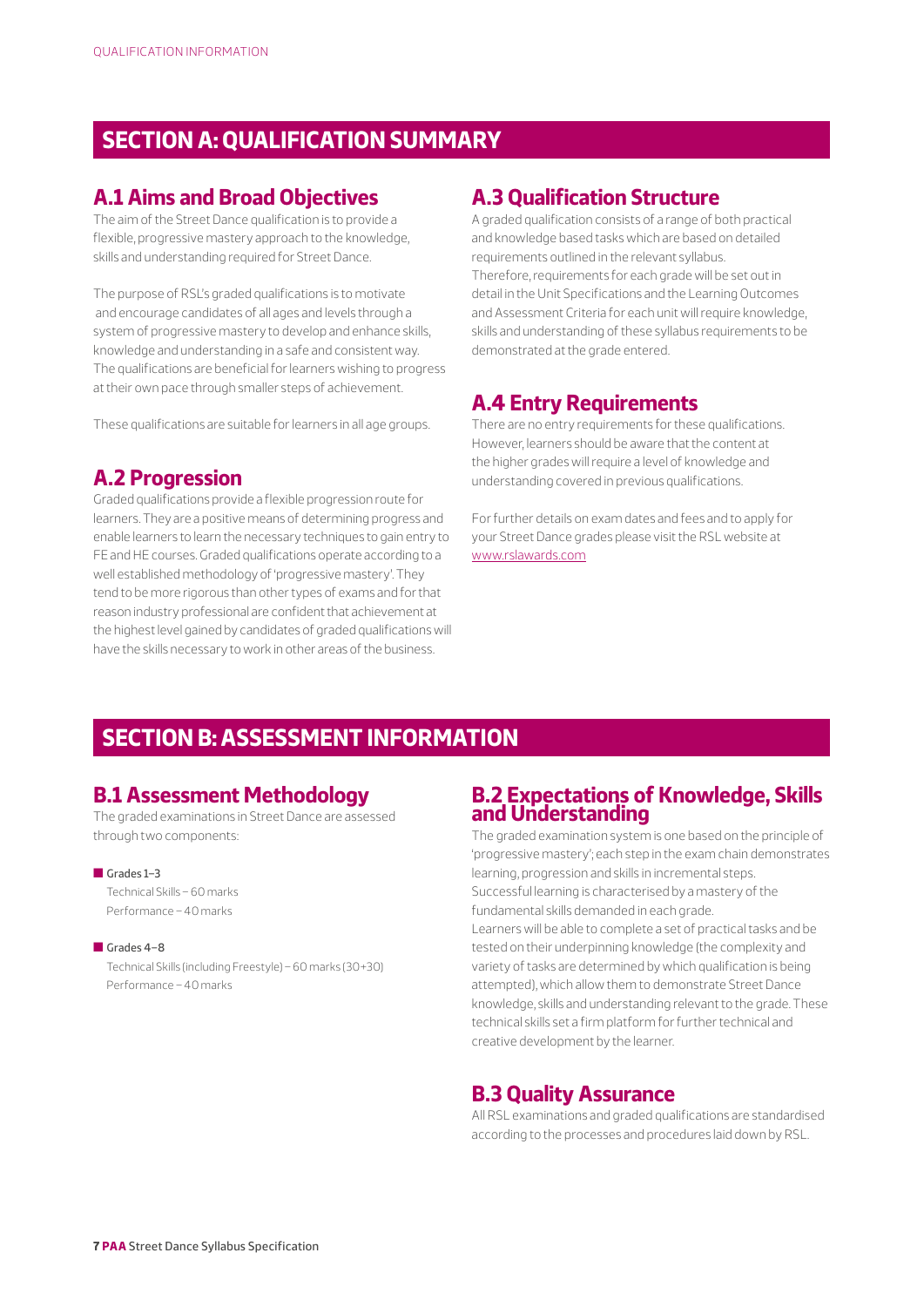#### <span id="page-7-0"></span> **SECTION C: CANDIDATE ACCESS AND REGISTRATION**

#### **C.1 Access and Registration**

The qualifications will:

- $\blacksquare$  be available to everyone who is capable of reaching the required standards
- $\blacksquare$  be free from any barriers that restrict access and progression
- $\blacksquare$  offer equal opportunities for all wishing to access the qualifications

At the point of application, RSL will ensure that all candidates are fully informed about the requirements and demands of the qualification.

Candidates may enter online for any of the qualifications at various points in the calendar year in territories throughout the world. Dates will be published on the website at **[www.rslawards.com](http://www.rslawards.com)**

#### **C.2 Recommended Prior Learning**

Learners are not required to have any prior learning for these qualifications. However, learners should ensure that they are aware of the requirements and expectations of each grade prior to entering for an assessment.

#### **SECTION D: COMPLAINTS AND APPEALS**

All procedural complaints and appeals, including malpractice and requests for reasonable adjustments/special considerations, can be found on the RSL website **[www.rslawards.com](http://www.rslawards.com)**

#### **SECTION E: EQUAL OPPORTUNITIES POLICY**

RSL's Equal Opportunities policy can be found on the RSL website **[www.rslawards.com](http://www.rslawards.com)**

#### **SECTION F: CONTACTS FOR HELP & SUPPORT**

All correspondence should be directed to:

**RSL Harlequin House Ground Floor 7 High Street Teddington Middlesex TW11 8EE**

Or **[paa@rslawards.com](mailto:paa@rslawards.com)**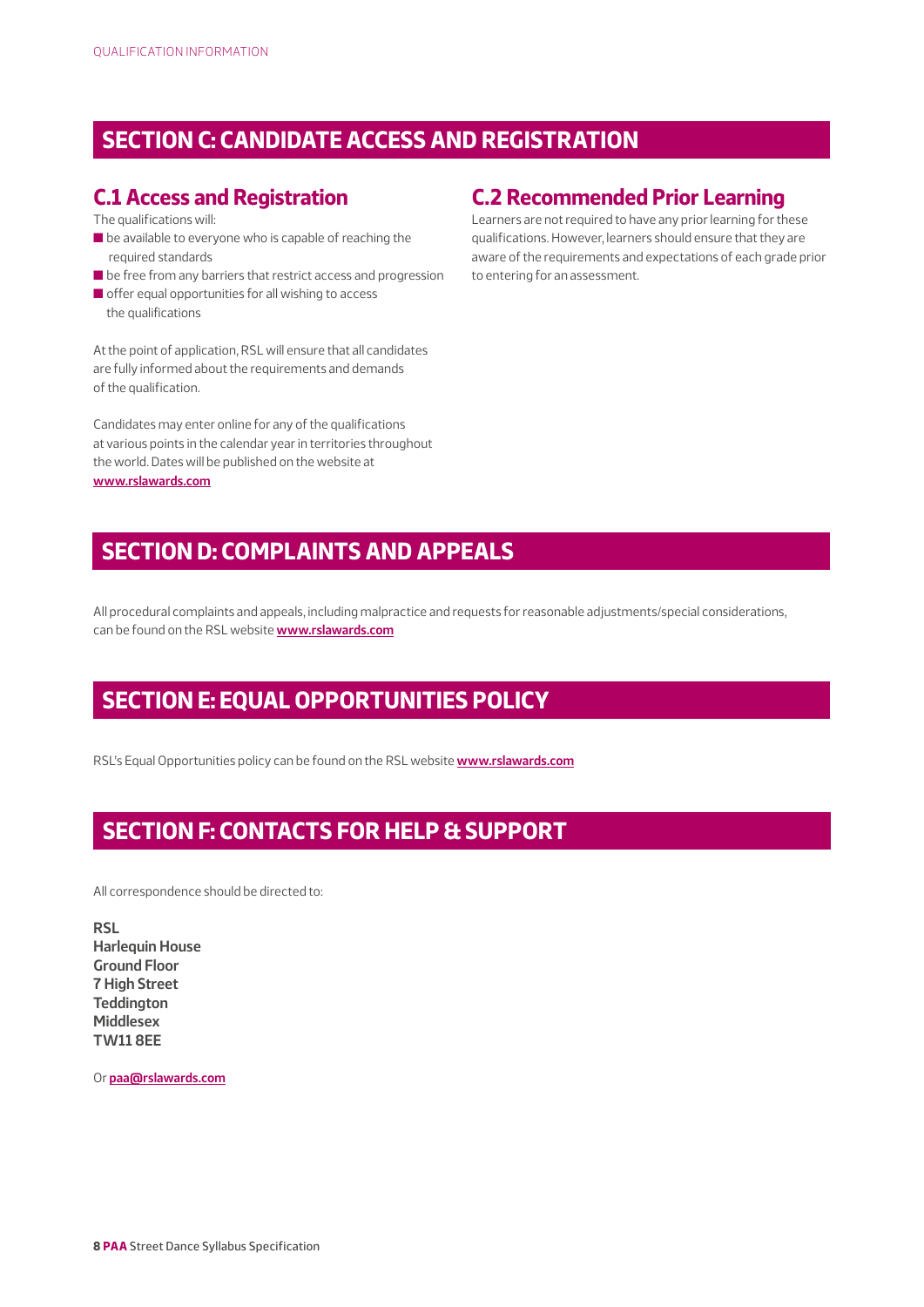# <span id="page-8-0"></span>**Overview**

The Performance Arts Awards (PAA) examinations are an ideal way for teachers and students to measure, assess and reward progress throughout the year. Performance Arts Awards are a part of the RSL family, awarding the Contemporary Arts in music through Rockschool and the Performing Arts through PAA.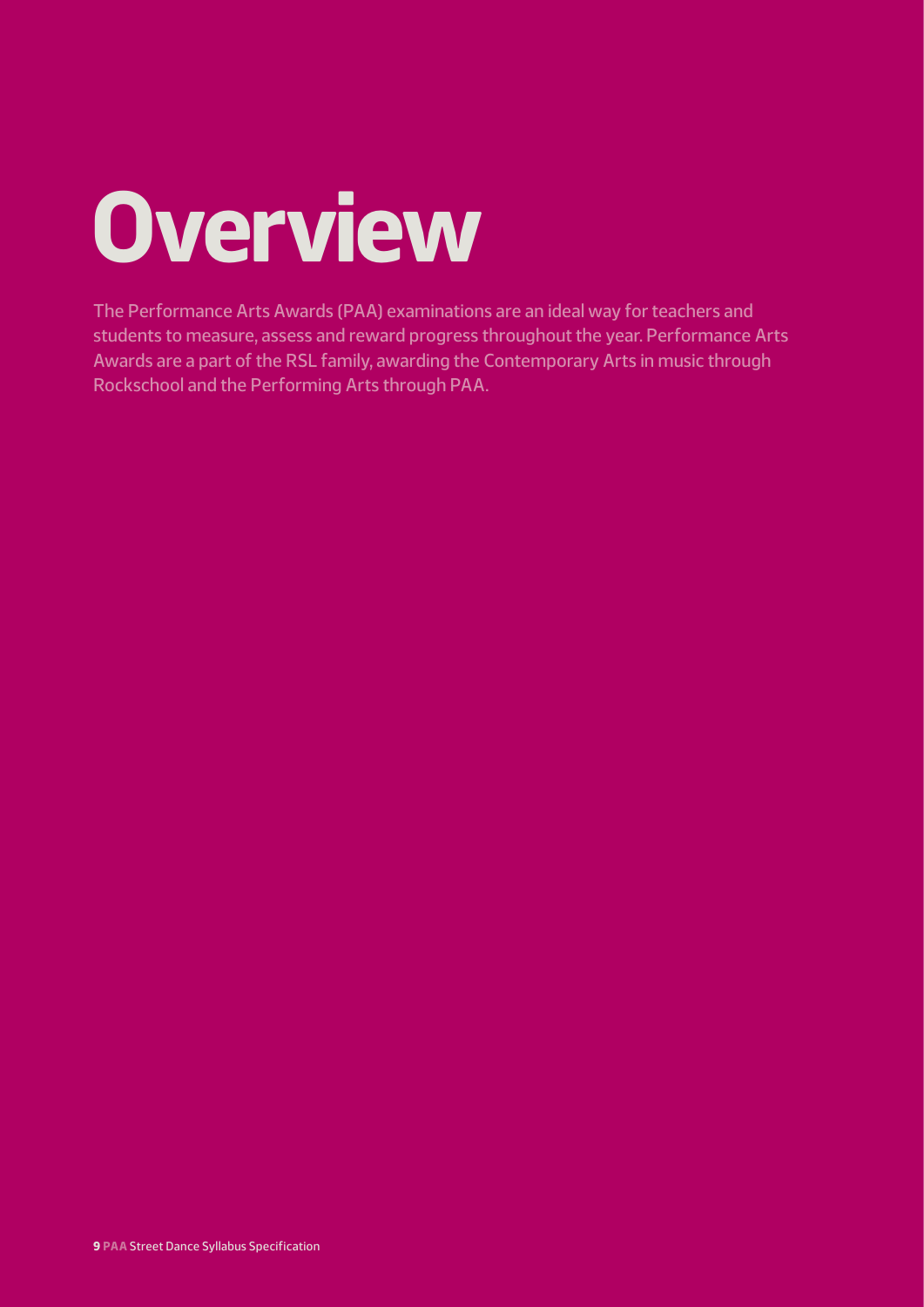## <span id="page-9-0"></span>**Introduction**

Street Dance is emerging as one of the most popular styles of dance today and is slowly becoming an ubiquitous form of expression in the arts. PAA offers the opportunity for candidates to earn a recognised and quality-assured qualification whilst doing something they enjoy.

Candidates will prepare a series of technical exercises that display a range of skills within the genre. Exercises should encourage the development of a strong dance technique, whilst embedding performance skills. As candidates progress through the grades ,the demand of the technical exercises will increase to ensure the development of equipped dancers.

PAA gives the teacher the freedom to create inspiring work which will stretch and challenge every student. As there are no set combinations within the Street Dance syllabus, teachers will have creative control and will be required to lift the set technical steps and tasks from the pages and bring them to life. The teacher is encouraged to apply stylistic features, dynamics and energy to all exercises. PAA examinations in Street Dance are designed to develop the skills necessary to communicate through dance and movement to an audience. Candidates who prepare themselves appropriately will develop relevant skills through exploring a range of Street Dance styles and techniques.

#### **The Value of RSL Qualifications**

RSL advocates an open-access approach to qualifications, providing a range of syllabuses, designed to accommodate a wide variety of candidates of different ages, experience and levels of achievement. RSL qualifications are listed on the Regulated Qualifications Framework (RQF) in England and Northern Ireland by the Office of Qualifications and Examination Regulation (Ofqual). RSL is committed to maintaining and improving its reputation for excellence by providing high-quality education and training through its syllabuses, examinations and resources.

#### **Safeguarding** *(including Health & Safety)*

RSL takes the Safeguarding of children and vulnerable adults extremely seriously and has put in place as many preventative measures as possible within its assessment structure and processes. An outline of these is provided on the website: [www.rslawards.com/about-us/safeguarding](http://www.rslawards.com/about-us/safeguarding)

*A staff member must be on hand to support the organisation of candidates and to chaperone candidates on the day of the examination.*

#### **RSL and UCAS**

For students applying for work or University, many potential employers see Graded Performance Exams in a very positive way. Recognised qualifications demonstrate an ability to dedicate commitment to extra-curricular activities, providing evidence of versatility which many students find beneficial within UCAS (Universities & Colleges Admissions Service) applications and for University entrance interviews.

Our qualifications carry allocated points on the UCAS tariff. For full details relating to the allocation of points for our qualifications, please see:

[www.rslawards.com/about-us/ucas-points](http://www.rslawards.com/about-us/ucas-points)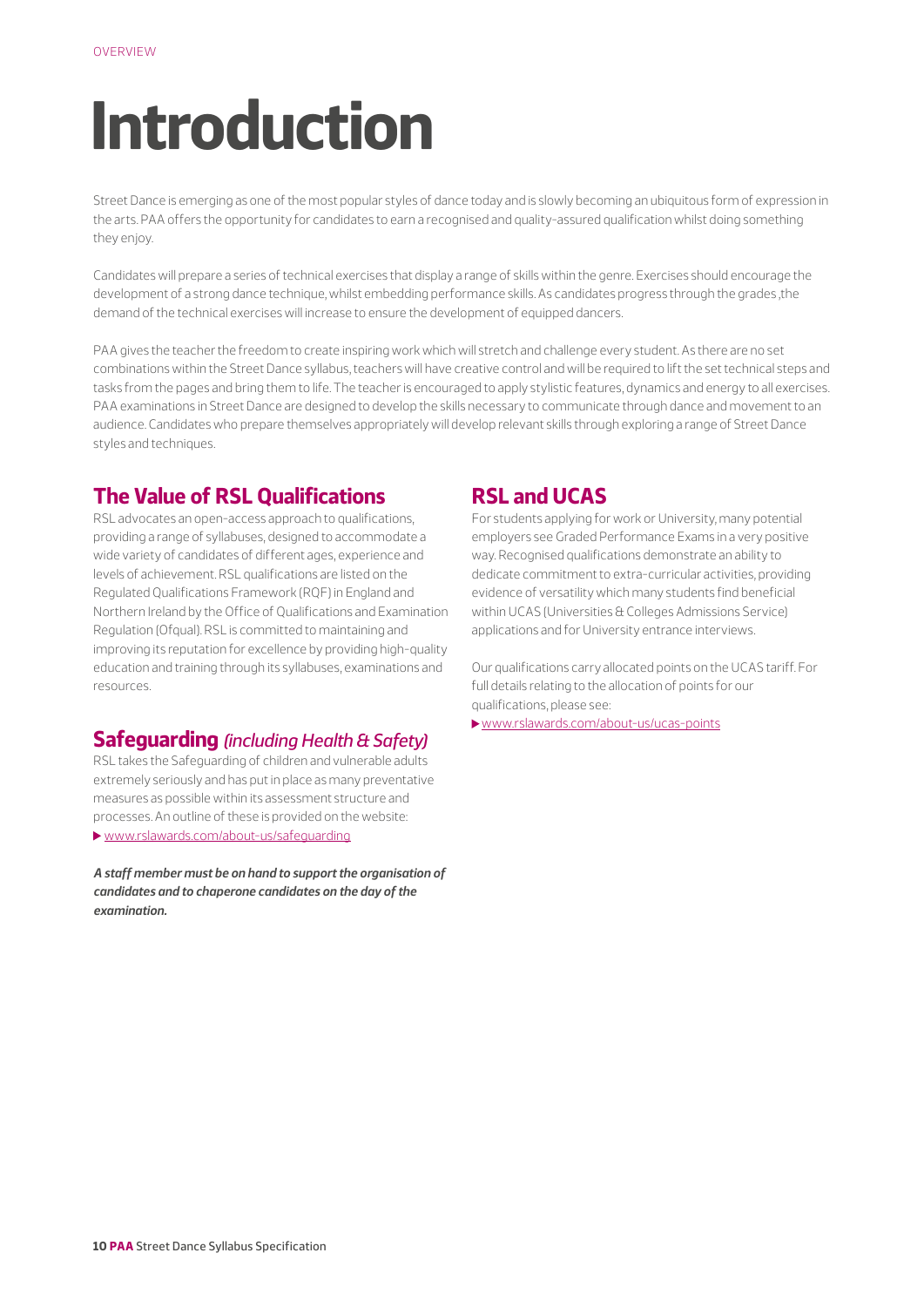#### <span id="page-10-0"></span>**Period of Operation**

This syllabus specification covers Street Dance Graded Examinations from April 2018.

#### **Estimated Examination Time**

- **GRADE 1:** 25 minutes
- **GRADE 2:** 25 minutes
- **GRADE 3:** 25 minutes
- **GRADE 4:30 minutes** n **GRADE 5:** 30 minutes
- **GRADE 6:** 35 minutes
- **GRADE 7:** 35 minutes
- **GRADE 8:** 35 minutes
- **Please note:** Estimated examination times may vary according to the number of candidates and grade/s selected in the group. Where there are more than eight candidates in the group the examination time will increase to allow candidates to repeat the performance at the request of the examiner.

#### **Examination Levels**

PAA Street Dance examinations are offered at three levels:

- **LEVEL 1:** Grades 1-3
- n **LEVEL 2:** Grades 4–5
- n **LEVEL 3:** Grades 6–8

#### **Recommended Ages for PAA Examinations**

Although RSL imposes no minimum or maximum age limit, teachers should ensure candidates are fully prepared for all aspects of the examination. It is advisable for candidates to enter for a suitable and attainable level for their individual age, overall maturity and ability to meet the Assessment Criteria published in this syllabus specification. The following age recommendations are a suggestion only:

| <b>Grade Qualification</b> | <b>Suggested Entry Age</b> | <b>RQF Level</b> |
|----------------------------|----------------------------|------------------|
| 1                          | 7-8 years                  | Level 1          |
| $\overline{\phantom{0}}$   | 9-10 years                 | Level 1          |
| 3                          | $11-12$ years              | Level 1          |
| $\overline{4}$             | $13-14$ years              | Level 2          |
| 5                          | $15-16$ years              | Level 2          |
| 6                          | $16+$                      | Level 3          |
| $\overline{7}$             | $16+$                      | Level 3          |
| 8                          | $16+$                      | Level 3          |

#### **Uniform for PAA Examination**

A uniform for the examination is not prescribed but should be appropriate to the style and genre. Candidates must present themselves appropriately for an examination and adhere to health and safety regulations. Teachers must ensure the following:

- $\blacksquare$  Hair does not obscure the face
- $\blacksquare$  Dance wear is appropriate and allows examiners to see the body, line and form clearly
- $\blacksquare$  The choice of dance shoes is appropriate to the style
- $\blacksquare$  All jewellery is removed
- $\blacksquare$  Any costume or props used during the performance are carefully considered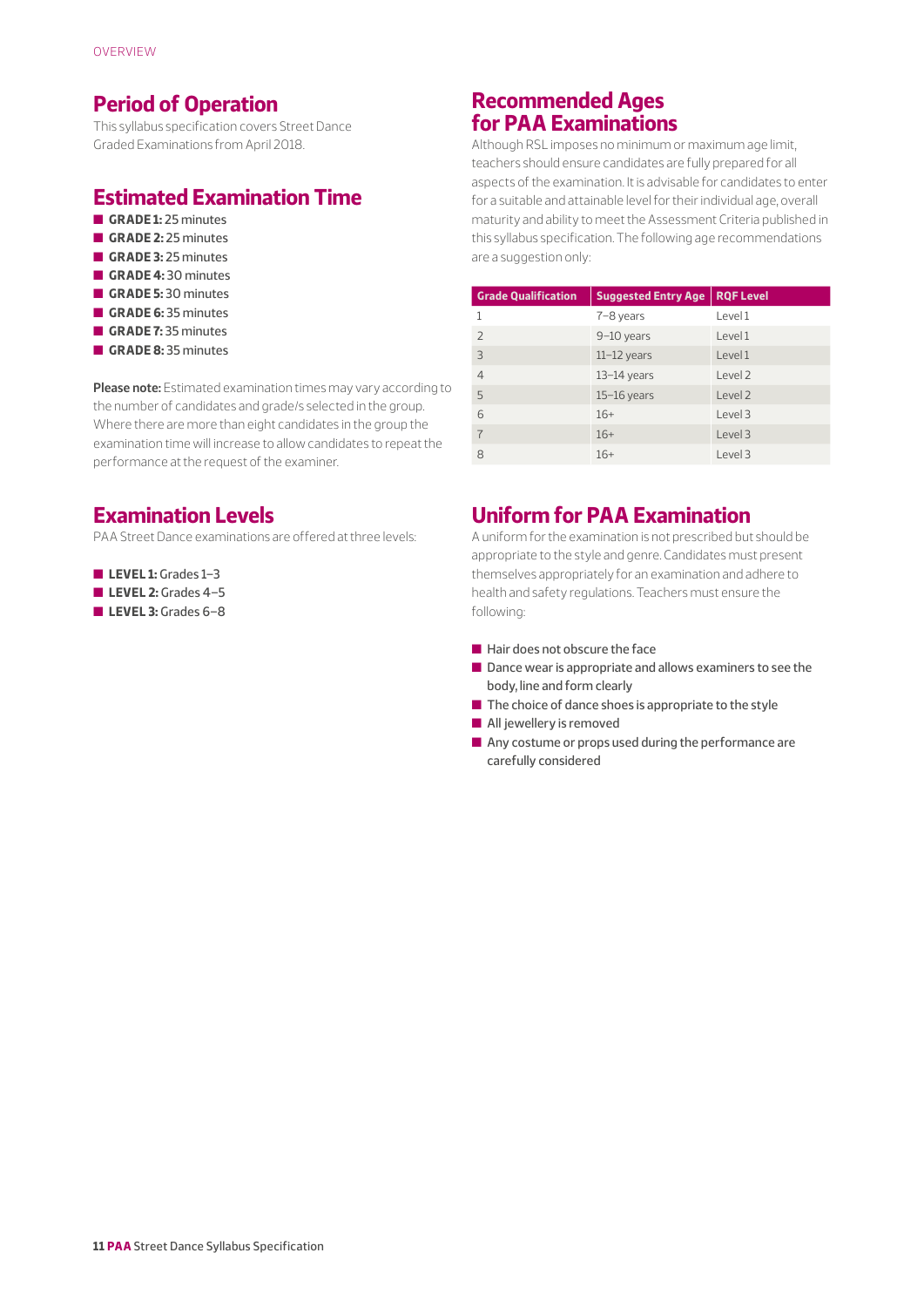# <span id="page-11-0"></span>**Marking schemes and attainment bands**

The examination is marked with credits awarded through:

| <b>TECHNICAL SKILLS</b> |                          |  |
|-------------------------|--------------------------|--|
| <b>PERFORMANCE</b>      |                          |  |
|                         | <b>TOTAL:</b> out of 100 |  |

The attainment bands for Street Dance graded examinations are as follows:

| <b>Attainment Bands</b> |               |  |
|-------------------------|---------------|--|
| Unclassified            | $0 - 49%$     |  |
| Pass                    | $50 - 64%$    |  |
| Merit                   | $65 - 84%$    |  |
| <b>Distinction</b>      | 85% and above |  |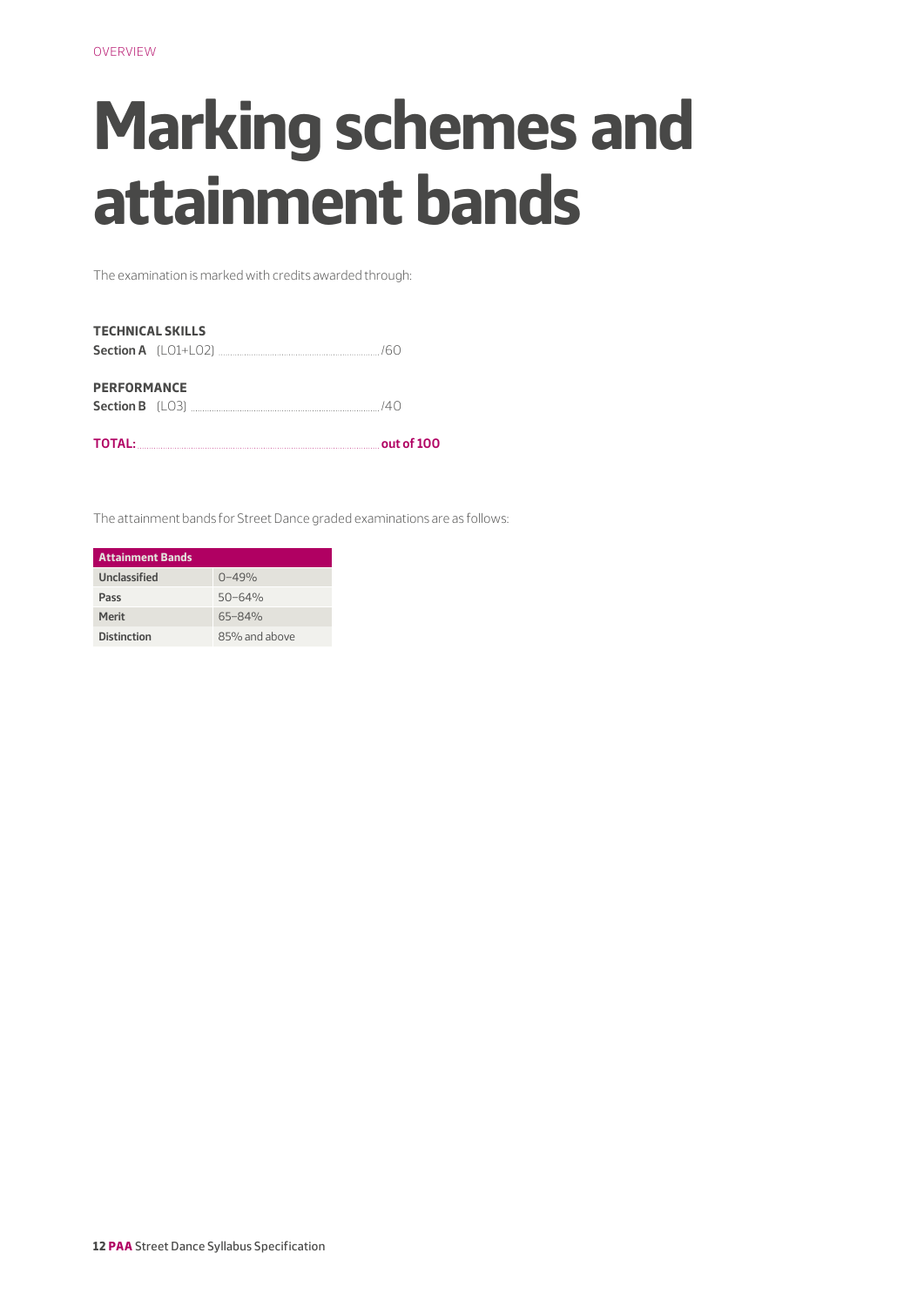# **Unit specifications**

#### Content:

The skills and understanding required at each grade.

The Street Dance content is divided into **two** examined components;

- Technical Skills
- The Performance

#### Assessment Criteria:

Criteria against which the candidate is assessed

#### Learning Outcome:

 A statement of what has been demonstrated as a result of the successful completion of the assessment criteria

#### Grade Descriptor:

 An indication of the level of attainment required for each attainment band (Unclassified, Pass, Merit or Distinction) at each grade.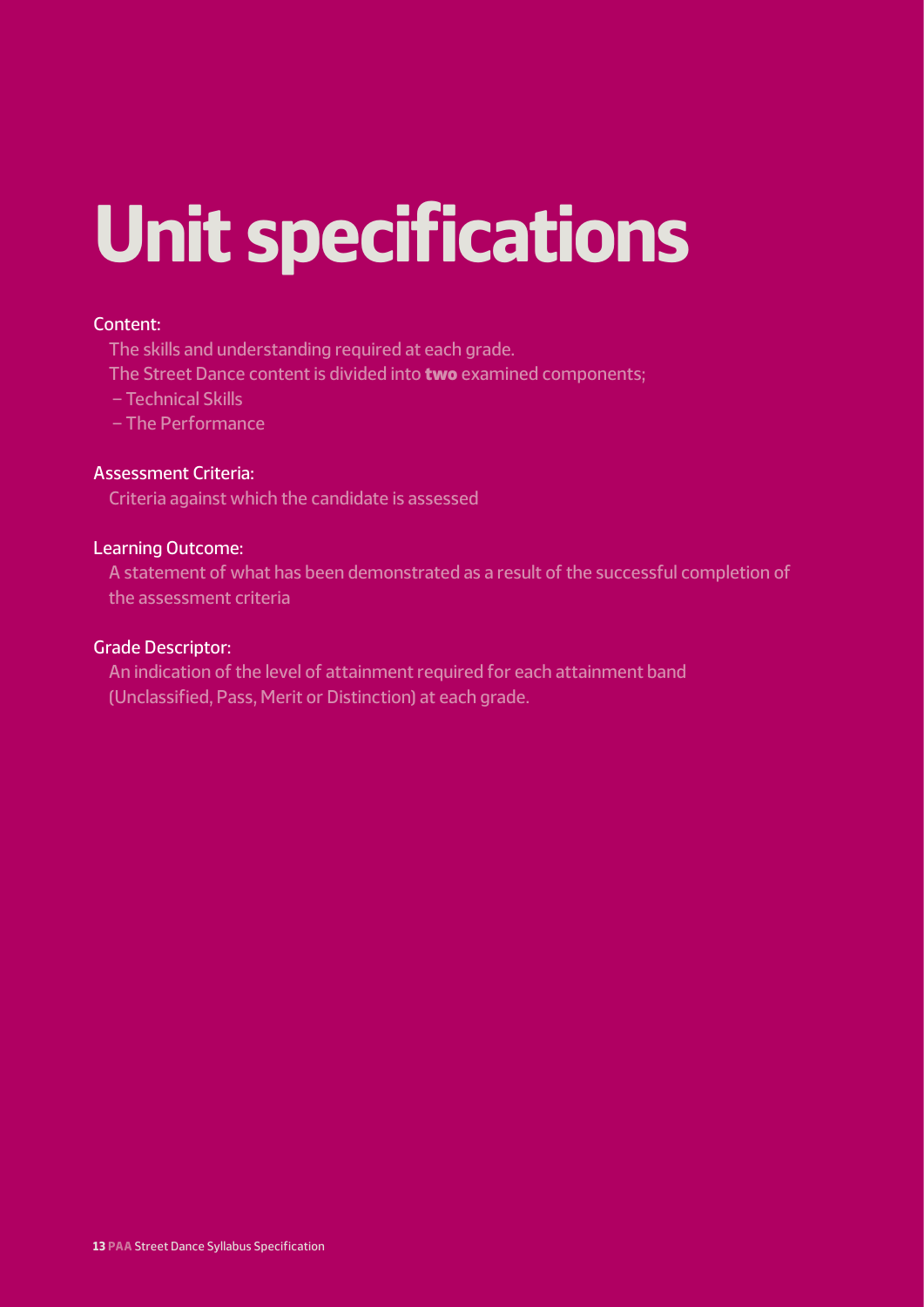#### <span id="page-13-0"></span> **1 TECHNICAL SKILLS**

Candidates will dance a selection of technical moves provided by RSL that are designed to be achievable during a class warm up or technical workshop over a number of weeks.

#### **The technical moves and combination are demonstrated as a group but each candidate must be visible to the examiner at all times.**

A maximum of **eight** candidates can be assessed at any one time. Candidates may be arranged into even smaller groups where necessary, e.g. where there are different chosen styles within the same exam group.

Candidates will demonstrate each technical move:

- $\Box$  one move at a time (candidates will be required to repeat the move requested by the examiner until the music track is stopped)
- $\blacksquare$  as a combination

Candidates may perform the technical moves in the same combination but this is not a requirement.

The teacher should select a music track/s appropriate to the chosen style.

A video demonstrating all the technical moves is available to download from: [www.rslawards.com/performance-arts/syllabus](http://www.rslawards.com/performance-arts/syllabus) As candidates progress through the grades, the range of styles, complexity and technical demand required for this element of the examination is increased. More details about the Technical Skills demonstration can be found in the content description for each grade.

Props and costumes are **not** permitted. An audience is **not** permitted.

#### n **LEVEL 1 (GRADE 1, 2 AND 3)**

 The teacher/candidate must choose **one** style of Street Dance (Locking, House or Breaking) and candidates must demonstrate **all** the technical moves from the chosen style to the examiner.

n **LEVEL 2 (GRADE 4 AND 5)**

 The teacher/candidate must choose **two** styles of Street Dance (Locking, House, Breaking or Popping) and candidates must demonstrate **all** the technical moves from the chosen styles to the examiner.

#### n **LEVEL 3 (GRADE 6, 7 AND 8)**

 The teacher/candidate must choose **two** styles of Street Dance (Locking, House, Breaking or Popping) and candidates must demonstrate **all** the technical moves from the chosen styles to the examiner.

**Please note:** Candidates in the same examination group may demonstrate different styles of Street Dance to the examiner.

#### **TECHNICAL SKILLS – FREESTYLE (LEVEL 2 & 3 ONLY)**

The Freestyle section of the examination gives candidates from **Grades 4–8** only the opportunity to demonstrate their technical ability, musicality, creativity and individual style without restrictions.

Candidates will be required to interpret the given music through any Street Dance style and moves of the candidate's choice for the duration specified per grade.

Candidates may include the technical moves provided for the Technical Skills Demonstration in their freestyle if they wish but this is not a requirement. However, the freestyle must not wholly consist of technical steps that have been provided by RSL.

#### **At Grade 4 and 5 Candidates will:**

- $\blacksquare$  stand in a semicircle
- $\blacksquare$  enter the dance space in pairs
- n dance at the **same** time, facing the examiner

#### **At Grade 6, 7 and 8 Candidates will:**

- $\blacksquare$  stand in two crews facing each other
- $\blacksquare$  enter the dance space in pairs (one candidate from each crew)
- **n** dance **one at a time**, facing each other

The music will be provided by the examiner and will not be heard until the examination.

As candidates progress through the grades, this becomes a Freestyle battle in which candidates will be expected to engage and respond to another dancer in an opposing crew of dancers.

Props and costumes are **not** permitted. An audience is **not** permitted.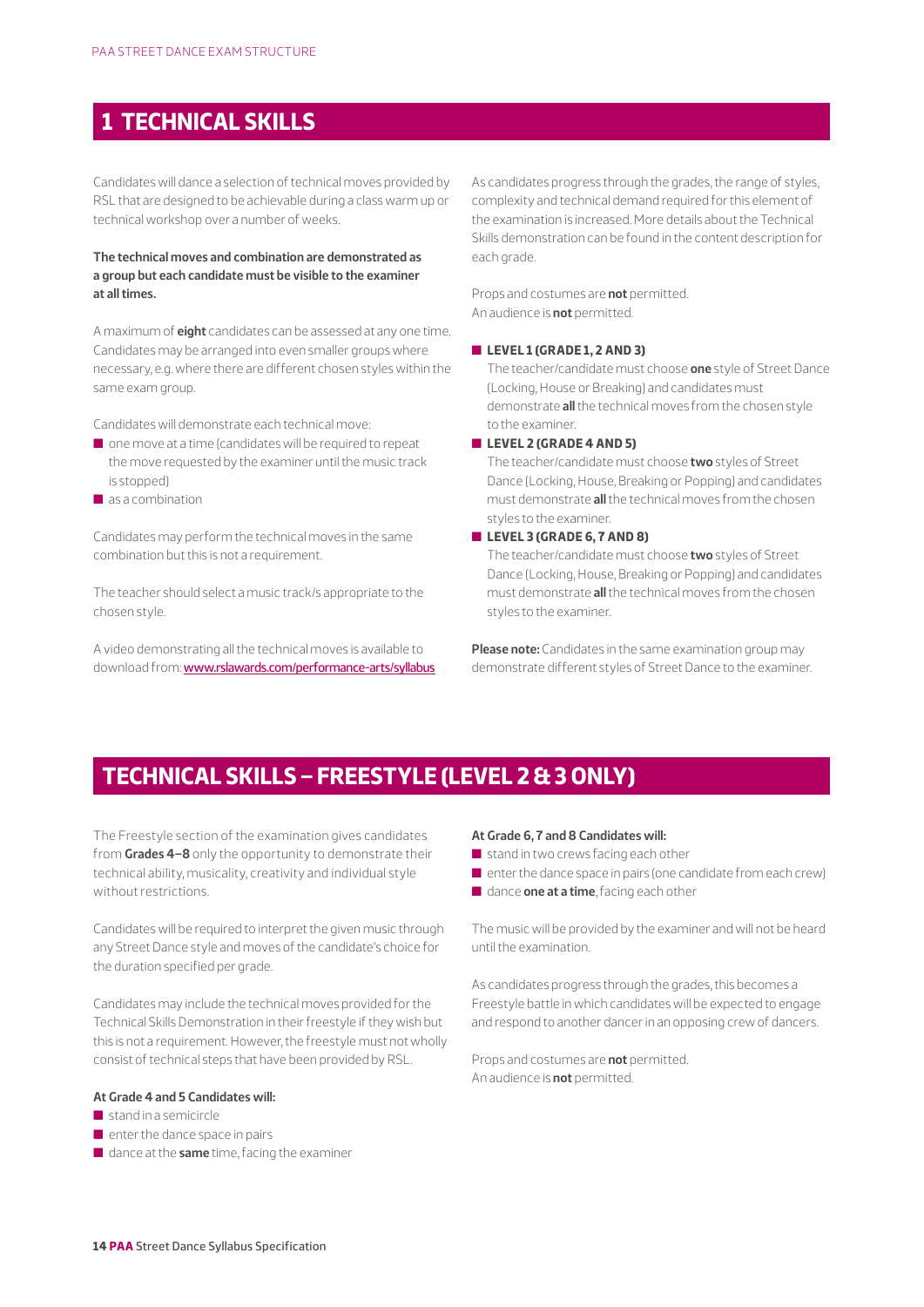#### **2 PERFORMANCE**

The Performance consists of a group dance routine which can include any style or variation of street dance. Teachers have creative control over the concept, content and choreography of the group performance but must adhere to the minimum and maximum durations specified per grade (including the music track/s selected).

Teachers can refer to the Technical Moves listed at each grade for guidance regarding the level of difficulty expected for the Performance choreography at each grade.

A maximum of **eight** candidates can be assessed at any one time. If there are more than eight candidates in the group the performance may need to be repeated. **Examiners may ask candidates to repeat sections of the performance if clarification is needed.**

The school's uniform is sufficient, however, costumes and props are permitted. An audience is permitted.

Teachers and candidates are encouraged to closely consider the Learning Outcomes and Assessment Criteria for the specific qualification level they are entering.

#### **Guide to choosing music for the Performance**

The selection of music is the teacher's choice and should allow the candidates the best opportunity to respond to phrasing, dynamics and atmosphere. The style and the mood of the music should allow for as much expression as possible, creating a performance that fulfils requirements for technique, musicality and communication.



#### **Notes for the Examination**

- $\blacksquare$  All candidates must wear their allocated candidate number on the **front and back** of their clothing throughout
- $\blacksquare$  The examination can include students who are not exam candidates as long as the minimum number of candidates has been met
- n A member of staff **must** be present for the examination in order to operate music playback equipment
- Staff **must** be on hand to chaperone students from the examination once completed.

#### **General Notes**

On the day of the examination, the Principal is required to meet with the examiner to discuss any absences or changes to the day. The examiner will take a register before every examination.

#### **Centres must provide examiners with an adequate table, chair, lighting and refreshments.**

Examiners must not be in close proximity to the audience at any time.

The nature of each performance will be unique to your particular school, however, certain criteria must be met for candidates to be assessed successfully. It is the teacher's responsibility to read the Learning Outcomes, Assessment Criteria and Grading Descriptors for each grade. Teachers must ensure candidates are actively involved throughout the examination and perform a sufficient amount of material.

**Staff must not lead, direct or influence the candidates during any component of the examination,** and the examiner reserves the right to stop the examination in such instances.

Candidates must be arranged into groups by the **teacher in advance of the examination day**. For advice regarding candidate grouping please contact RSL.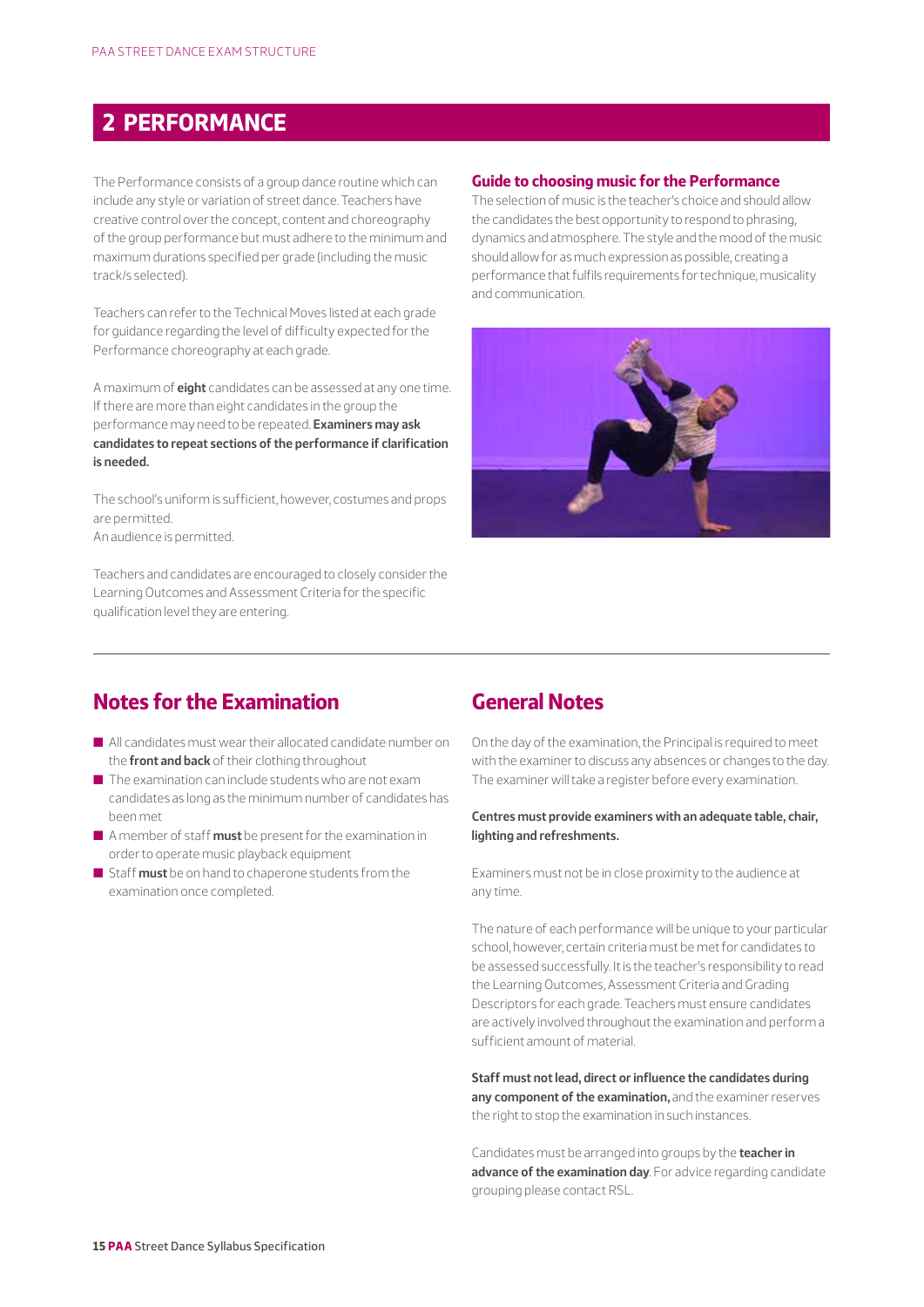## <span id="page-15-0"></span>**GRADE 1 | CONTENT**

#### **1 TECHNICAL SKILLS**

The teacher/candidate must choose **one** style of Street Dance (Locking, House or Breaking) and candidates must demonstrate **all** the technical moves from the chosen style to the examiner.

Candidates will demonstrate each technical move:

- one move at a time (candidates will be required to repeat the move requested by the examiner until the music track is stopped)
- as a combination

| Locking            | <b>House</b>         | <b>Breaking</b>        |
|--------------------|----------------------|------------------------|
| <b>Rock Steady</b> | Jack (Basic)         | Top Rock - Indian Step |
| Point              | Pas de Bourrée       | Top Rock - Salsa Step  |
| Lock (Muscle Man)  | <b>Classic Cross</b> | Footwork - 6 Step      |
| Lock (Variation)   | Tip Tap Toe          | Footwork - CC Rock     |
| Pace               | Stomp                | Freeze - B-Boy Stance  |

## **2 PERFORMANCE**

The group performance must be a minimum duration of **one minute 30 seconds** and a maximum duration of **two minutes 30 seconds**.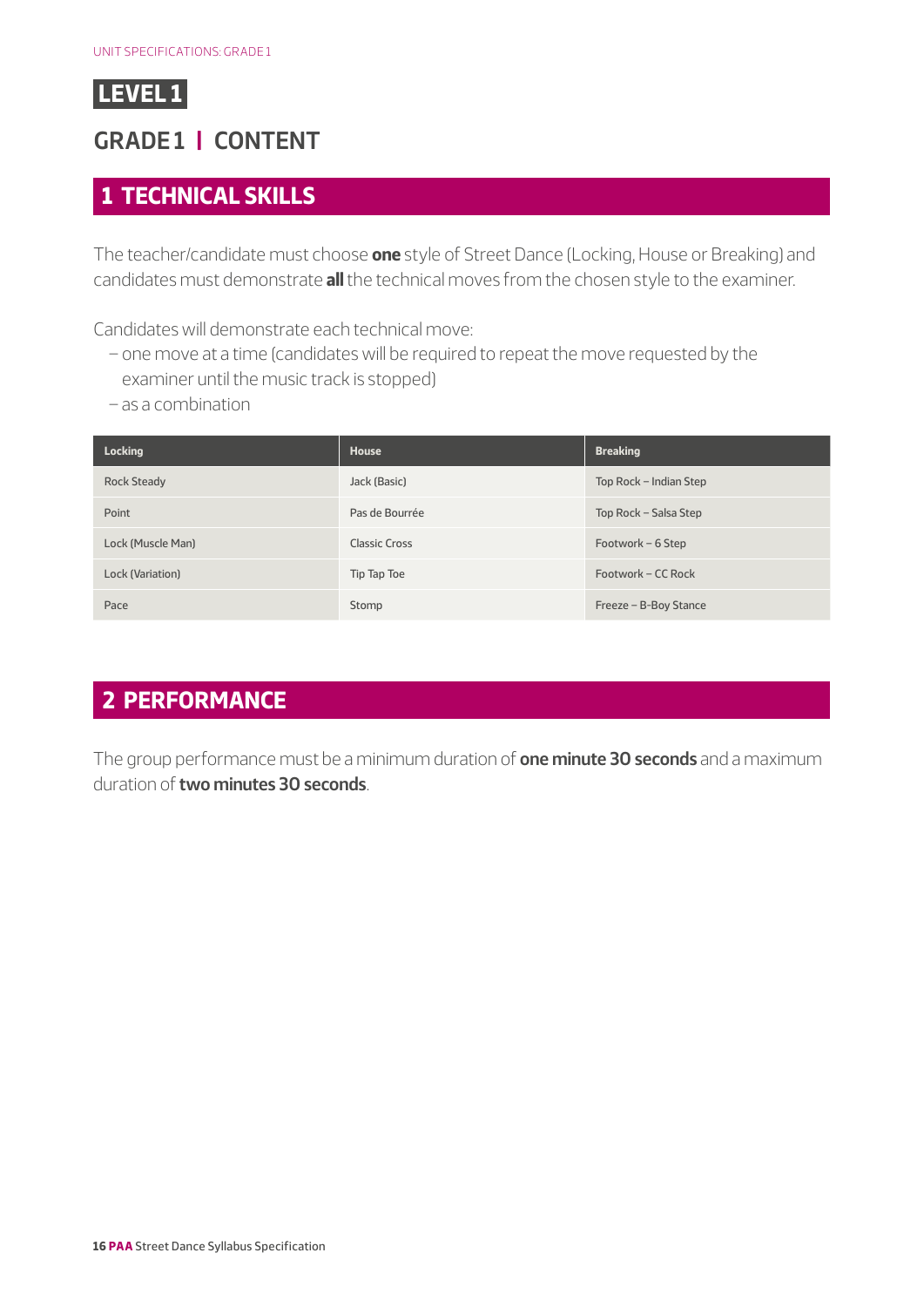## **GRADE 1 | LEARNING OUTCOMES AND ASSESSMENT CRITERIA**

| <b>Title</b>                    | RSL Level 1 Award in Graded Examination in Dance - Grade 1 |
|---------------------------------|------------------------------------------------------------|
| <b>Level</b>                    | Level 1                                                    |
| <b>Credit Value</b>             |                                                            |
| <b>Guided Learning Hours</b>    | 60                                                         |
| <b>Total Qualification Time</b> | 70                                                         |

| <b>Learning Outcome - The learner will:</b>                                                 |                                                                                            | <b>Assessment Criteria - The learner can:</b> |                                                                       |
|---------------------------------------------------------------------------------------------|--------------------------------------------------------------------------------------------|-----------------------------------------------|-----------------------------------------------------------------------|
|                                                                                             | Be able to perform movement sequences showing an<br>awareness of technique in Street Dance | 1.1                                           | Demonstrate knowledge and understanding of Street Dance<br>vocabulary |
|                                                                                             |                                                                                            | 1.2                                           | Demonstrate technical skills                                          |
| Be able to perform movement sequences showing an<br>awareness of musicality in Street Dance |                                                                                            | 2.1                                           | Demonstrate appropriate timing and rhythm                             |
|                                                                                             |                                                                                            | 2.2                                           | Demonstrate responsiveness to music                                   |
|                                                                                             | Be able to show an awareness of performance in Street<br>Dance                             | 3.1                                           | Demonstrate use of expression as appropriate                          |
|                                                                                             |                                                                                            | 3.2                                           | Demonstrate awareness of an audience                                  |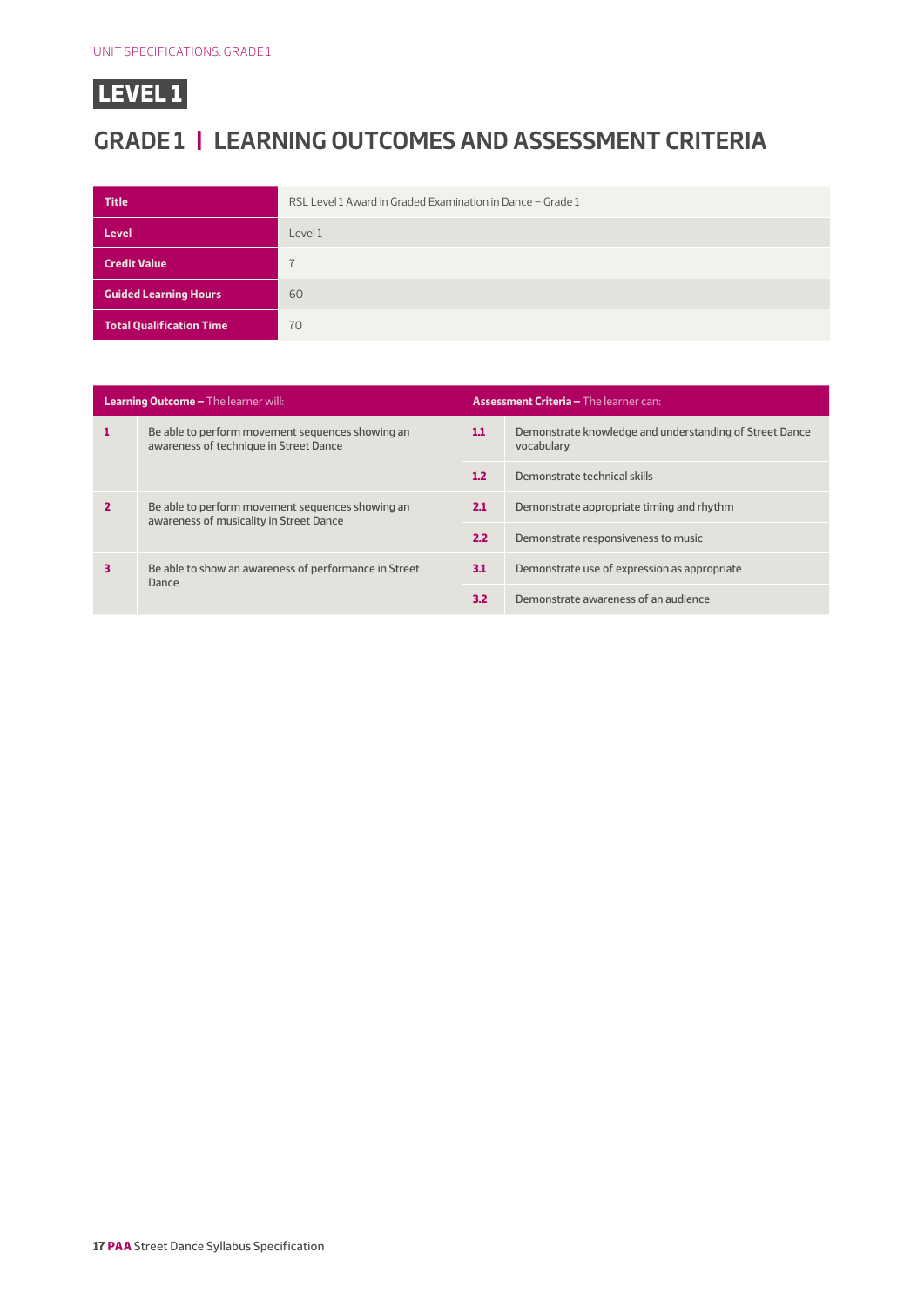## **GRADE 1 | GRADE DESCRIPTORS**

#### **1 LEARNING OUTCOME 1** (Technical Skills) The learner will perform movement sequences showing an awareness of technique in Street Dance **Unclassified Pass Merit Distinction** Inability to demonstrate technique. An insecure ability to demonstrate the following:  $\blacksquare$  Coordination  $\blacksquare$  Control  $\blacksquare$  Dynamic values  $\blacksquare$  Line  $\blacksquare$  Knowledge of vocabulary Evidence of technique. To include the following some of the time:  $\blacksquare$  Coordination  $\blacksquare$  Control  $\blacksquare$  Dynamic values  $\blacksquare$  Line Knowledge of vocabulary Evidence of technique. To include the following for the majority of the time:  $\blacksquare$  Coordination  $\blacksquare$  Control  $\blacksquare$  Dynamic values  $\blacksquare$  Line  $\blacksquare$  Knowledge of vocabulary Evidence of technique. To include the following throughout:  $\blacksquare$  Coordination  $\Box$  Control **Dynamic values**  $\blacksquare$  Line Knowledge of vocabulary **2 LEARNING OUTCOME 2** (Technical Skills) The learner will be able to perform movement sequences showing an awareness of musicality in Street Dance **Unclassified Pass Merit Distinction** Inability to demonstrate the following:  $\blacksquare$  Timing and rhythm  $\blacksquare$  Musical response Evidence of musicality to include the following some of the time:  $\blacksquare$  Timing and rhythm  $\blacksquare$  Musical response Evidence of musicality to include the following for the majority of the time:  $\blacksquare$  Timing and rhythm  $\blacksquare$  Musical response Evidence of musicality to include the following throughout:  $\blacksquare$  Timing and rhythm **Musical response 3 LEARNING OUTCOME 3** (Performance) The learner will be able to show an awareness of performance in Street Dance **Unclassified Pass Merit Distinction** Insecure evidence of a Street Dance performance. An inability to demonstrate awareness of the following:  $\blacksquare$  Expression  $\blacksquare$  Communication to audience ■ Characterisation  $\blacksquare$  Technique **Projection** Demonstrate awareness of the following some of the time: **Expression**  $\blacksquare$  Communication to audience ■ Characterisation  $\blacksquare$  Technique **Projection** Demonstrate awareness of the following for the majority of the time:  $\square$  Expression  $\blacksquare$  Communication to audience Characterisation  $\blacksquare$  Technique  $\blacksquare$  Projection Demonstrate awareness of the following throughout: **Expression**  $\blacksquare$  Communication to audience ■ Characterisation  $\blacksquare$  Technique **Projection**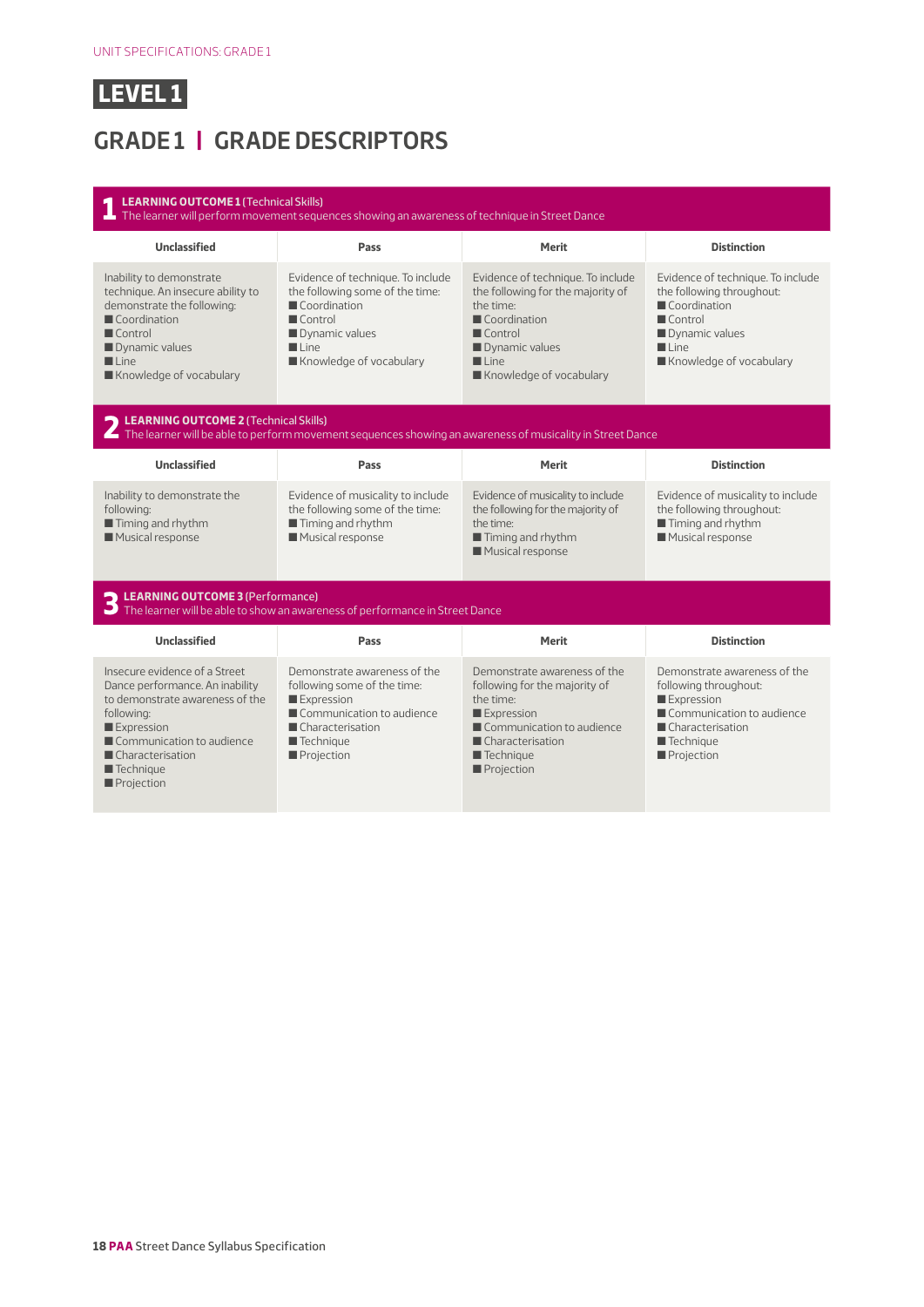## <span id="page-18-0"></span>**GRADE 2 | CONTENT**

#### **1 TECHNICAL SKILLS**

The teacher/candidate must choose **one** style of Street Dance (Locking, House or Breaking) and candidates must demonstrate **all** the technical moves from the chosen style to the examiner.

Candidates will demonstrate each technical move:

- one move at a time (candidates will be required to repeat the move requested by the examiner until the music track is stopped)
- as a combination

| <b>Locking</b>              | House            | <b>Breaking</b>          |
|-----------------------------|------------------|--------------------------|
| Wrist Roll with Step        | Jack (Variation) | Top Rock - Salsa Front   |
| Double Wrist Roll into Clap | Hurdle           | Top Rock - Hip Twist     |
| Pace (Variation)            | Shuffle          | Footwork - 3 Step        |
| Ham Lock                    | Spin             | Foot work - Screwballs   |
| Wrist Roll (Variation)      | Salsa Step       | Freeze - Shoulder Freeze |

## **2 PERFORMANCE**

The group performance must be a minimum duration of **one minute 30 seconds** and a maximum duration of **two minutes 30 seconds**.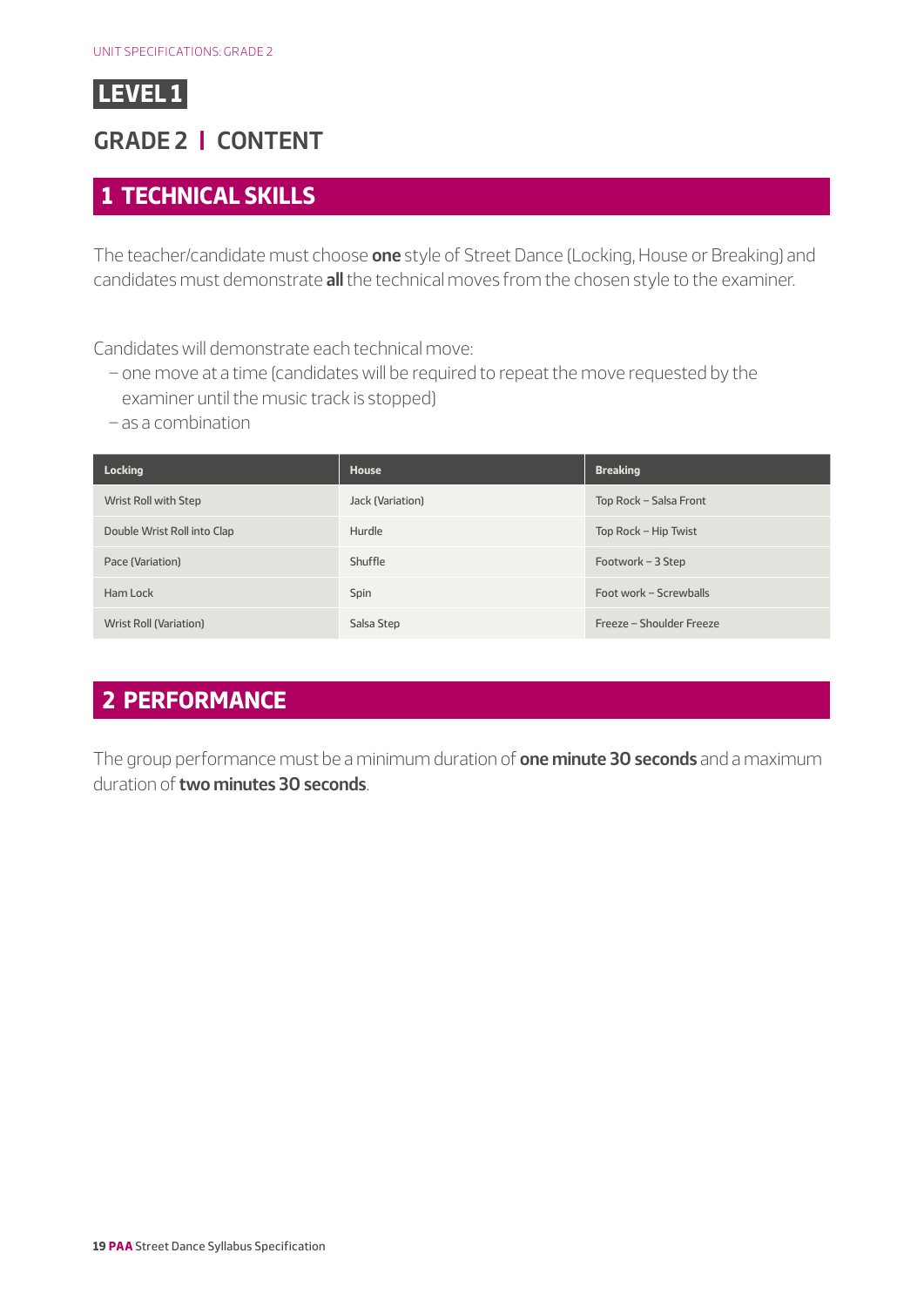## **GRADE 2 | LEARNING OUTCOMES AND ASSESSMENT CRITERIA**

| <b>Title</b>                    | RSL Level 1 Award in Graded Examination in Dance - Grade 2 |
|---------------------------------|------------------------------------------------------------|
| Level                           | Level 1                                                    |
| <b>Credit Value</b>             |                                                            |
| <b>Guided Learning Hours</b>    | 60                                                         |
| <b>Total Qualification Time</b> | 70                                                         |

| <b>Learning Outcome - The learner will:</b> |                                                                                             | <b>Assessment Criteria - The learner can:</b> |                                                                       |
|---------------------------------------------|---------------------------------------------------------------------------------------------|-----------------------------------------------|-----------------------------------------------------------------------|
|                                             | Be able to perform movement sequences showing an<br>awareness of techniques in Street Dance | 1.1                                           | Demonstrate knowledge and understanding of Street Dance<br>vocabulary |
|                                             |                                                                                             | 1.2                                           | Demonstrate technical skills                                          |
| awareness of musicality in Street Dance     | Be able to perform movement sequences showing an                                            | 2.1                                           | Demonstrate appropriate timing and rhythm                             |
|                                             |                                                                                             | 2.2                                           | Demonstrate responsiveness to music                                   |
|                                             | Be able to show an awareness of performance in<br><b>Street Dance</b>                       | 3.1                                           | Demonstrate use of expression as appropriate                          |
|                                             |                                                                                             | 3.2                                           | Demonstrate awareness of an audience                                  |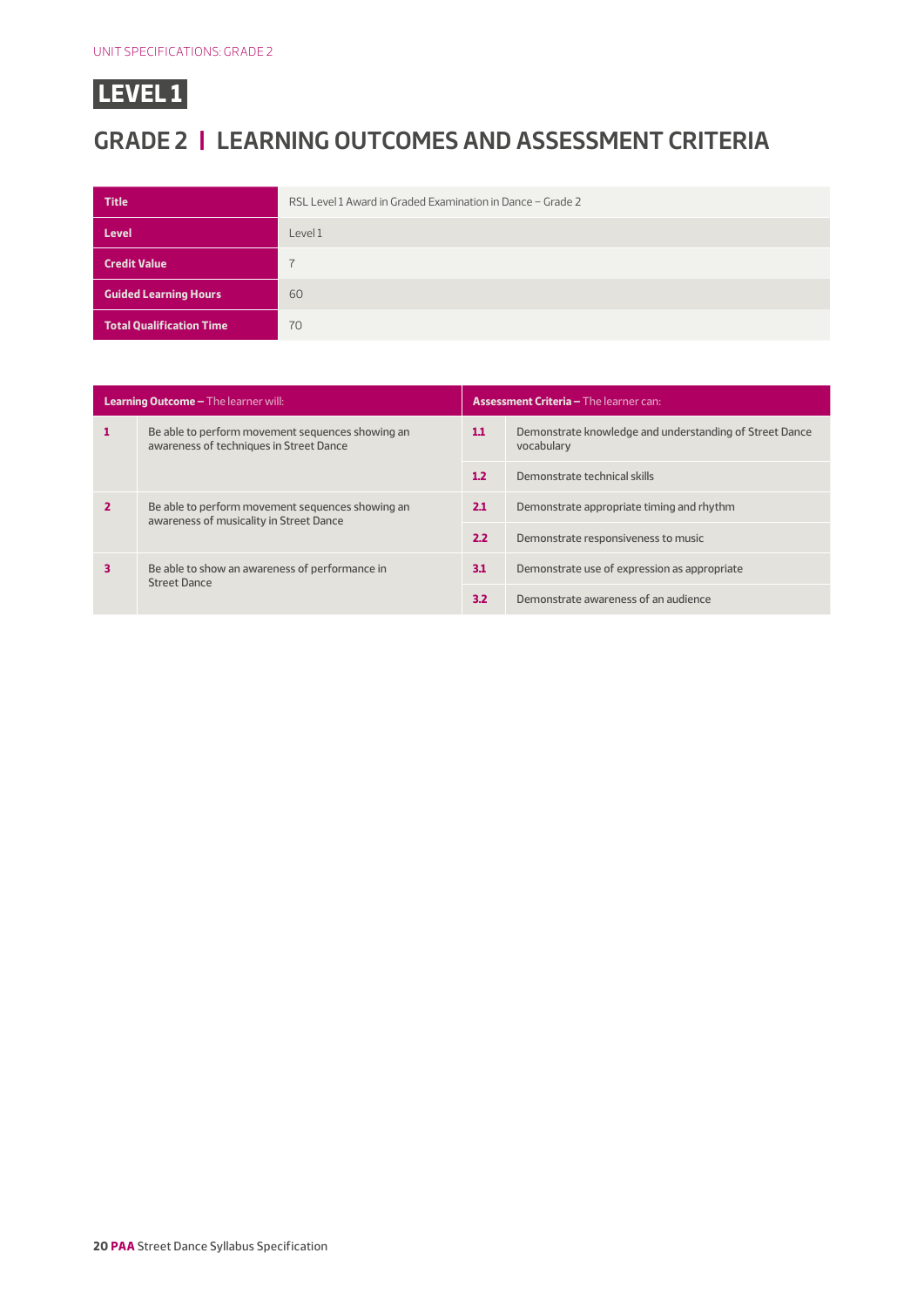## **GRADE 2 | GRADE DESCRIPTORS**

#### **1 LEARNING OUTCOME 1** (Technical Skills) The learner will perform movement sequences showing an awareness of technique in Street Dance **Unclassified Pass Merit Distinction** Inability to demonstrate technique. An insecure ability to demonstrate the following:  $\blacksquare$  Coordination  $\blacksquare$  Control **Dynamic values**  $\blacksquare$  Line  $\blacksquare$  Knowledge of vocabulary Evidence of technique. To include the following some of the time:  $\blacksquare$  Coordination  $\blacksquare$  Control **Dynamic values**  $\blacksquare$  Line Knowledge of vocabulary Evidence of technique. To include the following for the majority of the time:  $\blacksquare$  Coordination  $\blacksquare$  Control **Dynamic values**  $\blacksquare$  Line  $\blacksquare$  Knowledge of vocabulary Evidence of technique. To include the following throughout:  $\blacksquare$  Coordination  $\blacksquare$  Control **Dynamic values**  $\blacksquare$  Line Knowledge of vocabulary **2 LEARNING OUTCOME 2** (Technical Skills) The learner will be able to perform movement sequences showing an awareness of musicality in Street Dance **Unclassified Pass Merit Distinction** Inability to demonstrate the following:  $\blacksquare$  Timing and rhythm **Musical response** Evidence of musicality to include the following some of the time:  $\blacksquare$  Timing and rhythm  $\blacksquare$  Musical response Evidence of musicality to include the following for the majority of the time: ■ Timing and rhythm  $\blacksquare$  Musical response Evidence of musicality to include the following throughout:  $\blacksquare$  Timing and rhythm **Musical response 3 LEARNING OUTCOME 3** (Performance) The learner will be able to show an awareness of performance in Street Dance **Unclassified Pass Merit Distinction** Insecure evidence of a Street Dance performance. An inability to demonstrate awareness of the following:  $\blacksquare$  Expression  $\blacksquare$  Communication to audience ■ Characterisation  $\blacksquare$  Technique **Projection** Demonstrate awareness of the following some of the time:  $\square$  Expression  $\blacksquare$  Communication to audience ■ Characterisation  $\blacksquare$  Technique **Projection** Demonstrate awareness of the following for the majority of the time:  $\square$  Expression  $\blacksquare$  Communication to audience Characterisation  $\blacksquare$  Technique  $\blacksquare$  Projection Demonstrate awareness of the following throughout: **Expression**  $\blacksquare$  Communication to audience ■ Characterisation  $\blacksquare$  Technique **Projection**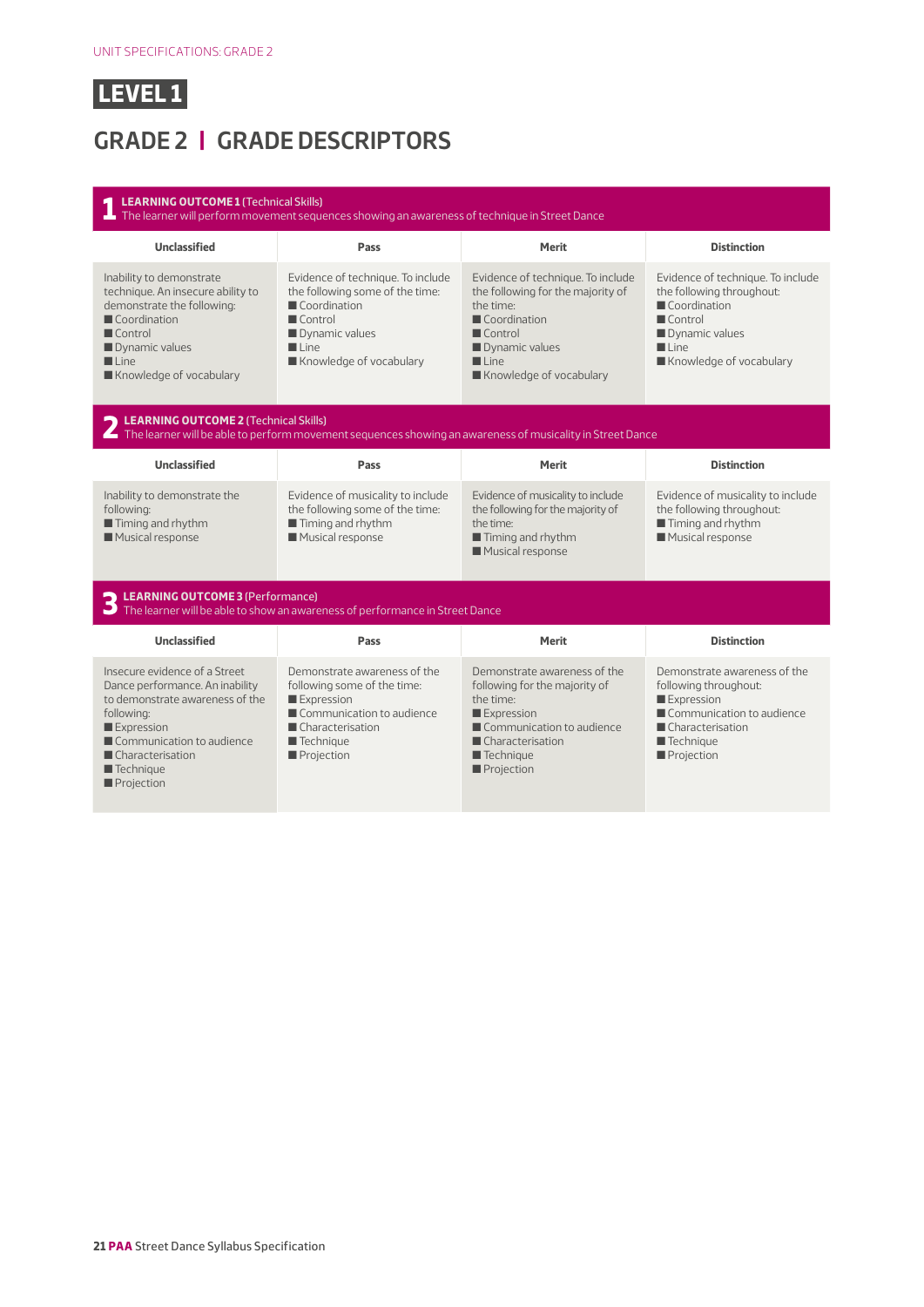## <span id="page-21-0"></span>**GRADE 3 | CONTENT**

#### **1 TECHNICAL SKILLS**

The teacher/candidate must choose **one** style of Street Dance (Locking, House or Breaking) and candidates must demonstrate **all** the technical moves from the chosen style to the examiner.

Candidates will demonstrate each technical move:

- one move at a time (candidates will be required to repeat the move requested by the examiner until the music track is stopped)
- as a combination

| Locking                                   | House               | <b>Breaking</b>        |
|-------------------------------------------|---------------------|------------------------|
| Scoo-Bot into Double Wrist Roll Back Clap | The Stomp and Kick  | Top Rock - Hustle Walk |
| Campbell Walk                             | Side Walk           | Top Rock - Knee Drop   |
| Skeeter - Rabbit                          | Step Up             | Footwork - 4 Step      |
| $SCOO - B - DOO$                          | Hurdle Side to Side | Footwork - Knee Glide  |
| <b>Rock Funk Rock</b>                     | Twist               | Freezes - Baby Freeze  |

#### **2 PERFORMANCE**

The group performance must be a minimum duration of **one minute 30 seconds** and a maximum duration of **two minutes 30 seconds**.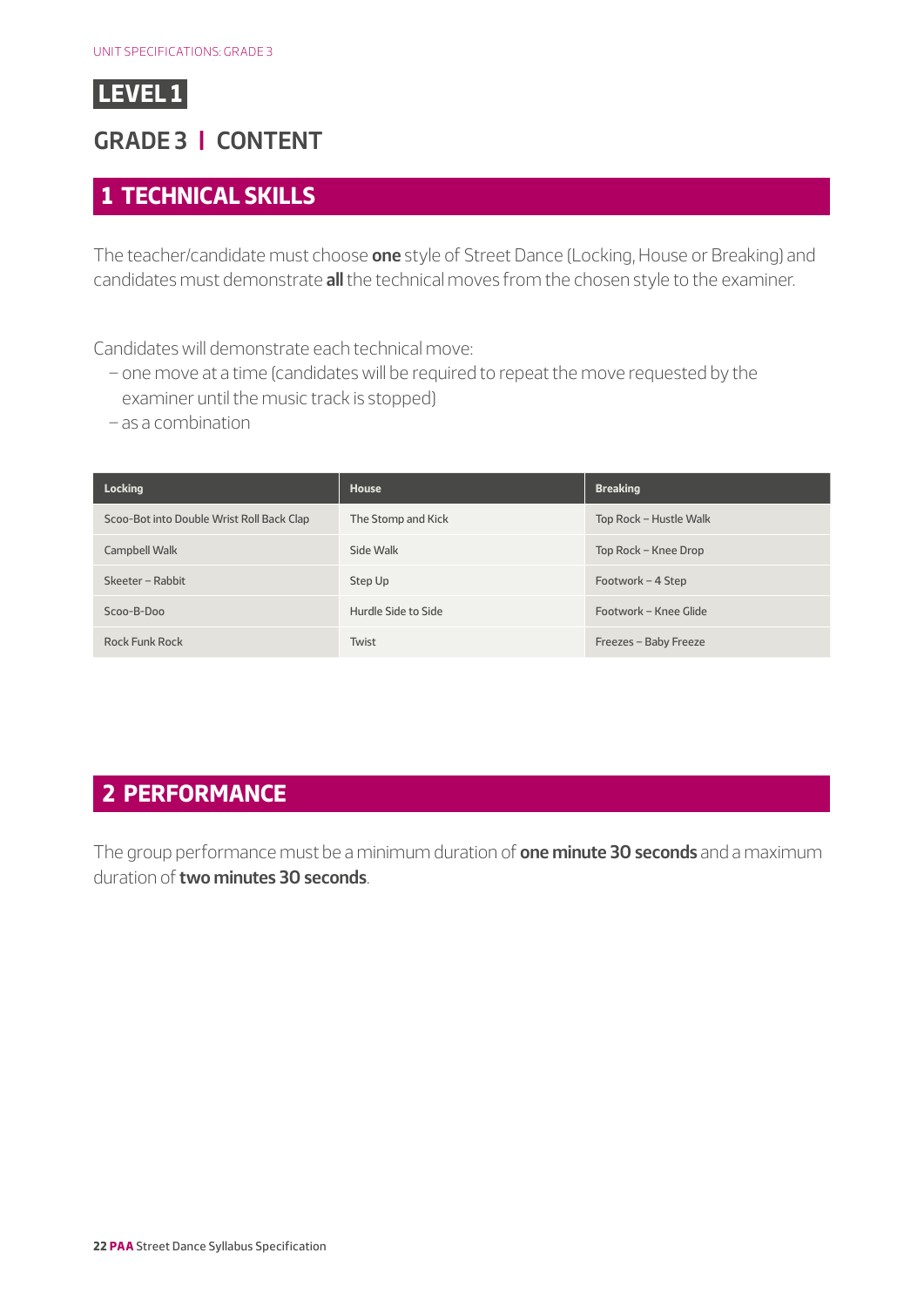## **GRADE 3 | LEARNING OUTCOMES AND ASSESSMENT CRITERIA**

| <b>Title</b>                    | RSL Level 1 Award in Graded Examination in Dance - Grade 3 |
|---------------------------------|------------------------------------------------------------|
| Level                           | Level 1                                                    |
| <b>Credit Value</b>             |                                                            |
| <b>Guided Learning Hours</b>    | 60                                                         |
| <b>Total Qualification Time</b> | 70                                                         |

| <b>Learning Outcome - The learner will:</b>                           |                                                                                             | <b>Assessment Criteria - The learner can:</b> |                                                                       |  |
|-----------------------------------------------------------------------|---------------------------------------------------------------------------------------------|-----------------------------------------------|-----------------------------------------------------------------------|--|
| awareness of techniques in Street Dance                               | Be able to perform movement sequences showing an                                            | 1.1                                           | Demonstrate knowledge and understanding of Street Dance<br>vocabulary |  |
|                                                                       |                                                                                             |                                               | Demonstrate technical skills                                          |  |
|                                                                       | Be able to perform movement sequences showing an<br>awareness of musicality in Street Dance | 2.1                                           | Demonstrate appropriate timing and rhythm                             |  |
|                                                                       |                                                                                             | 2.2                                           | Demonstrate responsiveness to music                                   |  |
| Be able to show an awareness of performance in<br><b>Street Dance</b> |                                                                                             | 3.1                                           | Demonstrate use of expression as appropriate                          |  |
|                                                                       | 3.2                                                                                         | Demonstrate awareness of an audience          |                                                                       |  |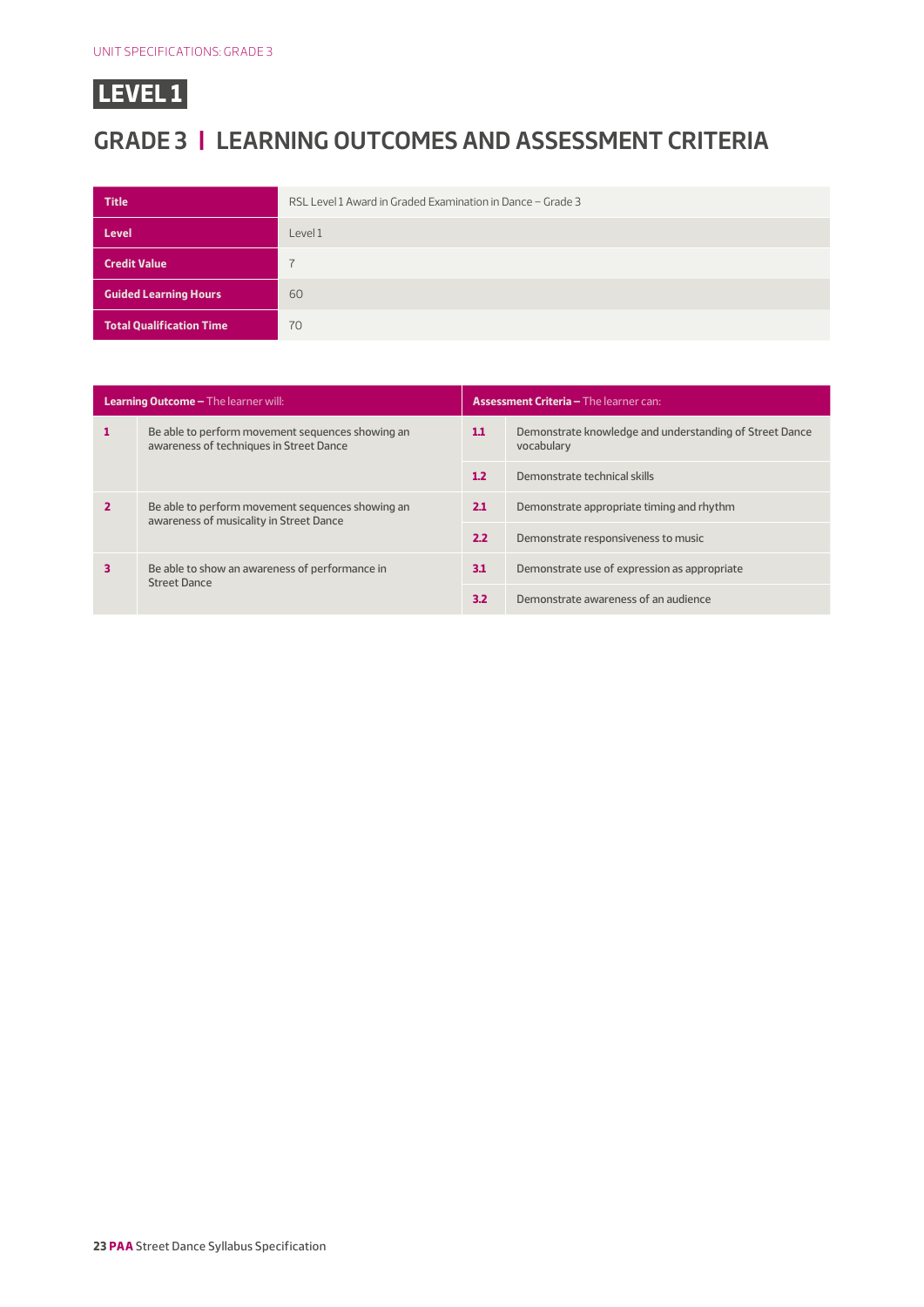## **GRADE 3 | GRADE DESCRIPTORS**

#### **1 LEARNING OUTCOME 1** (Technical Skills) The learner will perform movement sequences showing an awareness of technique in Street Dance **Unclassified Pass Merit Distinction** Inability to demonstrate technique. An insecure ability to demonstrate the following:  $\blacksquare$  Coordination  $\blacksquare$  Control **Dynamic values**  $\blacksquare$  Line  $\blacksquare$  Knowledge of vocabulary Evidence of technique. To include the following some of the time:  $\blacksquare$  Coordination  $\blacksquare$  Control **Dynamic values**  $\blacksquare$  Line Knowledge of vocabulary Evidence of technique. To include the following for the majority of the time:  $\blacksquare$  Coordination  $\blacksquare$  Control **Dynamic values**  $\blacksquare$  Line  $\blacksquare$  Knowledge of vocabulary Evidence of technique. To include the following throughout:  $\blacksquare$  Coordination  $\blacksquare$  Control **Dynamic values**  $Line$ Knowledge of vocabulary **2 LEARNING OUTCOME 2** (Technical Skills) The learner will be able to perform movement sequences showing an awareness of musicality in Street Dance **Unclassified Pass Merit Distinction** Inability to demonstrate the following:  $\blacksquare$  Timing and rhythm **Musical response** Evidence of musicality to include the following some of the time:  $\blacksquare$  Timing and rhythm  $\blacksquare$  Musical response Evidence of musicality to include the following for the majority of the time: ■ Timing and rhythm  $\blacksquare$  Musical response Evidence of musicality to include the following throughout:  $\blacksquare$  Timing and rhythm **Musical response 3 LEARNING OUTCOME 3** (Performance) The learner will be able to show an awareness of performance in Street Dance **Unclassified Pass Merit Distinction** Insecure evidence of a Street Dance performance. An inability to demonstrate awareness of the following:  $\blacksquare$  Expression  $\blacksquare$  Communication to audience ■ Characterisation  $\blacksquare$  Technique **Projection** Demonstrate awareness of the following some of the time:  $\square$  Expression  $\blacksquare$  Communication to audience ■ Characterisation  $\blacksquare$  Technique **Projection** Demonstrate awareness of the following for the majority of the time:  $\square$  Expression  $\blacksquare$  Communication to audience Characterisation  $\blacksquare$  Technique  $\blacksquare$  Projection Demonstrate awareness of the following throughout: **Expression**  $\blacksquare$  Communication to audience ■ Characterisation  $\blacksquare$  Technique **Projection**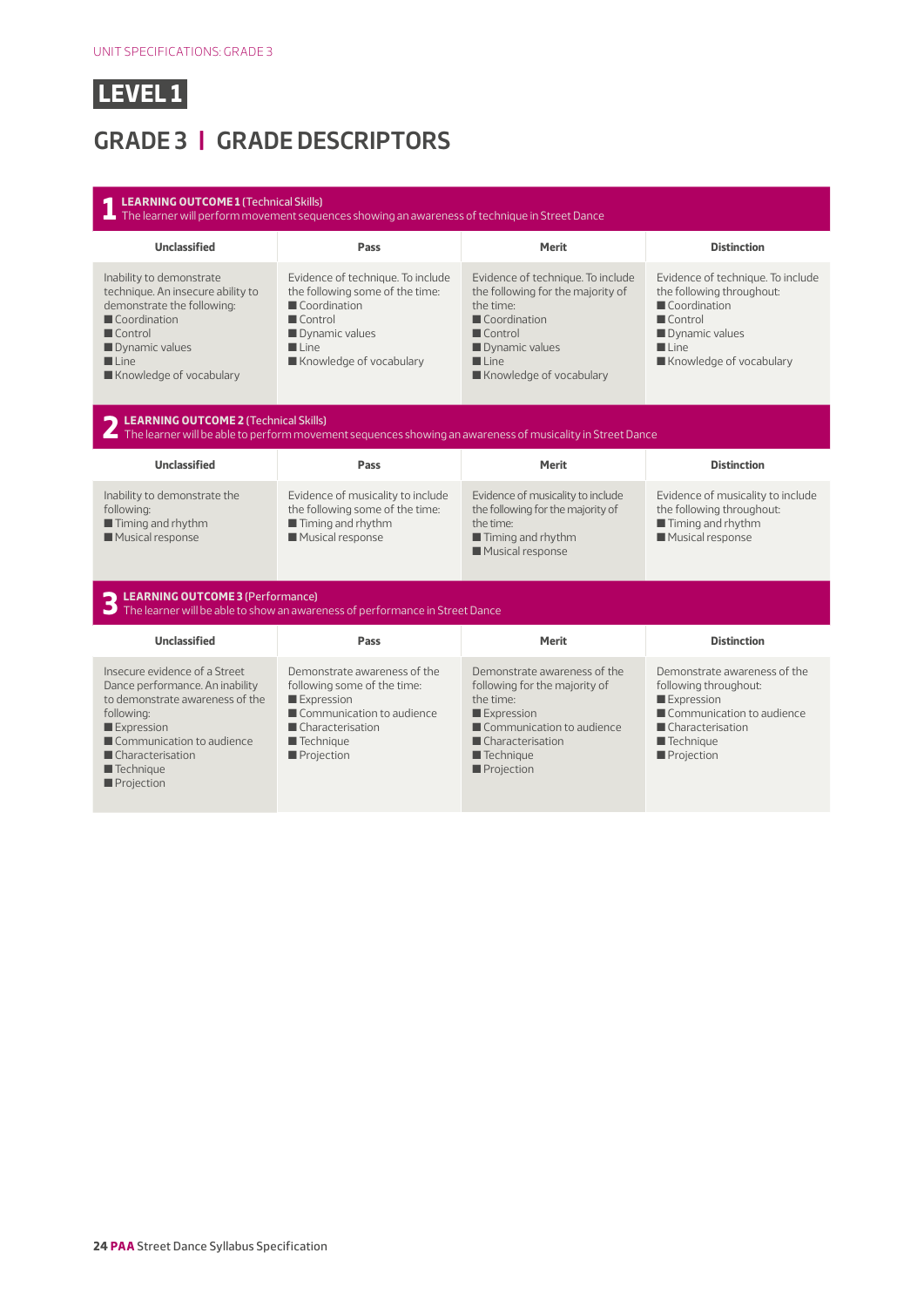## <span id="page-24-0"></span>**GRADE 4 | CONTENT**

#### **1 TECHNICAL SKILLS**

The teacher/candidate must choose **two** styles of Street Dance (Locking, House, Breaking or Popping) and candidates must demonstrate **all** the technical moves from the chosen styles to the examiner.

Candidates will demonstrate each technical move:

- one move at a time (candidates will be required to repeat the move requested by the examiner until the music track is stopped)
- as a combination

| <b>Locking</b>                  | <b>House</b>       | <b>Breaking</b>                               | <b>Popping</b>                        |
|---------------------------------|--------------------|-----------------------------------------------|---------------------------------------|
| Skeeter Rabbit Around the World | Up and Down Groove | Top Rock - Outlaw Dance                       | Arm Pops                              |
| Scoo-B-Doo (Variation)          | Skate              | Top Rock - Indian Step into<br>Knee Drop      | Leg Pops                              |
| Scoo-Bot Hop                    | Scribble Foot      | Footwork - Front Sweep                        | Walk Out                              |
| Stop and Go                     | Cross Walk         | Freezes - Baby Freeze                         | Fresno (Legs, Arms add<br>Chest Pops) |
| Campbell Walk Double Lock       | Cross Roads        | Power Move - Swipe into<br><b>Baby Freeze</b> | Dime Stop                             |

#### **Freestyle**

**The Freestyle section of the examination will take the format of a social dance. Candidates will dance as a duo within a group setting.** The candidate will dance freely, choosing any moves or street style to perform.

Candidates will be given an unknown piece of music (provided by the examiner and played by the music operator in the exam). Candidates have **one minute** to familiarise themselves with the music before the freestyle commences. The music will run without stopping during the assessment, and candidates will enter the dance space in pairs and perform at the **same time** for approximately **4 counts of 8**.

The candidates will freestyle facing the examiner. Once each pair has finished their Freestyle, they will leave the space and the next pair will enter at the next appropriate place in the music track.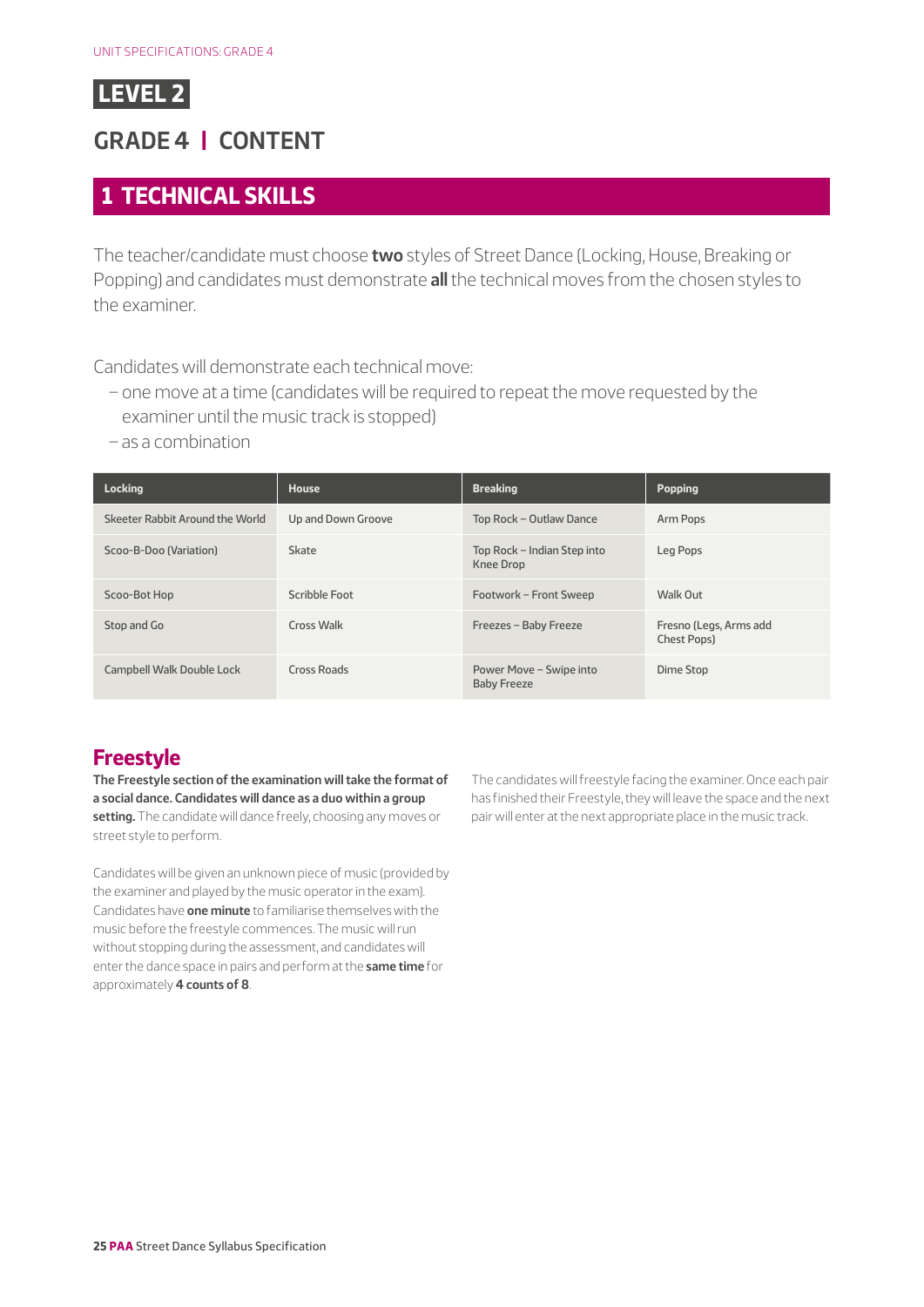

#### **GRADE 4 | CONTENT**

#### **2 PERFORMANCE**

The performance must consist of **two** routines. Each routine must be a minimum duration of **one minute 30 seconds** and a maximum duration of **two minutes 30 seconds**. The total performance duration must not exceed **five** minutes.

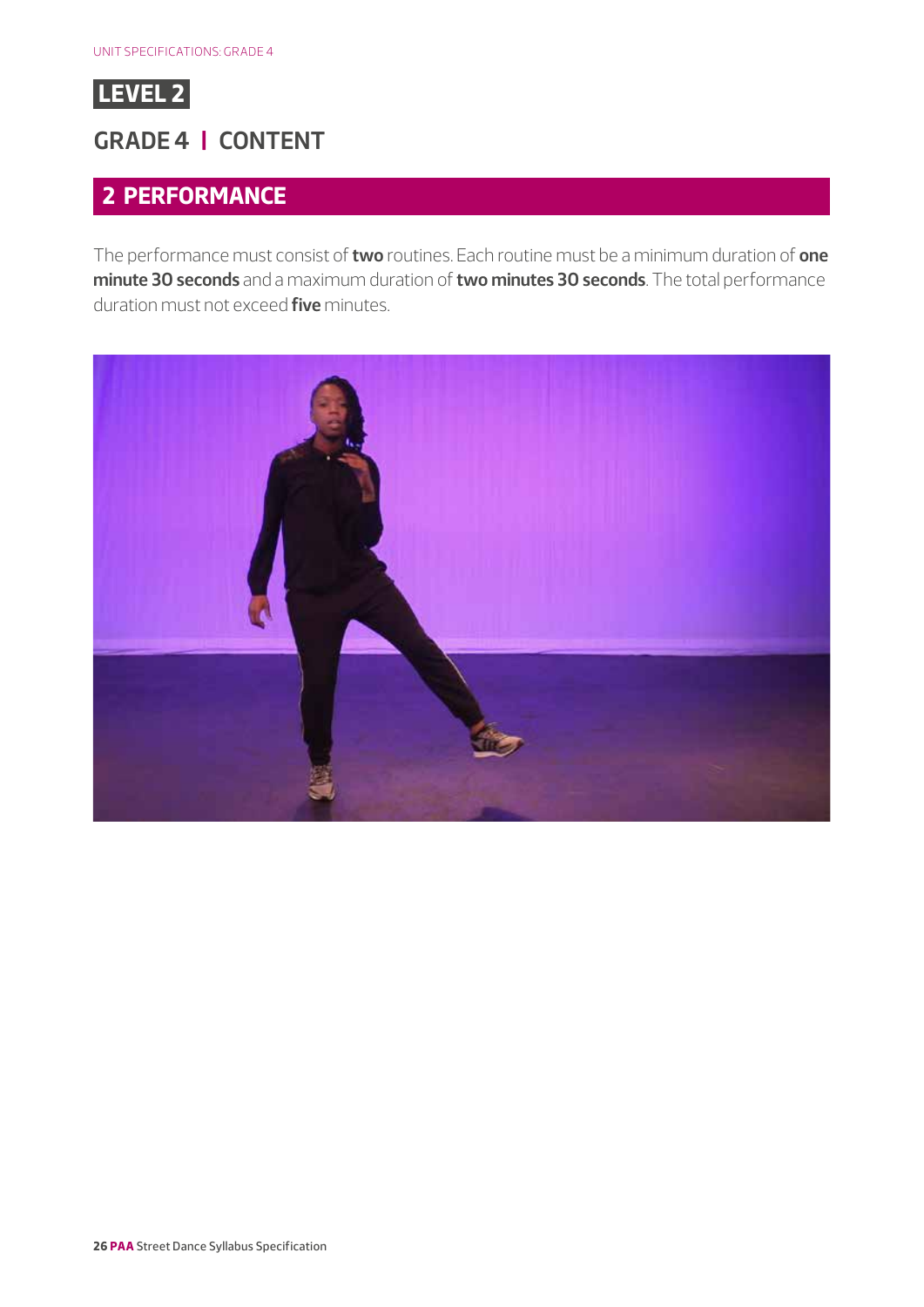

## **GRADE 4 | LEARNING OUTCOMES AND ASSESSMENT CRITERIA**

| <b>Title</b>                    | RSL Level 2 Award in Graded Examination in Dance - Grade 4 |
|---------------------------------|------------------------------------------------------------|
| <b>Level</b>                    | Level 2                                                    |
| <b>Credit Value</b>             | 10                                                         |
| <b>Guided Learning Hours</b>    | 75                                                         |
| <b>Total Qualification Time</b> | 95                                                         |

| <b>Learning Outcome - The learner will:</b>                                                         |                                                                                            | <b>Assessment Criteria - The learner can:</b>                                        |                                                                                                                   |
|-----------------------------------------------------------------------------------------------------|--------------------------------------------------------------------------------------------|--------------------------------------------------------------------------------------|-------------------------------------------------------------------------------------------------------------------|
| 1                                                                                                   | Be able to perform movement sequences showing an<br>awareness of technique in Street Dance | 1.1                                                                                  | Demonstrate a clear knowledge and understanding of Street<br>Dance vocabulary                                     |
|                                                                                                     |                                                                                            | 1.2                                                                                  | Demonstrate secure technical skills at an intermediate level                                                      |
| Be able to perform movement sequences demonstrating<br>$\overline{2}$<br>musicality in Street Dance | 2.1                                                                                        | Demonstrate an understanding of a range of rhythmical<br>sounds, accents and timings |                                                                                                                   |
|                                                                                                     |                                                                                            | 2.2                                                                                  | Demonstrate an understanding of musical interpretation<br>through:<br>a) Phrasing<br>b) Dynamics<br>c) Atmosphere |
| 3                                                                                                   | Be able to show a sense of performance in Street Dance                                     | 3.1                                                                                  | Demonstrate the use of expression and performance skills<br>appropriately at an intermediate level                |
|                                                                                                     |                                                                                            | 3.2                                                                                  | Communicate appropriately with the audience                                                                       |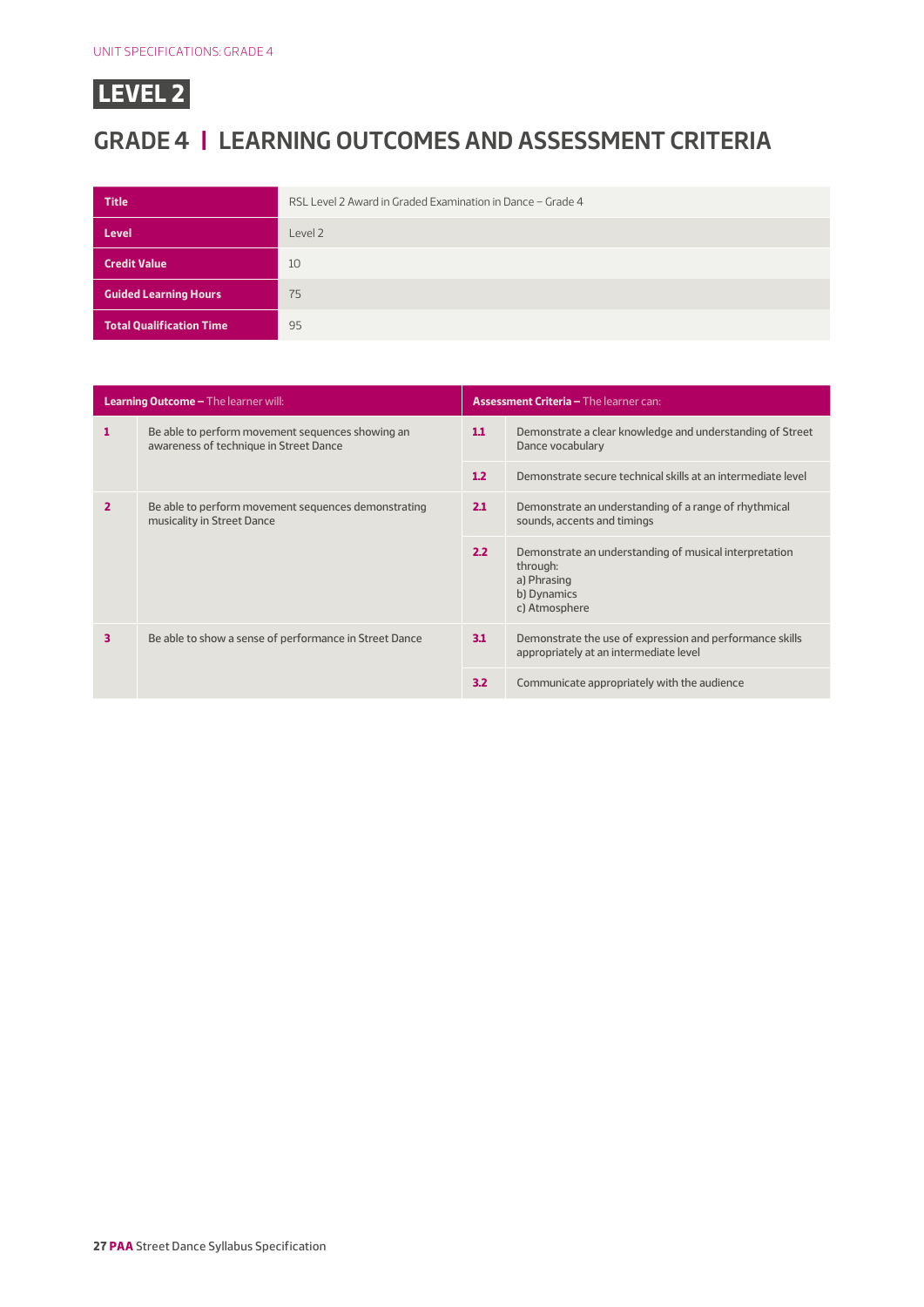## **GRADE 4 | GRADE DESCRIPTORS**

#### **1 LEARNING OUTCOME 1** (Technical Skills) The learner will perform movement sequences showing an awareness of technique in Street Dance **Unclassified Pass Merit Distinction** Inability to demonstrate technique. An insecure ability to demonstrate the following:  $\blacksquare$  Coordination  $\blacksquare$  Control  $\blacksquare$  Dynamic values  $\blacksquare$  Line  $\blacksquare$  Fluency  $\blacksquare$  Knowledge of vocabulary Evidence of technique. To include the following some of the time:  $\blacksquare$  Coordination  $\blacksquare$  Control  $\blacksquare$  Dynamic values  $\blacksquare$  Line  $\blacksquare$  Fluency  $\blacksquare$  Knowledge of vocabulary Evidence of technique. To include the following for the majority of the time:  $\Box$  Coordination  $\blacksquare$  Control **Dynamic values**  $\blacksquare$  Line  $\blacksquare$  Fluency  $\blacksquare$  Knowledge of vocabulary Evidence of technique. To include the following throughout: Coordination  $\Box$  Control **Dynamic values**  $\blacksquare$  Line  $\blacksquare$  Fluency  $\blacksquare$  Knowledge of vocabulary **2 LEARNING OUTCOME 2** (Technical Skills) The learner will be able to perform movement sequences demonstrating musicality in Street Dance **Unclassified Pass Merit Distinction** Insecure evidence of musicality. An inability to demonstrate the following:  $\blacksquare$  Timing and rhythm  $\blacksquare$  Musical Interpretation (through phrasing, dynamics and atmosphere) Evidence of musicality. To include the following some of the time:  $\blacksquare$  Timing and rhythm  $\blacksquare$  Musical Interpretation (through phrasing, dynamics and atmosphere) Evidence of musicality. To include the following for the majority of the time:  $\blacksquare$  <br> Timing and rhythm  $\blacksquare$  Musical Interpretation (through phrasing, dynamics and atmosphere) Evidence of musicality. To include the following throughout:  $\blacksquare$  Timing and rhythm  $\blacksquare$  Musical Interpretation (through phrasing, dynamics and atmosphere) **3 LEARNING OUTCOME 3** (Performance) The learner will be able to show a sense of performance in Street Dance **Unclassified Pass Merit Distinction** An inability to demonstrate the following:  $\square$  Expression  $\blacksquare$  Communication to audience  $\blacksquare$  Technique **Projection**  $\blacksquare$  Interpretation Evidence of the following some of the time:  $\square$  Expression  $\blacksquare$  Communication to audience  $\blacksquare$  Technique Projection  $\blacksquare$  Interpretation Evidence of the following for the majority of the time:  $\blacksquare$  Expression  $\blacksquare$  Communication to audience  $\blacksquare$  Technique **Projection**  $\blacksquare$  Interpretation Evidence of the following throughout:  $\blacksquare$  Expression  $\blacksquare$  Communication to audience  $\blacksquare$  Technique **Projection**  $\blacksquare$  Interpretation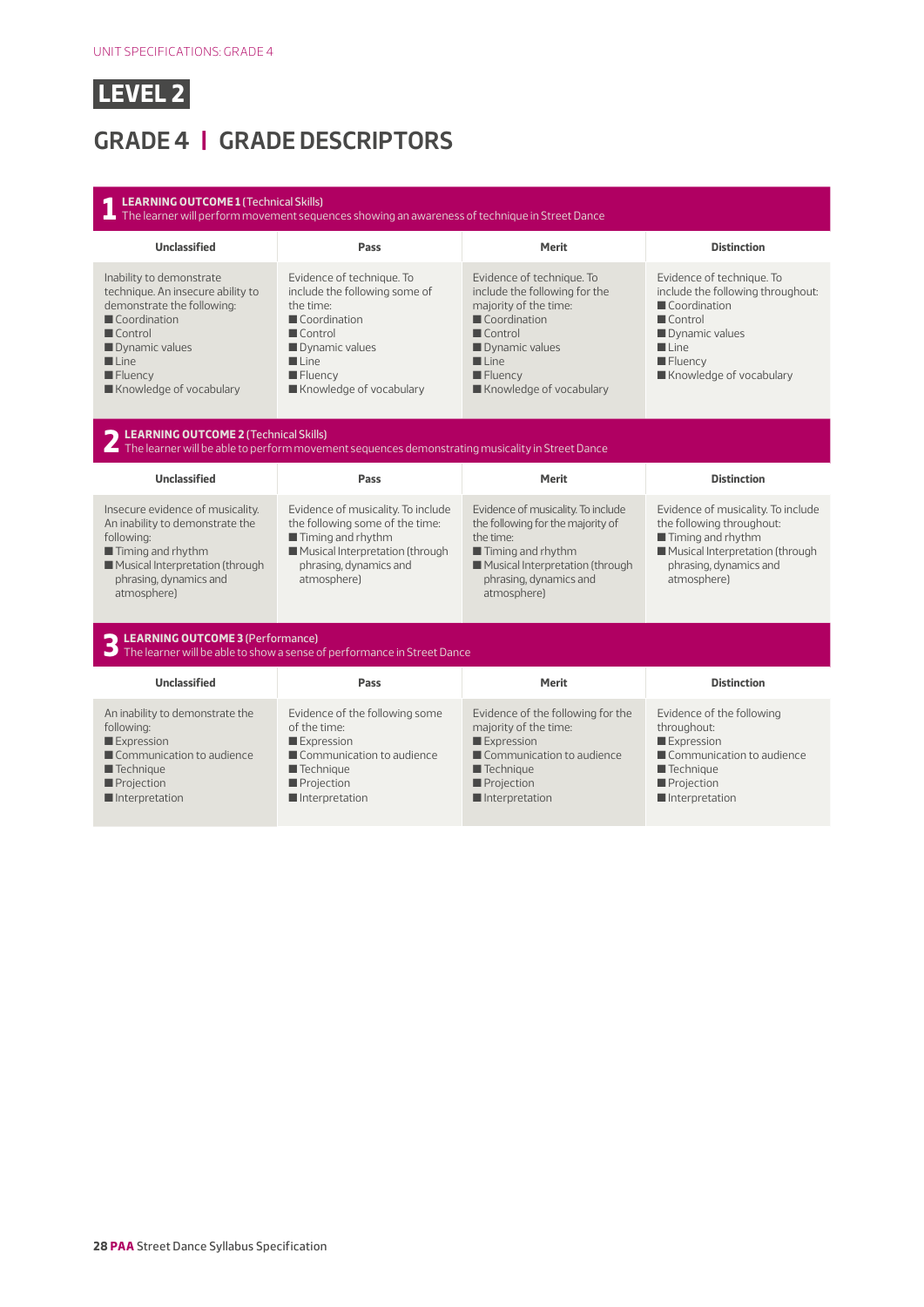## <span id="page-28-0"></span>**GRADE 5 | CONTENT**

#### **1 TECHNICAL SKILLS**

The teacher/candidate must choose **two** styles of Street Dance (Locking, House, Breaking or Popping) and candidates must demonstrate **all** the technical moves from the chosen styles to the examiner.

Candidates will demonstrate each technical move:

- one move at a time (candidates will be required to repeat the move requested by the examiner until the music track is stopped)
- as a combination

| <b>Locking</b>           | House               | <b>Breaking</b>                          | <b>Popping</b>               |
|--------------------------|---------------------|------------------------------------------|------------------------------|
| Jazz Split               | African Step        | Top Rock – Hip Twist                     | Fresno (Single, Double, Pop) |
| <b>Knee Drop</b>         | <b>Ground Sweep</b> | Top Rock – Indian Step into<br>Spin Down | Leg Roll (Boog Style)        |
| Stop and Go with Turn    | The Farmer          | Footwork – $CC$ Rock                     | Romeo Twist                  |
| Scoo-Bot Hop (Variation) | Knee Drop           | Footwork - Back Sweep                    | Old Man (Boog Style)         |
| Whichaway                | Feel/Groove         | Power Move - Windmill                    | Puppet Style (Dime Stop)     |

#### **Freestyle**

**The Freestyle section of the examination will take the format of a social dance. Candidates will dance as a duo within a group setting.** The candidate will dance freely, choosing any moves or street style to perform.

Candidates will be given an unknown piece of music (provided by the examiner and played by the music operator in the exam). Candidates have **one minute** to familiarise themselves with the music before the freestyle commences. The music will run without stopping during the assessment, and candidates will enter the dance space in pairs and perform at the **same time** for approximately **4 counts of 8**.

The candidates will freestyle facing the examiner. Once each pair has finished their Freestyle, they will leave the space and the next pair will enter at the next appropriate place in the music track.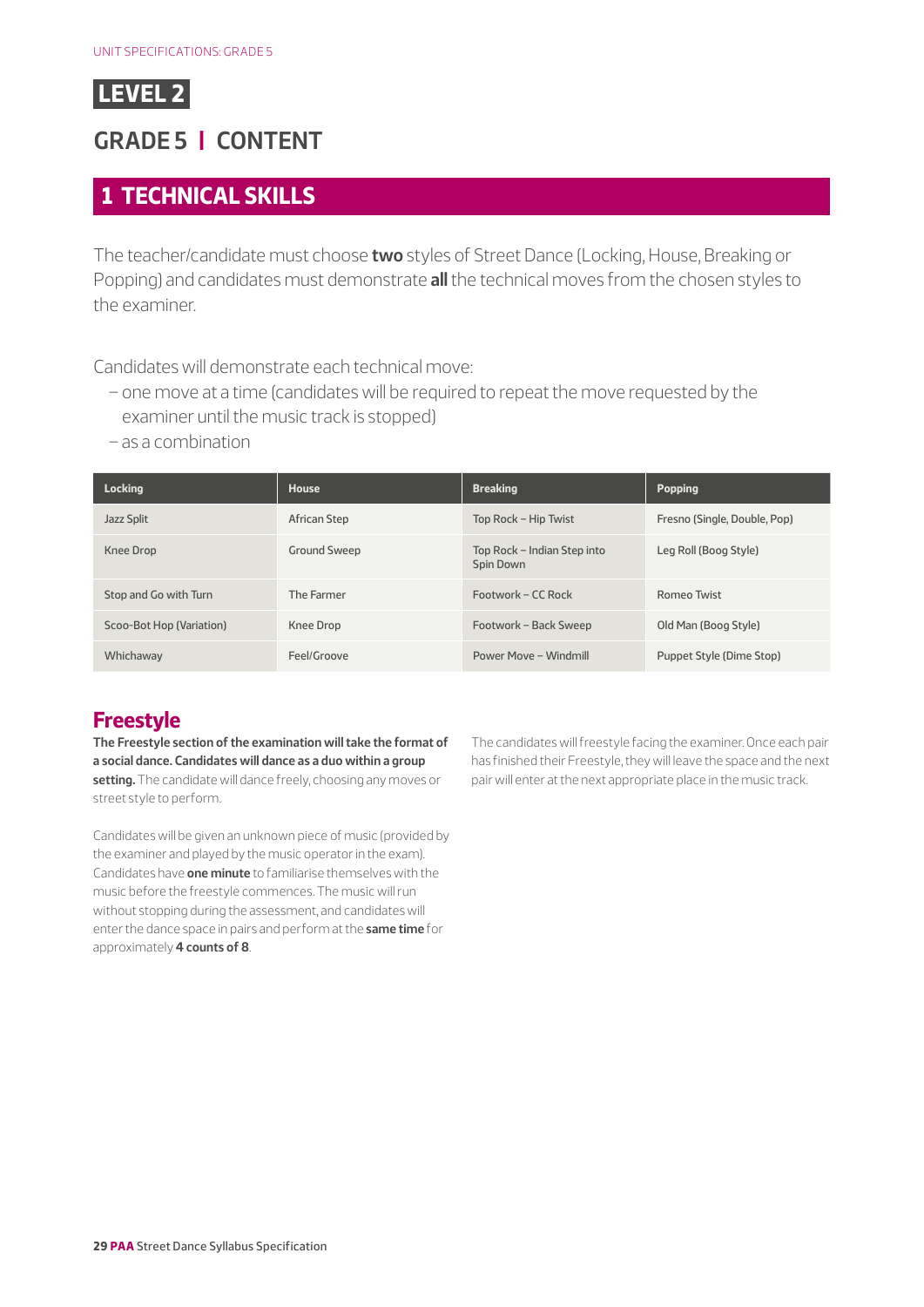

#### **GRADE 5 | CONTENT**

#### **2 PERFORMANCE**

The performance must consist of **two** routines. Each routine must be a minimum duration of **one minute 30 seconds** and a maximum duration of **two minutes 30 seconds**. The total performance duration must not exceed **five** minutes.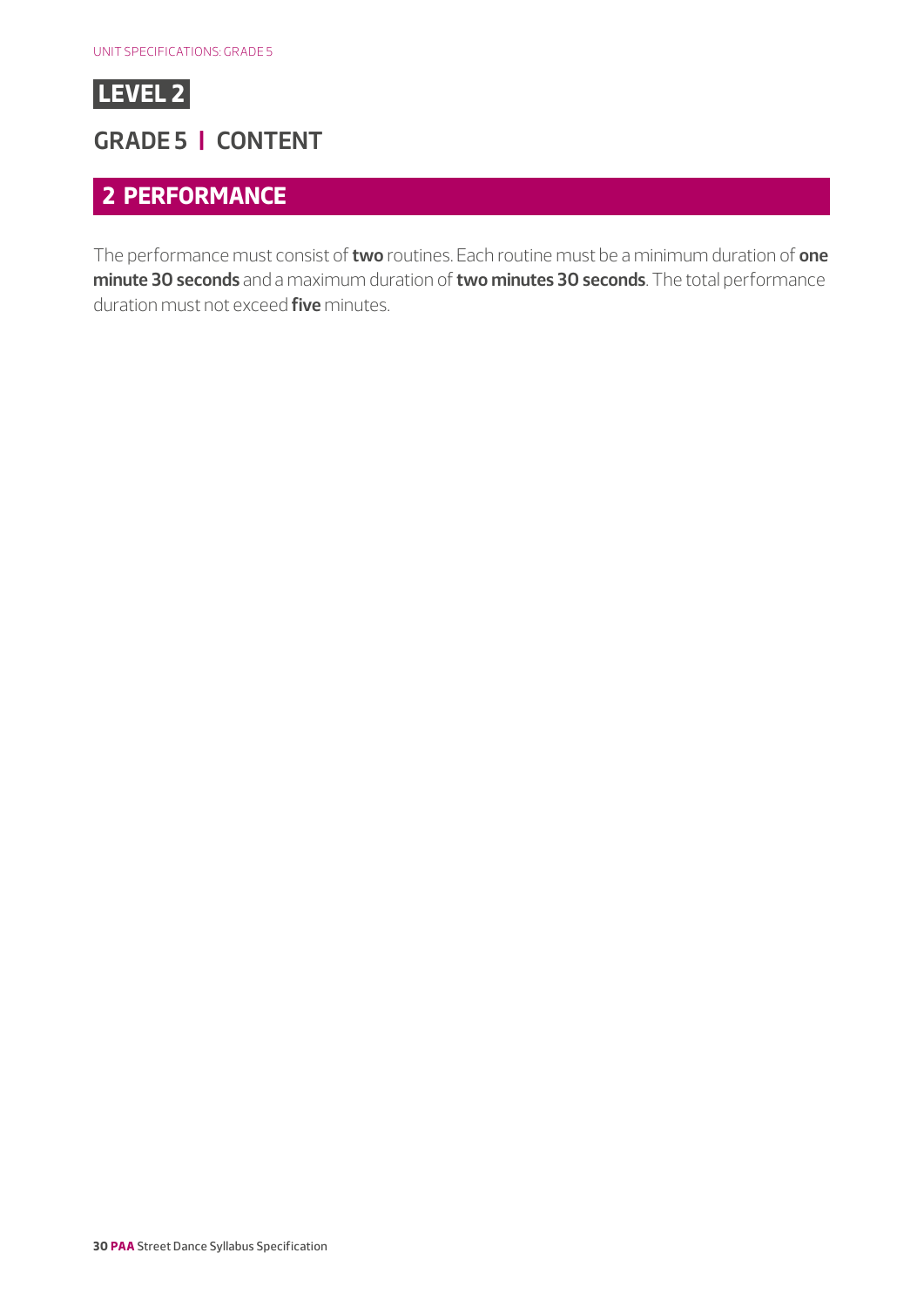

## **GRADE 5 | LEARNING OUTCOMES AND ASSESSMENT CRITERIA**

| <b>Title</b>                    | RSL Level 2 Award in Graded Examination in Dance - Grade 5 |
|---------------------------------|------------------------------------------------------------|
| <b>Level</b>                    | Level 2                                                    |
| <b>Credit Value</b>             | 10                                                         |
| <b>Guided Learning Hours</b>    | 75                                                         |
| <b>Total Qualification Time</b> | 95                                                         |

| <b>Learning Outcome - The learner will:</b> |                                                                                            | <b>Assessment Criteria - The learner can:</b> |                                                                                                                   |
|---------------------------------------------|--------------------------------------------------------------------------------------------|-----------------------------------------------|-------------------------------------------------------------------------------------------------------------------|
| 1                                           | Be able to perform movement sequences showing an<br>awareness of technique in Street Dance | 1.1                                           | Demonstrate a clear knowledge and understanding of Street<br>Dance vocabulary                                     |
|                                             |                                                                                            | 1.2                                           | Demonstrate secure technical skills at an intermediate level                                                      |
| $\overline{2}$                              | Be able to perform movement sequences demonstrating<br>musicality in Street Dance          | 2.1                                           | Demonstrate an understanding of a range of rhythmical<br>sounds, accents and timings                              |
|                                             |                                                                                            | 2.2                                           | Demonstrate an understanding of musical interpretation<br>through:<br>a) Phrasing<br>b) Dynamics<br>c) Atmosphere |
| 3                                           | Be able to show a sense of performance in Street Dance                                     | 3.1                                           | Demonstrate the use of expression and performance skills<br>appropriately at an intermediate level                |
|                                             |                                                                                            | 3.2                                           | Communicate appropriately with the audience                                                                       |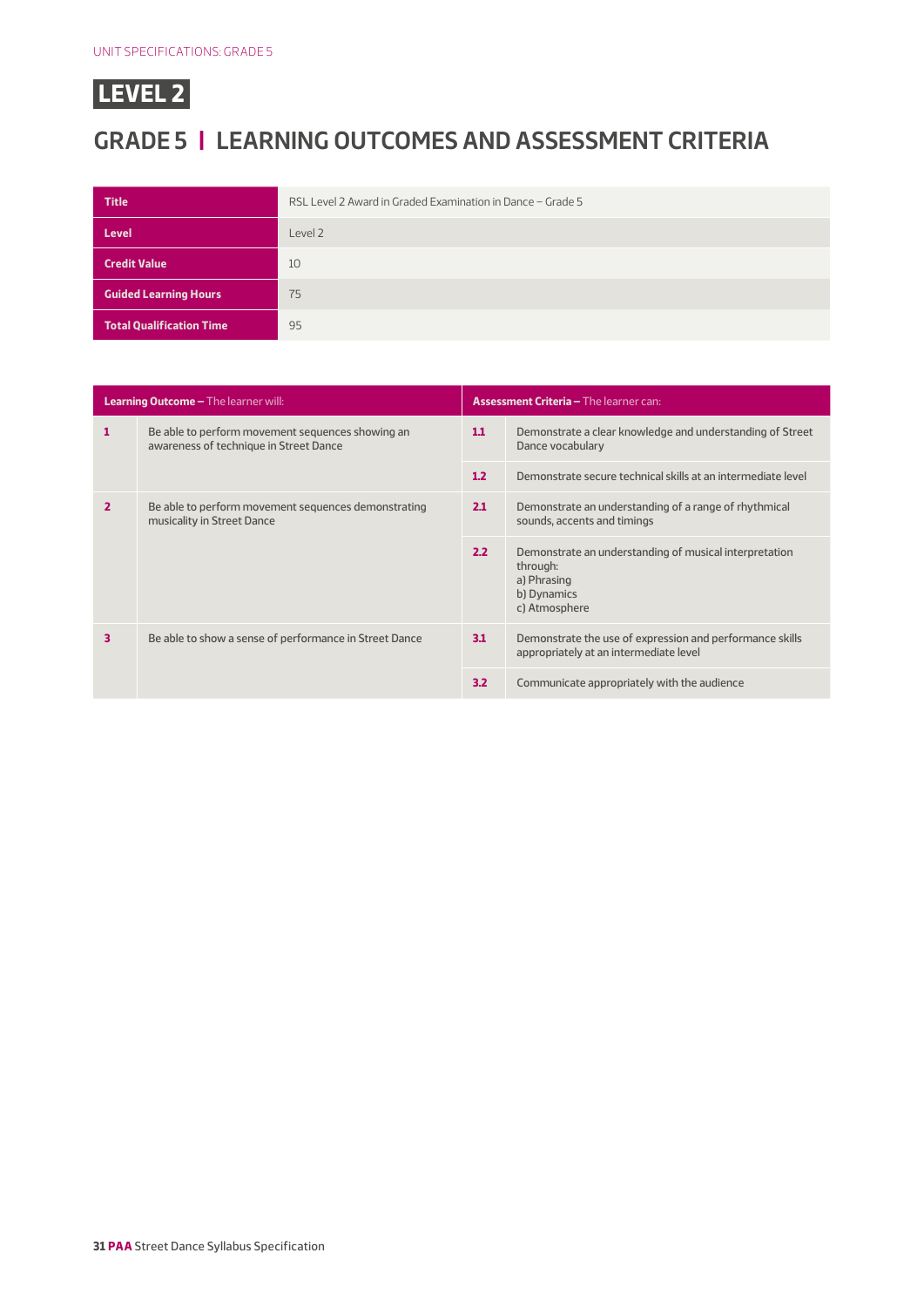## **GRADE 5 | GRADE DESCRIPTORS**

## **1 LEARNING OUTCOME 1** (Technical Skills) The learner will perform movement sequences showing an awareness of technique in Street Dance

| <b>Unclassified</b>                                                                                                                                                                                                                 | Pass                                                                                                                                                                                                                           | <b>Merit</b>                                                                                                                                                                                                                               | <b>Distinction</b>                                                                                                                                                                                     |  |  |
|-------------------------------------------------------------------------------------------------------------------------------------------------------------------------------------------------------------------------------------|--------------------------------------------------------------------------------------------------------------------------------------------------------------------------------------------------------------------------------|--------------------------------------------------------------------------------------------------------------------------------------------------------------------------------------------------------------------------------------------|--------------------------------------------------------------------------------------------------------------------------------------------------------------------------------------------------------|--|--|
| Inability to demonstrate<br>technique. An insecure ability to<br>demonstrate the following:<br>Coordination<br>$\blacksquare$ Control<br>Dynamic values<br>$\blacksquare$ Line<br>$\blacksquare$ Fluency<br>Knowledge of vocabulary | Evidence of technique. To<br>include the following some of<br>the time:<br>$\blacksquare$ Coordination<br>$\blacksquare$ Control<br>Dynamic values<br>$\blacksquare$ Line<br>$\blacksquare$ Fluency<br>Knowledge of vocabulary | Evidence of technique. To<br>include the following for the<br>majority of the time:<br>$\blacksquare$ Coordination<br>$\blacksquare$ Control<br>Dynamic values<br>$\blacksquare$ Line<br>$\blacksquare$ Fluency<br>Knowledge of vocabulary | Evidence of technique. To<br>include the following throughout:<br>Coordination<br>$\blacksquare$ Control<br>Dynamic values<br>$\blacksquare$ Line<br>$\blacksquare$ Fluency<br>Knowledge of vocabulary |  |  |
| <b>EXAMPLE 2</b> (Technical Skills)<br>The learner will be able to perform movement sequences demonstrating musicality in Street Dance                                                                                              |                                                                                                                                                                                                                                |                                                                                                                                                                                                                                            |                                                                                                                                                                                                        |  |  |

| <b>Unclassified</b>                                                                                                                                                                               | Pass                                                                                                                                                                                  | <b>Merit</b>                                                                                                                                                                                         | <b>Distinction</b>                                                                                                                                                              |
|---------------------------------------------------------------------------------------------------------------------------------------------------------------------------------------------------|---------------------------------------------------------------------------------------------------------------------------------------------------------------------------------------|------------------------------------------------------------------------------------------------------------------------------------------------------------------------------------------------------|---------------------------------------------------------------------------------------------------------------------------------------------------------------------------------|
| Insecure evidence of musicality.<br>An inability to demonstrate the<br>following:<br>$\blacksquare$ Timing and rhythm<br>Musical Interpretation (through<br>phrasing, dynamics and<br>atmosphere) | Evidence of musicality. To include<br>the following some of the time:<br>$\blacksquare$ Timing and rhythm<br>Musical Interpretation (through<br>phrasing, dynamics and<br>atmosphere) | Evidence of musicality. To include<br>the following for the majority of<br>the time:<br>$\blacksquare$ Timing and rhythm<br>Musical Interpretation (through<br>phrasing, dynamics and<br>atmosphere) | Evidence of musicality. To include<br>the following throughout:<br>$\blacksquare$ Timing and rhythm<br>Musical Interpretation (through<br>phrasing, dynamics and<br>atmospherel |

#### **3 LEARNING OUTCOME 3** (Performance)

| $\Box$ The learner will be able to show a sense of performance in Street Dance                                                                                                     |                                                                                                                                                       |                                                                                                                                                                                  |                                                                                                                                                        |  |  |
|------------------------------------------------------------------------------------------------------------------------------------------------------------------------------------|-------------------------------------------------------------------------------------------------------------------------------------------------------|----------------------------------------------------------------------------------------------------------------------------------------------------------------------------------|--------------------------------------------------------------------------------------------------------------------------------------------------------|--|--|
| <b>Unclassified</b>                                                                                                                                                                | Pass                                                                                                                                                  | <b>Merit</b>                                                                                                                                                                     | <b>Distinction</b>                                                                                                                                     |  |  |
| An inability to demonstrate the<br>following:<br>$\blacksquare$ Expression<br>Communication to audience<br>$\blacksquare$ Technique<br>Projection<br>$\blacksquare$ Interpretation | Evidence of the following some<br>of the time:<br>Expression<br>Communication to audience<br>$\blacksquare$ Technique<br>Projection<br>Interpretation | Evidence of the following for the<br>majority of the time:<br>$\blacksquare$ Expression<br>Communication to audience<br>$\blacksquare$ Technique<br>Projection<br>Interpretation | Evidence of the following<br>throughout:<br>Expression<br>Communication to audience<br>$\blacksquare$ Technique<br><b>Projection</b><br>Interpretation |  |  |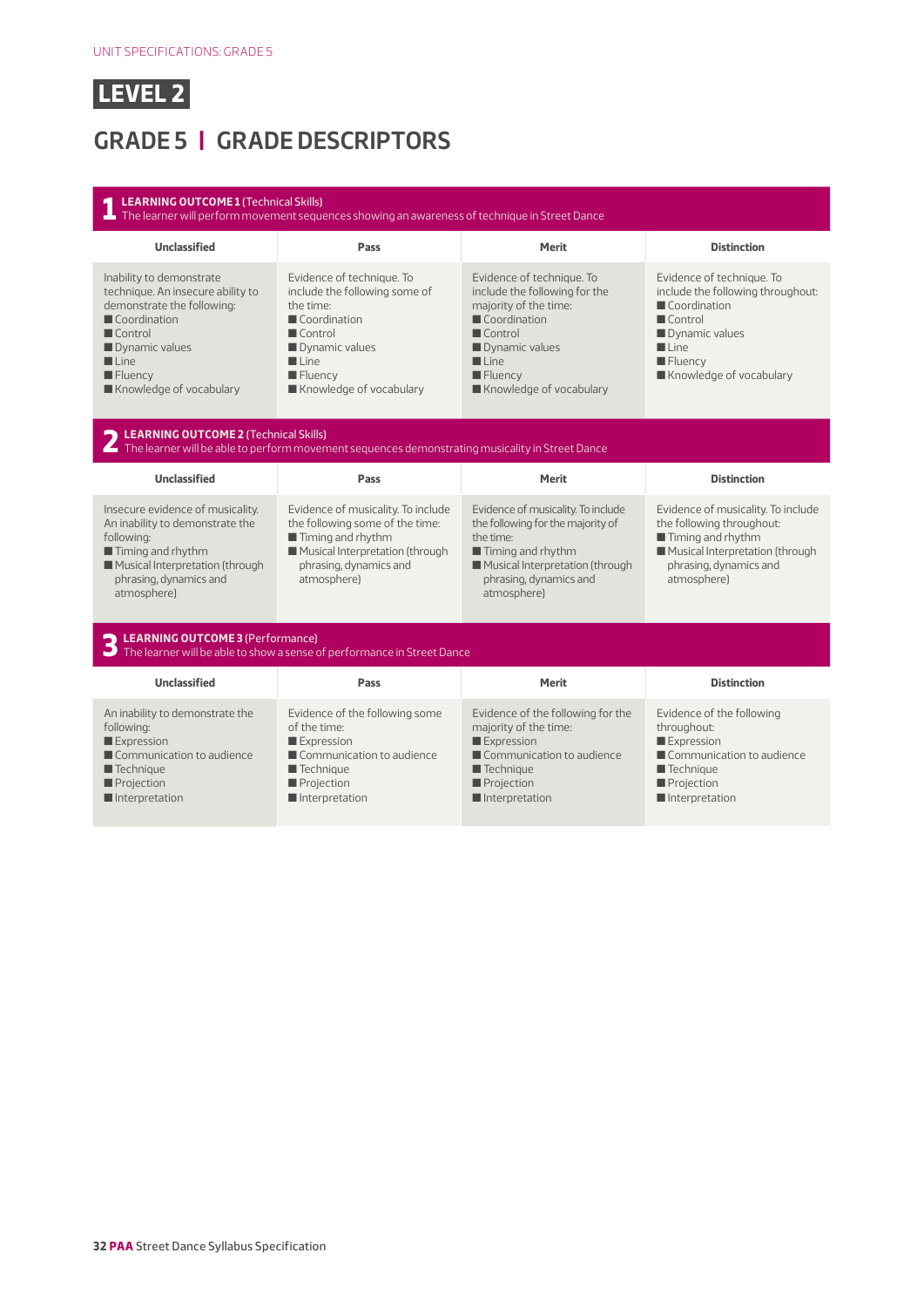## <span id="page-32-0"></span>**GRADE 6 | CONTENT**

#### **1 TECHNICAL SKILLS**

The teacher/candidate must choose **two** styles of Street Dance (Locking, House, Breaking or Popping) and candidates must demonstrate **all** the technical moves from the chosen styles to the examiner.

Candidates will demonstrate each technical move:

- one move at a time (candidates will be required to repeat the move requested by the examiner until the music track is stopped)
- as a combination

| <b>Locking</b>               | <b>House</b>                                  | <b>Breaking</b>                      | <b>Popping</b>                 |
|------------------------------|-----------------------------------------------|--------------------------------------|--------------------------------|
| Kick in to Jazz Split        | The Train                                     | Top Rock - Marsh Step<br>into Indian | <b>Back Slide</b>              |
| <b>Whichaway (Variation)</b> | Dolphin Dive                                  | Footwork - Zulu Spin into CC         | Arm Wave                       |
| Stomp to Roach               | Loose Leg                                     | Freezes - Shoulder Freeze            | Neck-O-Flex                    |
| <b>Knee Drop Drops</b>       | Floor Spin                                    | Power Move - Swipes                  | <b>Egyptian Twist</b>          |
| Camel Walk                   | Pas de Bourrée to Criss Cross<br>or Loose Leg | Power Move - Hand Jacks              | Boog Style (Old Man Leg Rolls) |

#### **Freestyle**

**The Freestyle section of the examination will take the format of a dance battle. Candidates will dance as a duo within a crew battle setting.** The candidate will dance freely, choosing any moves or street style to perform.

Candidates will be given an unknown piece of music (provided by the examiner and played by the music operator in the exam). Candidates have **one minute** to familiarise themselves with the music before the freestyle commences. The music will run without stopping during the assessment, and candidates will enter the dance space in pairs and perform **one at a time** for approximately **4 counts of 8**.

The candidates will freestyle facing their opponent. Once each pair has finished their Freestyle, they will leave the space and the next pair will enter at the next appropriate place in the music track. Candidates will have the opportunity to freestyle **twice** against their opponent.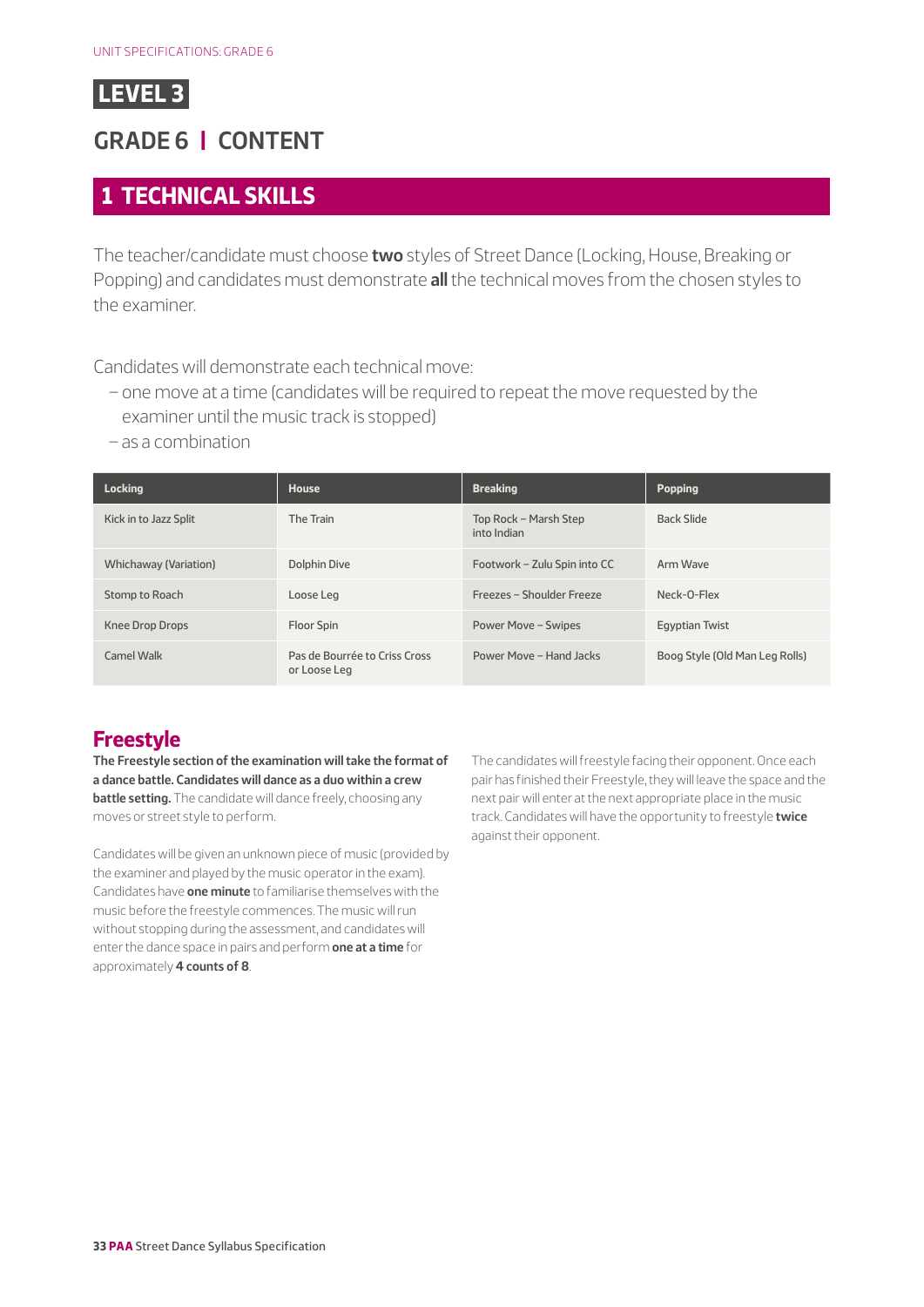

## **GRADE 6 | CONTENT**

## **2 PERFORMANCE**

The performance must consist of **two** routines. Each routine must be a minimum duration of **two minutes** and a maximum duration of **three minutes**. The total performance duration must not exceed **six** minutes.

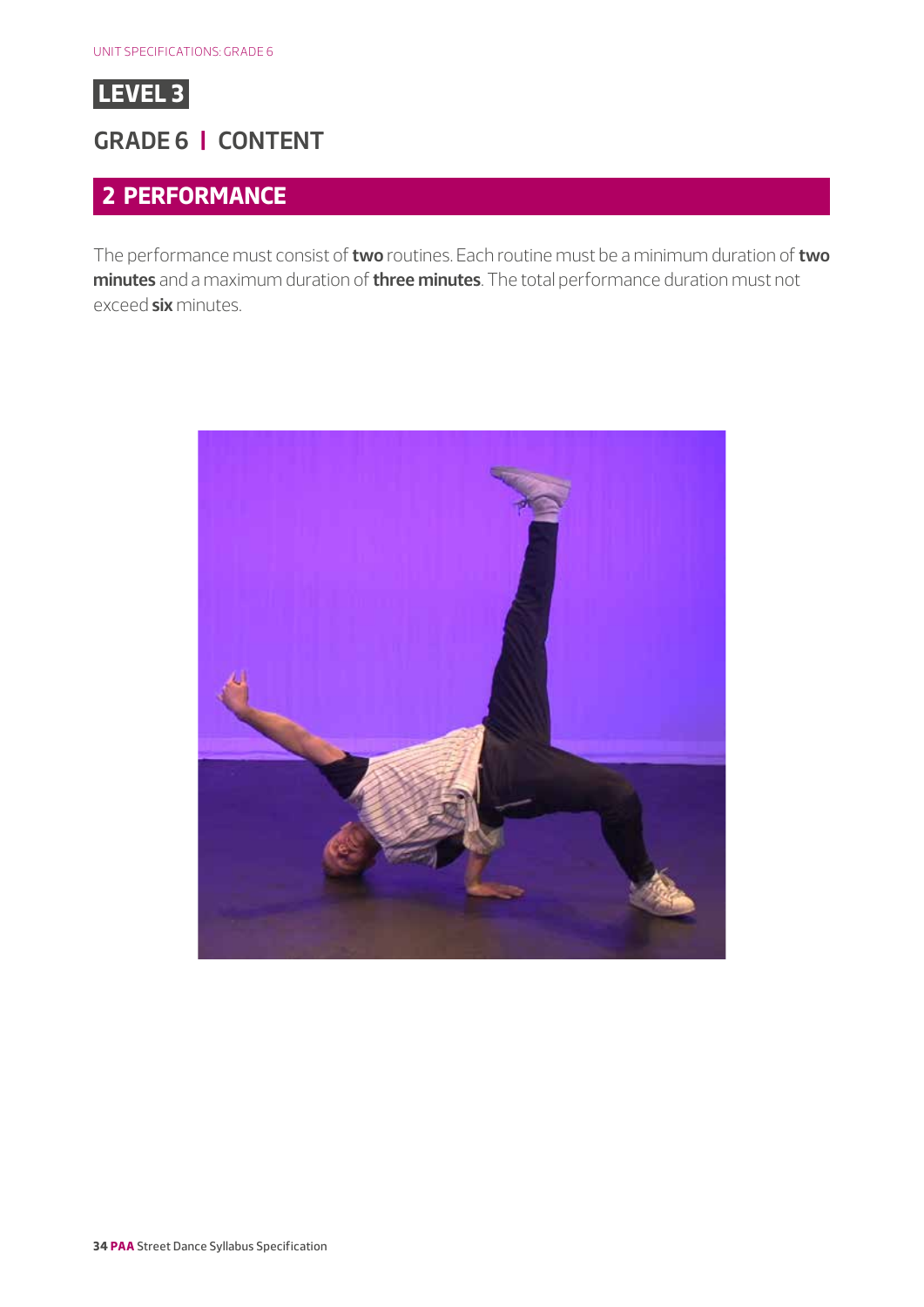

## **GRADE 6 | LEARNING OUTCOMES AND ASSESSMENT CRITERIA**

| <b>Title</b>                    | RSL Level 3 Certificate in Graded Examination in Dance - Grade 6 |
|---------------------------------|------------------------------------------------------------------|
| <b>Level</b>                    | Level 3                                                          |
| <b>Credit Value</b>             | 13                                                               |
| <b>Guided Learning Hours</b>    | 90                                                               |
| <b>Total Qualification Time</b> | 130                                                              |

| <b>Learning Outcome - The learner will:</b> |                                                                                                                          | <b>Assessment Criteria - The learner can:</b> |                                                                                                          |
|---------------------------------------------|--------------------------------------------------------------------------------------------------------------------------|-----------------------------------------------|----------------------------------------------------------------------------------------------------------|
| 1                                           | Be able to perform complex movement sequences<br>showing an understanding and secure use of technique<br>in Street Dance | 1.1                                           | Demonstrate detailed knowledge and understanding of<br><b>Street Dance vocabulary</b>                    |
|                                             |                                                                                                                          | 1.2                                           | Demonstrate secure technical skills at an advanced level                                                 |
| $\overline{2}$                              | Be able to perform complex movement sequences showing<br>an understanding of musicality in Street Dance                  | 2.1                                           | Demonstrate a clear understanding of a range of complex<br>rhythmical sounds, accents and timings        |
|                                             |                                                                                                                          | 2.2                                           | Demonstrate sensitive musical interpretation through:<br>a) Phrasing<br>b) Dynamics<br>c) Atmosphere     |
| 3                                           | Be able to present an assured performance in Street Dance                                                                | 3.1                                           | Demonstrate the use of expression and performance skills<br>appropriately at an advanced level           |
|                                             |                                                                                                                          | 3.2 <sub>2</sub>                              | Use varied expression and a range of performance skills with<br>appropriate engagement with the audience |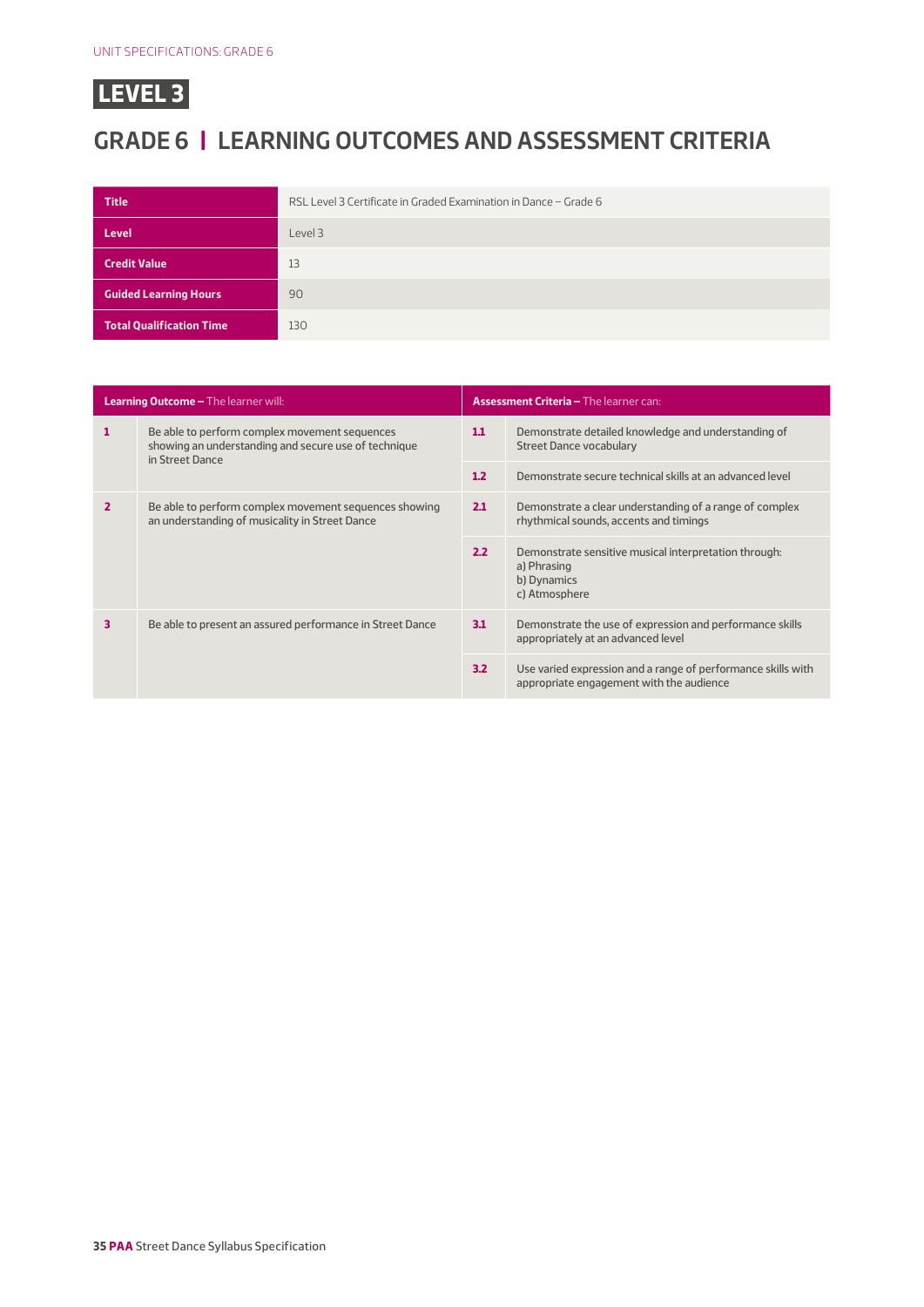## **GRADE 6 | GRADE DESCRIPTORS**

#### **1 LEARNING OUTCOME 1** (Technical Skills) The learner will perform complex movement sequences showing an understanding and secure use of technique in Street Dance **Unclassified Pass Merit Distinction** Inability to demonstrate technique. An insecure ability to demonstrate the following:  $\blacksquare$  Coordination  $\blacksquare$  Control  $\blacksquare$  Dynamic values  $\blacksquare$  Line  $\blacksquare$  Fluency  $S$ tyle  $\blacksquare$  Knowledge of vocabulary Evidence of technique. To include the following some of the time:  $\blacksquare$  Coordination  $\blacksquare$  Control  $\blacksquare$  Dynamic values  $\blacksquare$  Line  $\blacksquare$  Fluency Style  $\blacksquare$  Knowledge of vocabulary Evidence of technique. To include the following for the majority of the time:  $\Box$  Coordination  $\blacksquare$  Control **Dynamic values**  $\blacksquare$  Line  $\blacksquare$  Fluency  $\blacksquare$  Style  $\blacksquare$  Knowledge of vocabulary Evidence of technique. To include the following throughout: Coordination  $\blacksquare$  Control **D** Dynamic values  $\blacksquare$  Line  $\blacksquare$  Fluency  $\blacksquare$  Style  $\blacksquare$  Knowledge of vocabulary **2 LEARNING OUTCOME 2** (Technical Skills) The learner will be able to perform complex movement sequences demonstrating musicality in Street Dance **Unclassified Pass Merit Distinction** Insecure evidence of musicality. An inability to demonstrate the following: **Timing and rhythm Musical Interpretation (through** phrasing, dynamics and atmosphere) Evidence of musicality. To include the following some of the time:  $\blacksquare$  Timing and rhythm  $\blacksquare$  Musical Interpretation (through phrasing, dynamics and atmosphere) Evidence of musicality. To include the following for the majority of the time: ■ Timing and rhythm **Musical Interpretation (through** phrasing, dynamics and atmosphere) Evidence of musicality at an advanced level. To include the following throughout:  $\blacksquare$  Timing and rhythm **Musical Interpretation (through** phrasing, dynamics and atmosphere) **3 LEARNING OUTCOME 3** (Performance) The learner will be able to present an assured performance in Street Dance **Unclassified Pass Merit Distinction** An inability to demonstrate awareness of the following: **Expression** Communication/engagement with audience  $\blacksquare$  Technique **Projection**  $\blacksquare$  Interpretation  $\blacksquare$  Style Evidence of the following some of the time: **Expression**  $\blacksquare$  Communication/engagement with audience  $\blacksquare$  Technique **Projection**  $\blacksquare$  Interpretation  $\blacksquare$  Style Evidence of the following for the majority of the time:  $\square$  Expression Communication/engagement with audience  $\blacksquare$  Technique **Projection**  $\blacksquare$  Interpretation  $\blacksquare$  Style Evidence of the following throughout: **Expression**  $\blacksquare$  Communication/engagement with audience  $\blacksquare$  Technique  $\blacksquare$  Projection  $\blacksquare$  Interpretation  $\blacksquare$  Style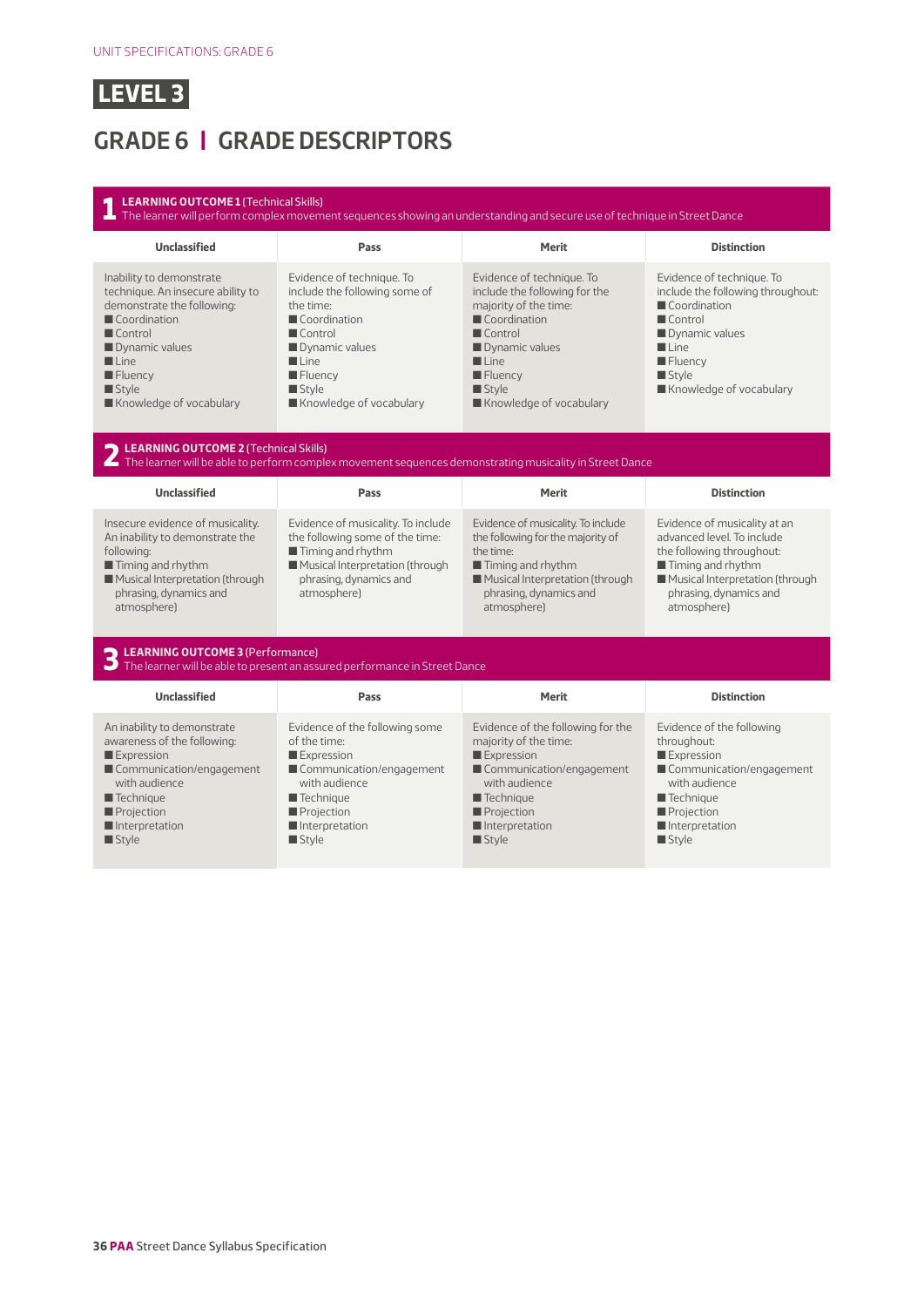## <span id="page-36-0"></span>**GRADE 7 | CONTENT**

#### **1 TECHNICAL SKILLS**

The teacher/candidate must choose **two** styles of Street Dance (Locking, House, Breaking or Popping) and candidates must demonstrate **all** the technical moves from the chosen styles to the examiner.

Candidates will demonstrate each technical move:

- one move at a time (candidates will be required to repeat the move requested by the examiner until the music track is stopped)
- as a combination

| <b>Locking</b>                   | <b>House</b>            | <b>Breaking</b>                           | <b>Popping</b>          |
|----------------------------------|-------------------------|-------------------------------------------|-------------------------|
| Scoo-B-Doo into Scoo-B-Walk      | Double Ground Sweep     | Top Rock - Indian Step into<br>Salsa Step | Slide Glide             |
| Jazz Split to Knee Drop to Stand | Shuffle to Crosswalk    | Footwork - 4 Step                         | Twist-O-Flex            |
| Stop and Go (Variation)          | Loose Leg to Shuffle    | Footwork - Front Thread                   | <b>Master Flex</b>      |
| Scoo-Bot to Wrist Roll           | The Train to Gallop     | Freezes - Baby Freeze                     | Cobra                   |
| Clap into Scoo-Bot Hop           | Feel/Groove (Variation) | Freezes - Chair Freeze                    | Robot (Animation Style) |
| Wrist Roll (Variation)           | Knee Drop (Variation)   | Footwork - Windmill into Swipe            | Show Thing              |

#### **Freestyle**

**The Freestyle section of the examination will take the format of a dance battle. Candidates will dance as a duo within a crew battle setting.** The candidate will dance freely, choosing any moves or street style to perform.

Candidates will be given an unknown piece of music (provided by the examiner and played by the music operator in the exam). Candidates have **one minute** to familiarise themselves with the music before the freestyle commences. The music will run without stopping during the assessment, and candidates will enter the dance space in pairs and perform **one at a time** for approximately **4 counts of 8**.

The candidates will freestyle facing their opponent. Once each pair has finished their Freestyle, they will leave the space and the next pair will enter at the next appropriate place in the music track. Candidates will have the opportunity to freestyle **twice** against their opponent.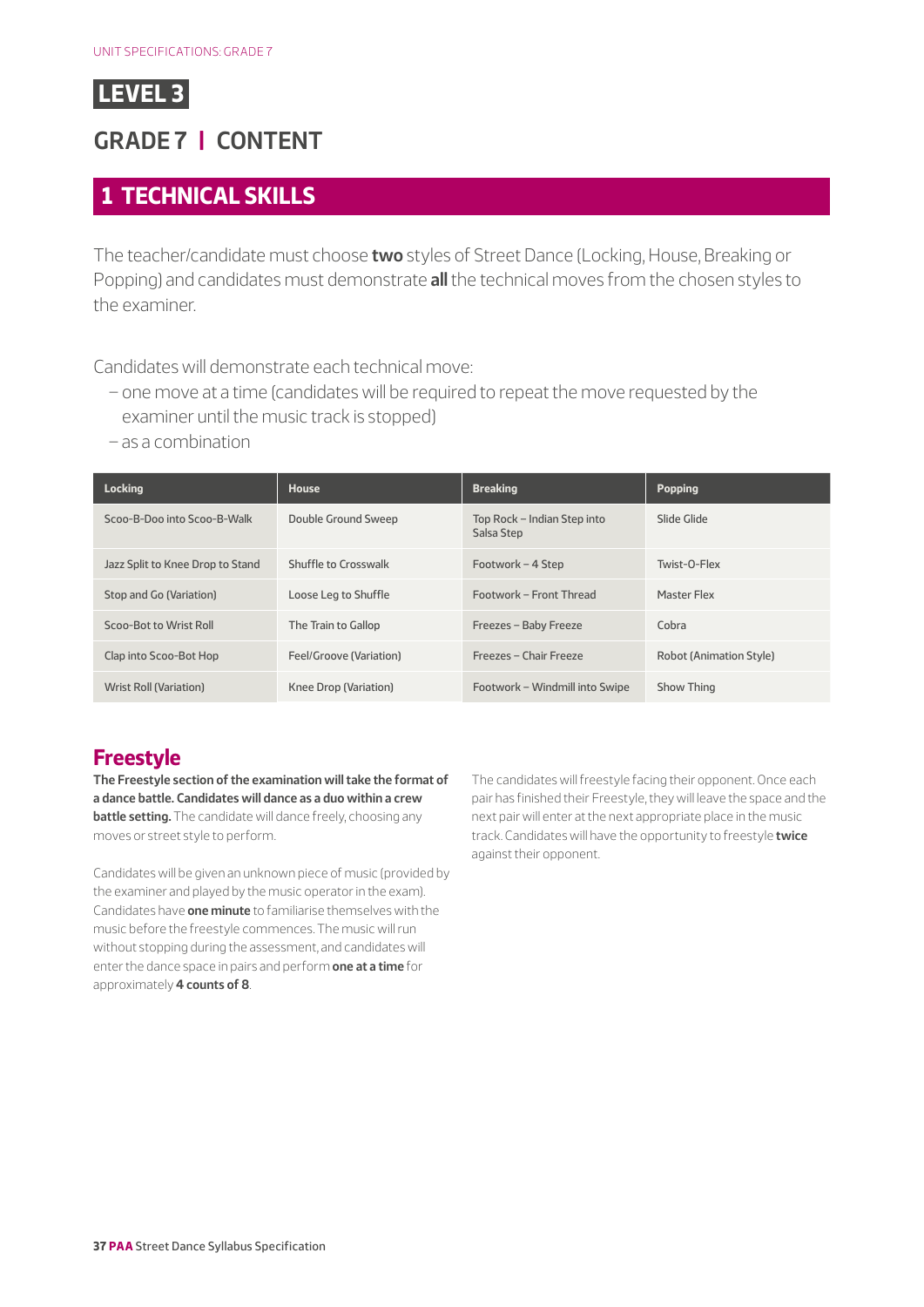

#### **GRADE 7 | CONTENT**

#### **2 PERFORMANCE**

The performance must consist of **two** routines. Each routine must be a minimum duration of **two minutes** and a maximum duration of **three minutes**. The total performance duration must not exceed **six** minutes.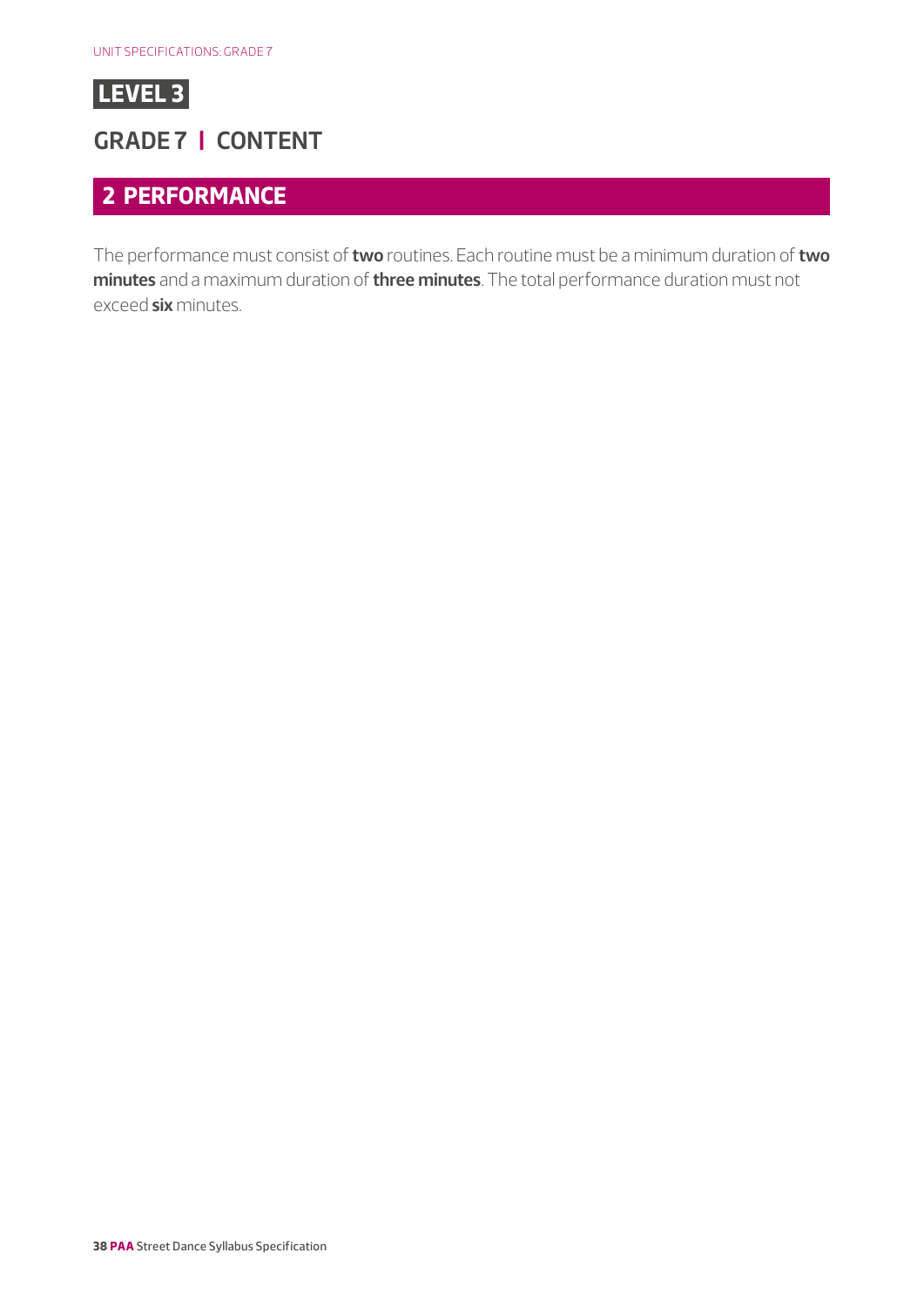## **GRADE 7 | LEARNING OUTCOMES AND ASSESSMENT CRITERIA**

| <b>Title</b>                    | RSL Level 3 Certificate in Graded Examination in Dance - Grade 7 |
|---------------------------------|------------------------------------------------------------------|
| Level                           | Level 3                                                          |
| <b>Credit Value</b>             | 13                                                               |
| <b>Guided Learning Hours</b>    | 90                                                               |
| <b>Total Qualification Time</b> | 130                                                              |

| <b>Learning Outcome - The learner will:</b> |                                                                                                                          | <b>Assessment Criteria - The learner can:</b> |                                                                                                             |
|---------------------------------------------|--------------------------------------------------------------------------------------------------------------------------|-----------------------------------------------|-------------------------------------------------------------------------------------------------------------|
| 1                                           | Be able to perform complex movement sequences<br>showing an understanding and secure use of technique<br>in Street Dance | 1.1                                           | Demonstrate detailed knowledge and understanding of<br><b>Street Dance vocabulary</b>                       |
|                                             |                                                                                                                          | 1.2                                           | Demonstrate secure technical skills at an advanced level                                                    |
| $\mathbf{z}$                                | Be able to perform complex movement sequences showing<br>an understanding of musicality in Street Dance                  | 2.1                                           | Demonstrate a clear understanding of a range of complex<br>rhythmical sounds, accents and timings           |
|                                             |                                                                                                                          | 2.2                                           | Demonstrate sensitive musical interpretation, including:<br>a) Phrasing<br>b) Dynamics<br>c) Atmosphere     |
| 3                                           | Be able to present an assured performance in Street Dance                                                                | 3.1                                           | Demonstrate the use of expression and performance skills<br>appropriately at an advanced level              |
|                                             |                                                                                                                          | 3.2                                           | Use varied expression and a range of performance skills<br>showing appropriate engagement with the audience |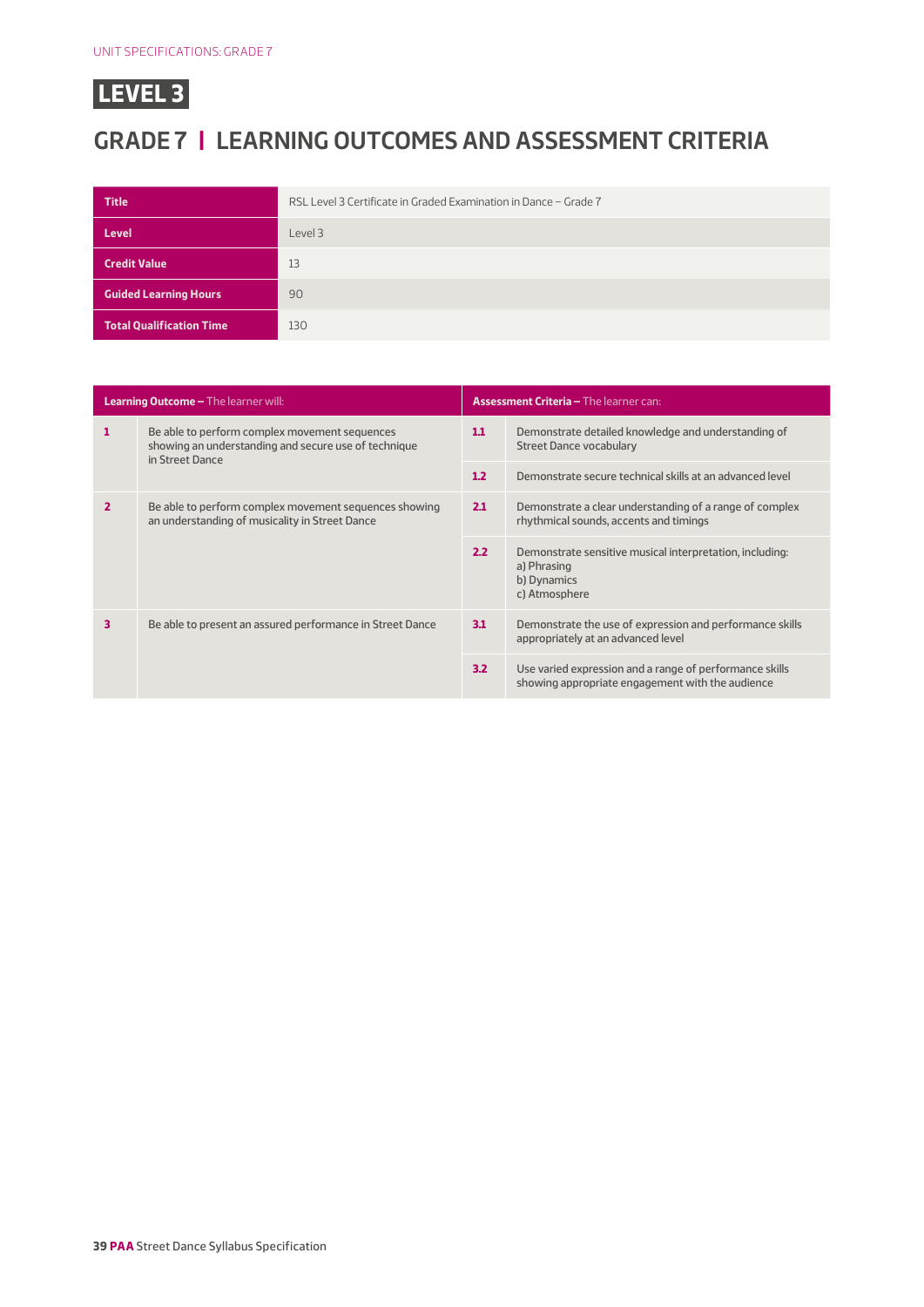## **GRADE 7 | GRADE DESCRIPTORS**

#### **1 LEARNING OUTCOME 1** (Technical Skills) The learner will perform complex movement sequences showing an understanding and secure use of technique in Street Dance **Unclassified Pass Merit Distinction** Inability to demonstrate technique. An insecure ability to demonstrate the following:  $\blacksquare$  Coordination  $\blacksquare$  Control  $\blacksquare$  Dynamic values  $\blacksquare$  Line  $\blacksquare$  Fluency  $S$ tyle  $\blacksquare$  Knowledge of vocabulary Evidence of technique. To include the following some of the time:  $\blacksquare$  Coordination  $\blacksquare$  Control  $\blacksquare$  Dynamic values  $\blacksquare$  Line  $\blacksquare$  Fluency Style  $\blacksquare$  Knowledge of vocabulary Evidence of technique. To include the following for the majority of the time:  $\Box$  Coordination  $\blacksquare$  Control **Dynamic values**  $\blacksquare$  Line  $\blacksquare$  Fluency  $\blacksquare$  Style  $\blacksquare$  Knowledge of vocabulary Evidence of technique. To include the following throughout: Coordination  $\blacksquare$  Control **D** Dynamic values  $\blacksquare$  Line  $\blacksquare$  Fluency  $\blacksquare$  Style  $\blacksquare$  Knowledge of vocabulary **2 LEARNING OUTCOME 2** (Technical Skills) The learner will be able to perform complex movement sequences demonstrating musicality in Street Dance **Unclassified Pass Merit Distinction** Insecure evidence of musicality. An inability to demonstrate the following: **Timing and rhythm Musical Interpretation (through** phrasing, dynamics and atmosphere) Evidence of musicality. To include the following some of the time:  $\blacksquare$  Timing and rhythm  $\blacksquare$  Musical Interpretation (through phrasing, dynamics and atmosphere) Evidence of musicality. To include the following for the majority of the time: ■ Timing and rhythm **Musical Interpretation (through** phrasing, dynamics and atmosphere) Evidence of musicality at an advanced level. To include the following throughout:  $\blacksquare$  Timing and rhythm **Musical Interpretation (through** phrasing, dynamics and atmosphere) **3 LEARNING OUTCOME 3** (Performance) The learner will be able to present an assured performance in Street Dance **Unclassified Pass Merit Distinction** An inability to demonstrate awareness of the following: **Expression** Communication/engagement with audience  $\blacksquare$  Technique **Projection**  $\blacksquare$  Interpretation  $\blacksquare$  Style Evidence of the following some of the time: **Expression**  $\blacksquare$  Communication/engagement with audience  $\blacksquare$  Technique **Projection**  $\blacksquare$  Interpretation  $\blacksquare$  Style Evidence of the following for the majority of the time:  $\blacksquare$  Expression Communication/engagement with audience  $\blacksquare$  Technique **Projection**  $\blacksquare$  Interpretation  $\blacksquare$  Style Evidence of the following throughout: **Expression**  $\blacksquare$  Communication/engagement with audience  $\blacksquare$  Technique  $\blacksquare$  Projection  $\blacksquare$  Interpretation  $\blacksquare$  Style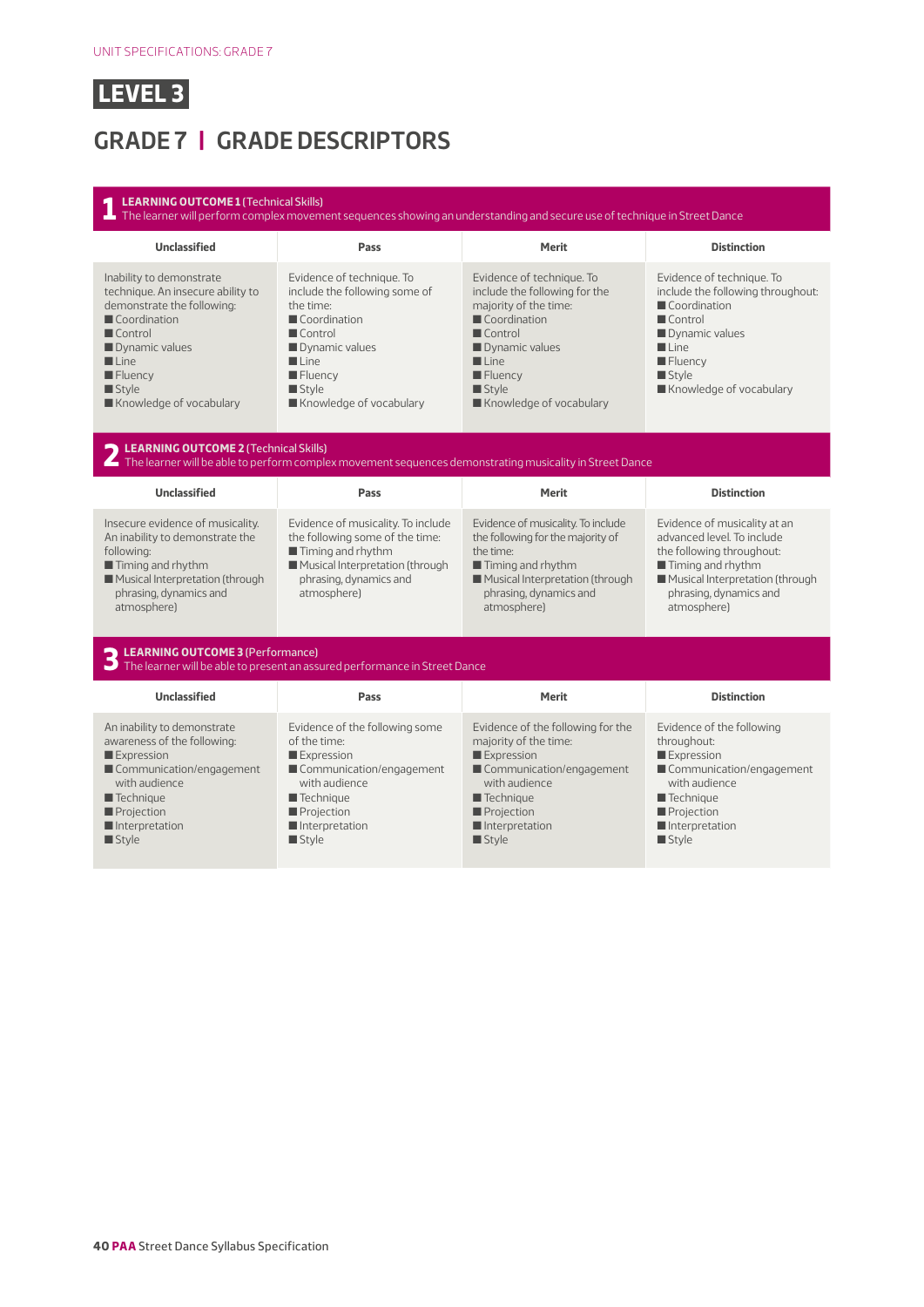<span id="page-40-0"></span>

## **GRADE 8 | CONTENT**

#### **1 TECHNICAL SKILLS**

The teacher/candidate must choose **two** styles of Street Dance (Locking, House, Breaking or Popping) and candidates must demonstrate **all** the technical moves from the chosen styles to the examiner.

Candidates will demonstrate each technical move:

- one move at a time (candidates will be required to repeat the move requested by the examiner until the music track is stopped)
- as a combination

| <b>Locking</b>                            | <b>House</b>                                        | <b>Breaking</b>                            | <b>Popping</b>                         |
|-------------------------------------------|-----------------------------------------------------|--------------------------------------------|----------------------------------------|
| Stomp to Roach into Knee<br>Drop to Stand | Pas de Bourrée to Scribble Foot                     | Top Rock – Hip Twist (Variation)           | <b>Tutting Style</b>                   |
| Jazz Split to Stand                       | The Train to Criss Cross to<br>Knee Drop            | Top Rock - Outlaw Dance<br>(Variation)     | <b>Ticking</b>                         |
| Camel Walk (Variation)                    | Jack in to Loose Leg to Sweep                       | Footwork $-2$ and 4 Step<br>into Freeze    | Arm Wave into Body Wave<br>(Animation) |
| Scoo-Bot-Hop into Knee<br>Drop to Stand   | The Gallop into Spin to<br><b>Criss Cross</b>       | Freezes - Elbow and Head<br><b>Freezes</b> | <b>Toy Man Style</b>                   |
| Double Lock (Variation)                   | Shuffle to African Step to Spin                     | Power Move - Fear                          | <b>Fix Point</b>                       |
| Leo Walk                                  | Tip Tap Toe to Stomp and Kick<br>to Feel and Groove | Power Move - Turtle                        | Slow Mo (Animation)                    |

#### **Freestyle**

**The Freestyle section of the examination will take the format of a dance battle. Candidates will dance as a duo within a crew battle setting.** The candidate will dance freely, choosing any moves or street style to perform.

Candidates will be given an unknown piece of music (provided by the examiner and played by the music operator in the exam). Candidates have **one minute** to familiarise themselves with the music before the freestyle commences. The music will run without stopping during the assessment and candidates will enter the dance space in pairs and perform **one at a time** for approximately **4 counts of 8**.

The candidates will freestyle facing their opponent. Once each pair has finished their Freestyle, they will leave the space and the next pair will enter at the next appropriate place in the music track. Candidates will have the opportunity to freestyle **twice** against their opponent.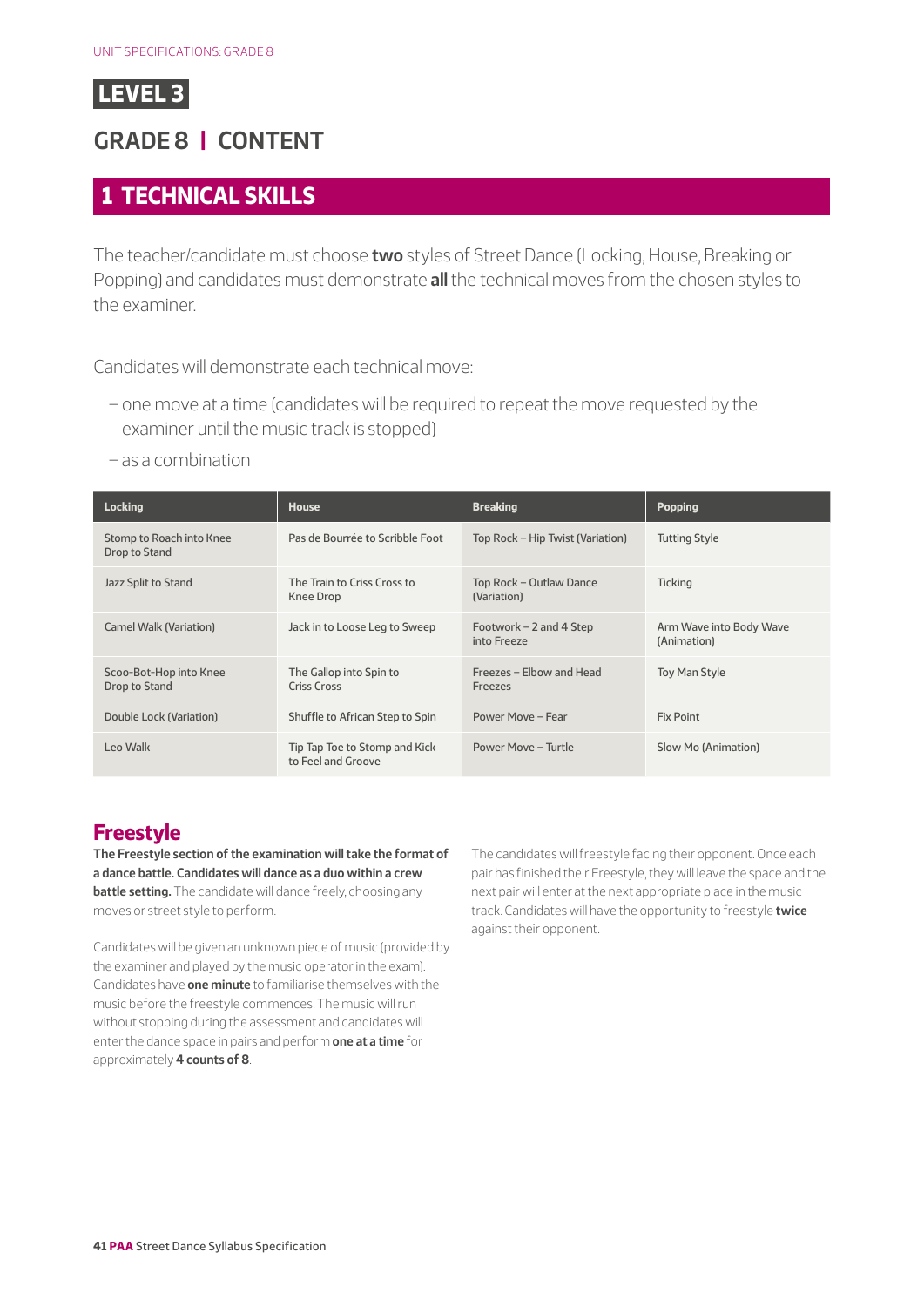

## **GRADE 8 | CONTENT**

### **2 PERFORMANCE**

The performance must consist of **two** routines. Each routine must be a minimum duration of **two minute** and a maximum duration of **three minutes**. The total performance duration must not exceed **six** minutes.

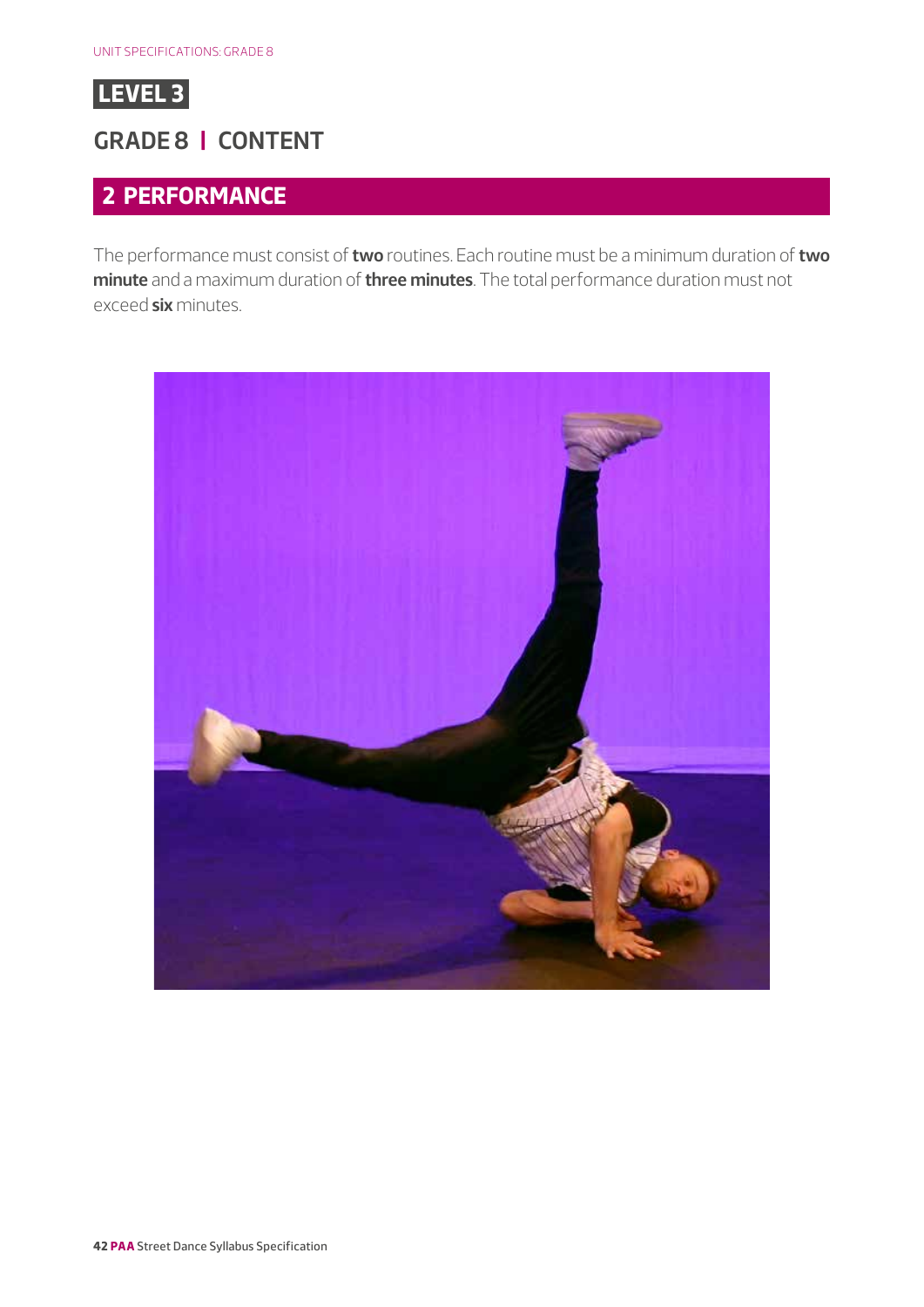## **GRADE 8 | LEARNING OUTCOMES AND ASSESSMENT CRITERIA**

| <b>Title</b>                    | RSL Level 3 Certificate in Graded Examination in Dance - Grade 8 |
|---------------------------------|------------------------------------------------------------------|
| <b>Level</b>                    | Level 3                                                          |
| <b>Credit Value</b>             | 13                                                               |
| <b>Guided Learning Hours</b>    | 90                                                               |
| <b>Total Qualification Time</b> | 130                                                              |

| <b>Learning Outcome - The learner will:</b> |                                                                                                                          | <b>Assessment Criteria - The learner can:</b> |                                                                                                             |
|---------------------------------------------|--------------------------------------------------------------------------------------------------------------------------|-----------------------------------------------|-------------------------------------------------------------------------------------------------------------|
| 1                                           | Be able to perform complex movement sequences<br>showing an understanding and secure use of technique<br>in Street Dance | 1.1                                           | Demonstrate detailed knowledge and understanding of<br><b>Street Dance vocabulary</b>                       |
|                                             |                                                                                                                          | 1.2                                           | Demonstrate secure confident skills at an advanced level                                                    |
| $\mathbf{z}$                                | Be able to perform complex movement sequences showing<br>an understanding of musicality in Street Dance                  | 2.1                                           | Demonstrate a clear understanding of a range of complex<br>rhythmical sounds, accents and timings           |
|                                             |                                                                                                                          | 2.2                                           | Demonstrate sensitive musical interpretation through:<br>a) Phrasing<br>b) Dynamics<br>c) Atmosphere        |
| 3                                           | Be able to present an assured performance in Street Dance                                                                | 3.1                                           | Demonstrate the use of expression and performance skills<br>appropriately at an advanced level              |
|                                             |                                                                                                                          | 3.2                                           | Use varied expression and a range of performance skills<br>showing appropriate engagement with the audience |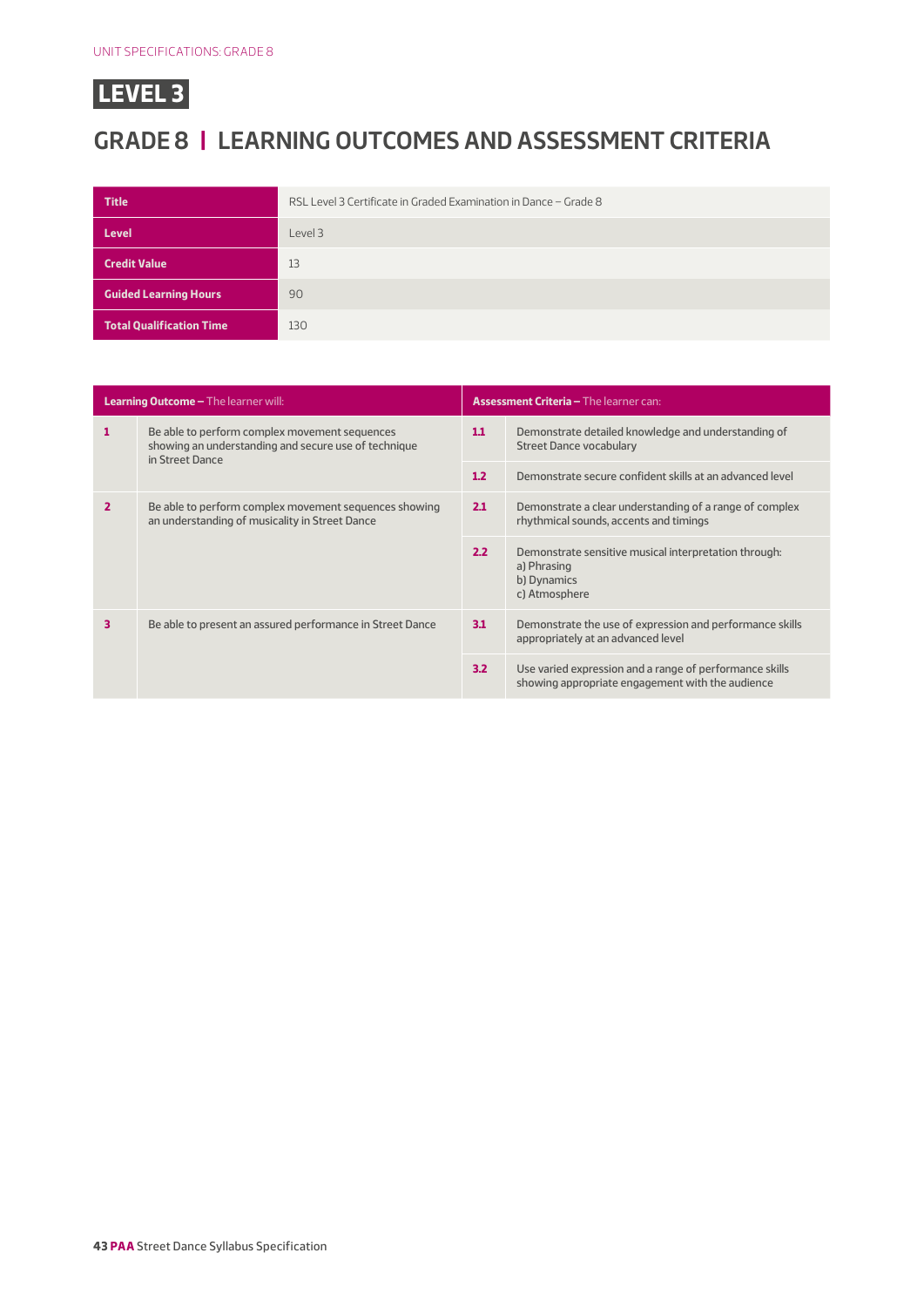## **GRADE 8 | GRADE DESCRIPTORS**

#### **1 LEARNING OUTCOME 1** (Technical Skills) The learner will perform complex movement sequences showing an understanding and secure use of technique in Street Dance **Unclassified Pass Merit Distinction** Inability to demonstrate technique. An insecure ability to demonstrate the following:  $\blacksquare$  Coordination  $\blacksquare$  Control **Dynamic values**  $\blacksquare$  Line  $\blacksquare$  Fluency  $S$ tyle  $\blacksquare$  Knowledge of vocabulary Evidence of technique. To include the following some of the time:  $\blacksquare$  Coordination  $\blacksquare$  Control  $\blacksquare$  Dynamic values  $\blacksquare$  Line  $\blacksquare$  Fluency Style  $\blacksquare$  Knowledge of vocabulary Evidence of technique. To include the following for the majority of the time:  $\Box$  Coordination  $\blacksquare$  Control **Dynamic values**  $\blacksquare$  Line  $\blacksquare$  Fluency  $\blacksquare$  Style  $\blacksquare$  Knowledge of vocabulary Evidence of technique. To include the following throughout: Coordination  $\blacksquare$  Control **D** Dynamic values  $\blacksquare$  Line  $\blacksquare$  Fluency  $\blacksquare$  Style  $\blacksquare$  Knowledge of vocabulary **2 LEARNING OUTCOME 2** (Technical Skills) The learner will be able to perform complex movement sequences demonstrating musicality in Street Dance **Unclassified Pass Merit Distinction** Insecure evidence of musicality. An inability to demonstrate the following: **Timing and rhythm Musical Interpretation (through** phrasing, dynamics and atmosphere) Evidence of musicality. To include the following some of the time:  $\blacksquare$  Timing and rhythm  $\blacksquare$  Musical Interpretation (through phrasing, dynamics and atmosphere) Evidence of musicality. To include the following for the majority of the time: ■ Timing and rhythm **Musical Interpretation (through** phrasing, dynamics and atmosphere) Evidence of musicality at an advanced level. To include the following throughout:  $\blacksquare$  Timing and rhythm **Musical Interpretation (through** phrasing, dynamics and atmosphere) **3 LEARNING OUTCOME 3** (Performance) The learner will be able to present an assured performance in Street Dance **Unclassified Pass Merit Distinction** An inability to demonstrate awareness of the following: **Expression** Communication/engagement with audience  $\blacksquare$  Technique **Projection**  $\blacksquare$  Interpretation  $\blacksquare$  Style Evidence of the following some of the time: **Expression**  $\blacksquare$  Communication/engagement with audience  $\blacksquare$  Technique **Projection**  $\blacksquare$  Interpretation  $\blacksquare$  Style Evidence of the following for the majority of the time:  $\blacksquare$  Expression Communication/engagement with audience  $\blacksquare$  Technique **Projection**  $\blacksquare$  Interpretation  $\blacksquare$  Style Evidence of the following throughout: **Expression**  $\blacksquare$  Communication/engagement with audience  $\blacksquare$  Technique  $\blacksquare$  Projection  $\blacksquare$  Interpretation  $\blacksquare$  Style